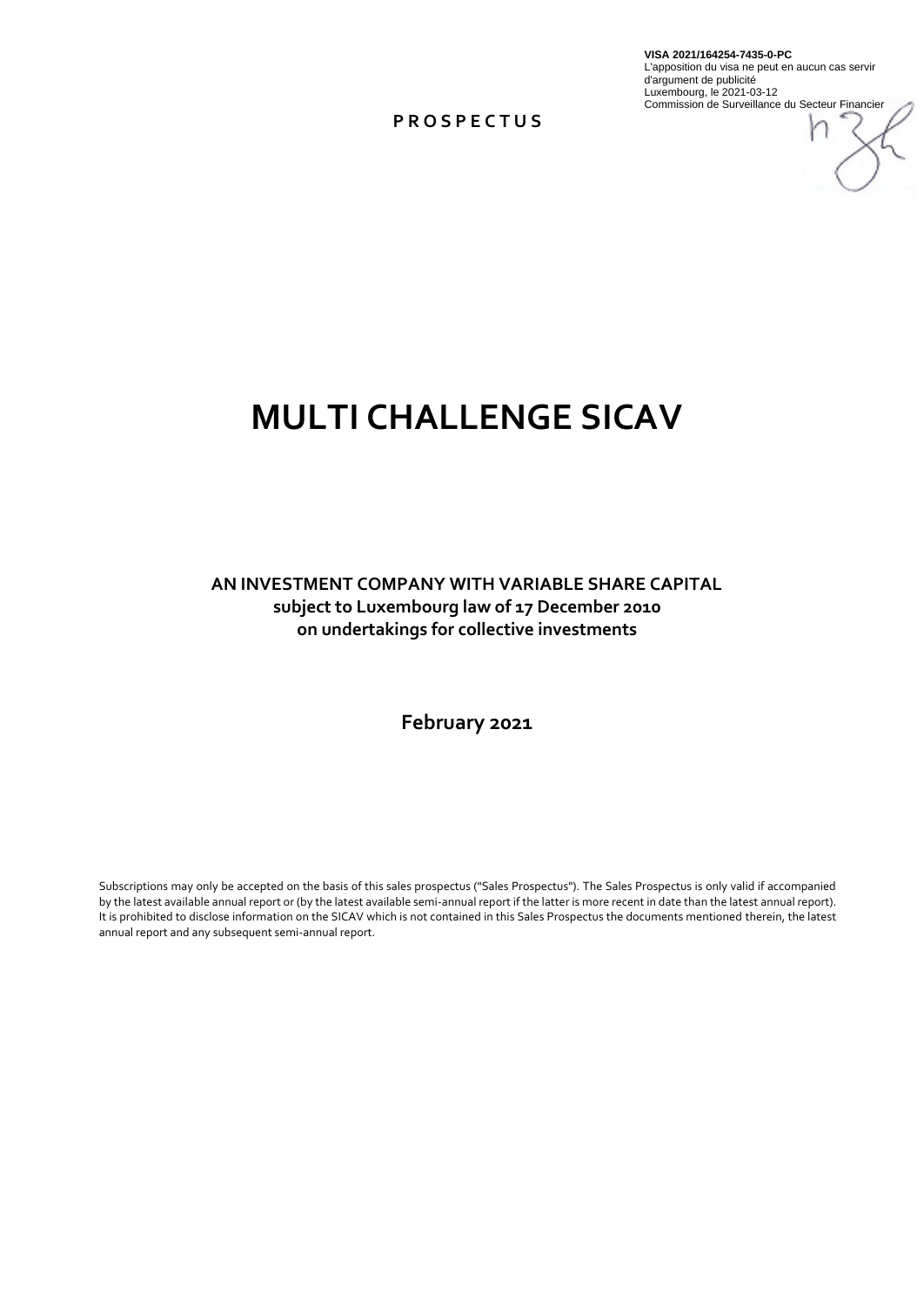### <span id="page-1-0"></span>*INTRODUCTION*

The Sales Prospectus is published in the context of the ongoing offering of shares in the investment company with variable capital MULTI CHALLENGE SICAV (the "SICAV").

The shares offered for sale are shares in the various sub-funds forming the SICAV's assets ("the shares"). The Sales Prospectus is published exclusively in connection with the offering for sale of shares in those sub-funds which exist at the time the Sales Prospectus is printed. The shares in these sub-funds are issued, repurchased and converted at the prices that result from the calculation of the net asset value per share for the sub-fund concerned (cf. the section "Issue of shares","Repurchase of shares" and "Conversion of shares").

LUXEMBOURG - The SICAV is an open-ended investment company with variable capital, incorporated in the Grand duchy of Luxembourg as a *société anonyme* on the basis of the law on Trading Companies of 10 August, 1915 including subsequent amendments and addenda (the **"1915 Law"**), which qualifies as undertaking for collective investment in transferable securities ("UCITS") in accordance with Part I of the law of 17 December 2010 on undertakings for collective investment (the "Law of 2010").

The SICAV has appointed EFG Fund Management S.A. as its Management Company (also defined as the "**Management Company**").

The registration of the SICAV as a Luxembourg UCITS may not be interpreted as constituting a positive assessment by the Luxembourg supervisory authority of the contents of the Sales Prospectus or of the quality of the assets held by the various sub-funds. Any information to the contrary would be illegal and unauthorized.

The Sales Prospectus may not be used as a basis for offering or soliciting for purchase in a particular country or under particular circumstances if such an offer or solicitation is not authorized in the country concerned or under the circumstances concerned. Any potential subscriber of shares who receives a copy of the Sales Prospectus or the subscription form outside the Grand Duchy of Luxembourg may only regard these documents as a solicitation to purchase or subscribe to the shares if such a solicitation may be made in the country concerned perfectly legally and without any registration or other formalities, or when the person concerned has satisfied the legal requirements applicable in the country concerned, been granted all official and other authorizations that may be necessary there and has complied with all the formal requirements applicable there.

EUROPEAN UNION ("EU") - The SICAV is an undertaking for collective investment in transferable securities ("UCITS") within the meaning of the directive 2009/65/EC of the European Parliament and the Council of 13 July 2009 on the coordination of laws, regulations and administrative provisions relating to undertakings for collective investment in transferable securities (UCITS), or any successor directive (the "UCITS Directive"); the SICAV's board of directors (also defined as the "**Board of Directors**" or "**Board**") intends to sell the shares publicly in accordance with the provisions of the above mentioned UCITS directives in various member states of the European Union.

UNITED STATES OF AMERICA - The SICAV represents and warrants that its shares will not be offered, sold or delivered from within the United States or to Investors who are US Persons. A US Person is any person who:

(i) is a United States person within the meaning of Section 7701(a)(30) of the US Internal Revenue Code of 1986, as amended, and the Treasury Regulations promulgated thereunder;

(ii) is a US person within the meaning of Regulation S under the US Securities Act of 1933 (17 CFR § 230.902(k));

(iii) is not a Non-United States person within the meaning of Rule 4.7 of the US Commodity Futures Trading Commission Regulations (17 CFR § 4.7(a)(1)(iv));

(iv) is in the United States within the meaning of Rule 202(a)(30)-1 under the US Investment Advisers Act of 1940, as amended; or

(v) any trust, entity or other structure formed for the purpose of allowing US Persons to invest in theFund.

The Board of Directors has taken all the necessary precautions to ensure that at the time of going to press the Sales Prospectus contains correct and accurate information on all the principal matters covered therein. All the directors accept their liability in this respect.

Potential subscribers of shares are urged to personally obtain information and seek assistance from their bank or financial, legal or tax advisor in order to be fully informed about possible legal or fiscal consequences or about possible consequences of exchange restrictions or controls to which the subscription, holding, repurchase, conversion or transfer of shares might be subject under the applicable laws of that person's country of domicile, permanent residence or establishment.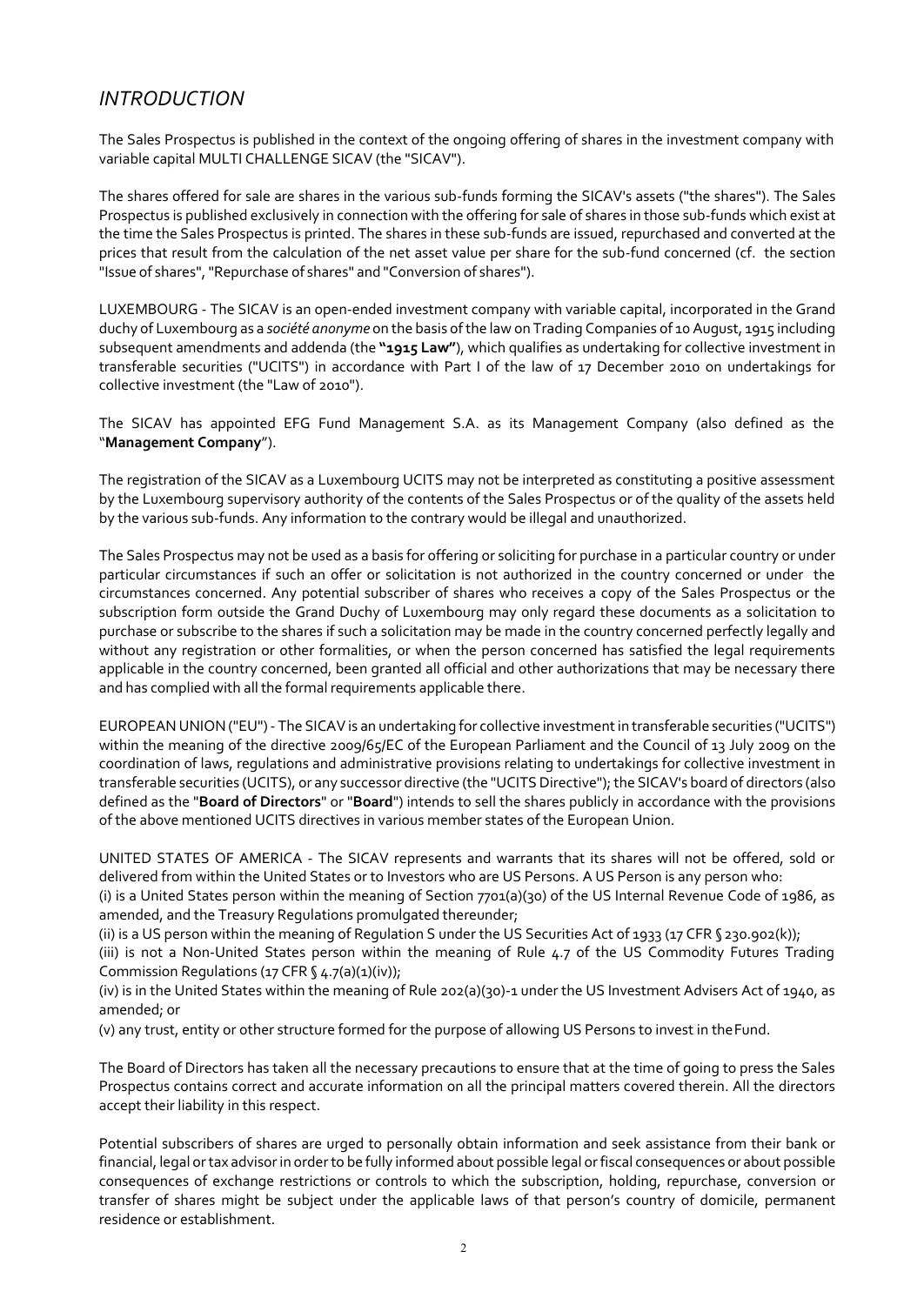The SICAV draws the investors' attention to the fact that any investor will only be able to fully exercise his investor rights directly against the SICAV, notably the right to participate in general shareholders' meetings if the investor is registered himself and in his own name in the shareholders' register of the SICAV. In cases where an investor invests in the SICAV through an intermediary investing into the SICAV in his own name but on behalf of the investor, it may not always be possible for the investor to exercise certain shareholder rights directly against the SICAV. Investors are advised to take advice on their rights.

No person is authorized to supply any information other than the information contained in the Sales Prospectus and in the documents mentionedtherein.

Any information supplied by a person who is not mentioned in the Sales Prospectus must be deemed to be unauthorized. The information contained in the Sales Prospectus is deemed to be correct at the time of going to press; it may be updated in due course in order to take account of important changes occurring subsequently. Every potential subscriber of shares is therefore recommended to enquire the SICAV to determine whether it has published a more recent prospectus.

Any reference, if any, made to "EUR", "USD", and "CHF" in the Sales Prospectus denotes respectively the legal currency in the member states of the European Union, the United States of America and Switzerland.

"Business Day" means normal bank business days in Luxembourg (i.e. each day on which the banks are open during normal business hours) except individual, non- statutory rest days and days on which stock exchanges in the main countries in which the sub-funds invest are closed, or on which 50% or more of the sub-funds' investments cannot be adequately valued. "Non-statutory rest days" are days on which banks and financial institutions areclosed.

"Valuation Day" is any day as defined per sub-fund in the relevant Annex.

The annexes and the data sheet form an integral part of the Sales Prospectus and must be read in conjunction with the latter.

Copies of the Sales Prospectus and of the KIID (Key Investor Information Document) of the sub-funds may be obtained free of charge from:

EFG Fund Management S.A. 56, Grand-Rue L-1660 Luxembourg

HSBC Continental Europe, Luxembourg 16, Boulevard d'Avranches L-1160 Luxembourg

If you have any question in relation to the SICAV or if you want to lodge any complaint in relation to the operations of the SICAV, feel free to address a letter to the Complaints Handling Officer, EFG Fund Management S.A., 56, Grand-Rue, L-1660 Luxembourg, Grand Duchy of Luxembourg.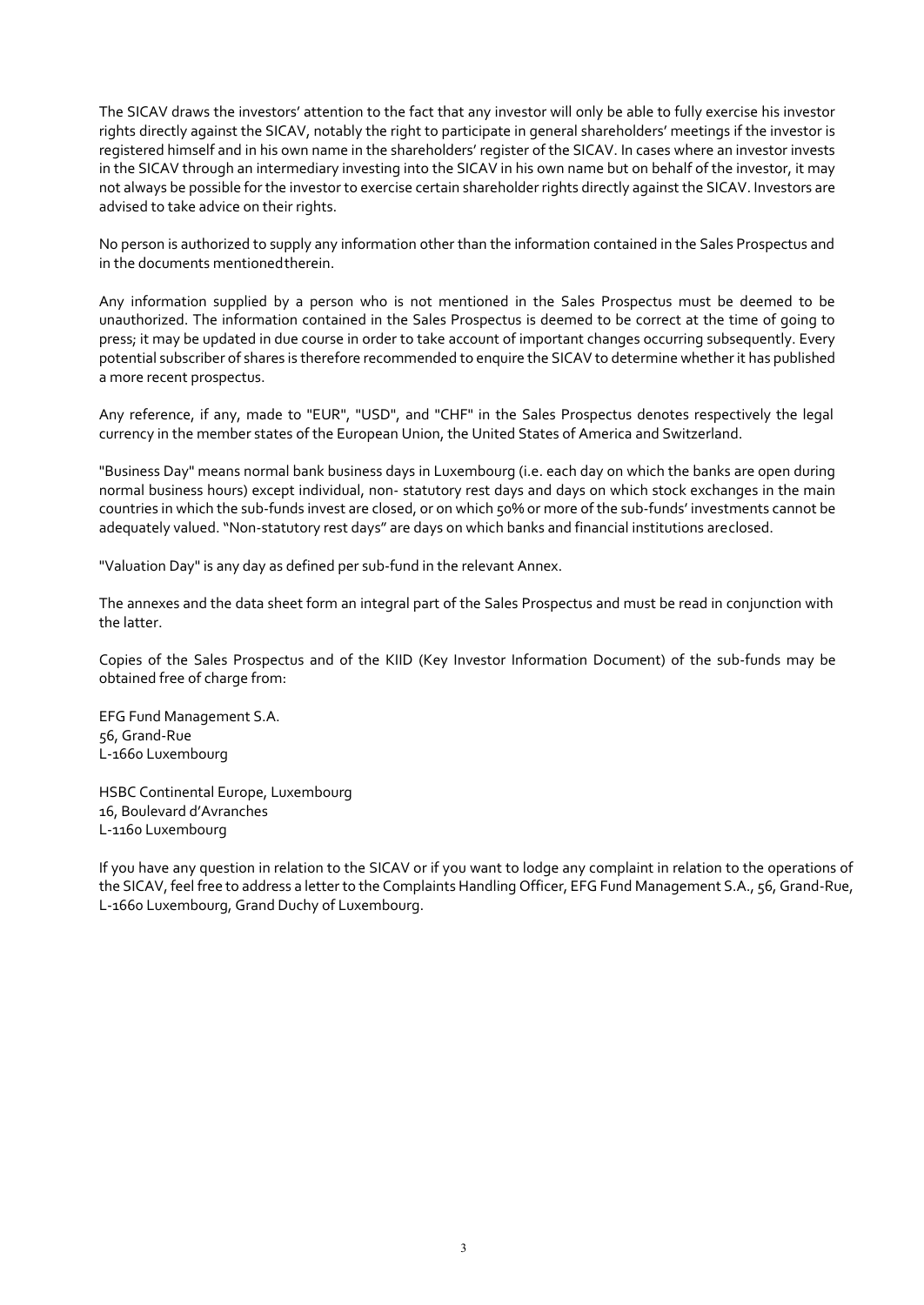# TABLE OF CONTENTS

| ANNEX II: TECHNIQUES AND INSTRUMENTS RELATING TO TRANSFERABLE SECURITIES OR USED TO HEDGE |
|-------------------------------------------------------------------------------------------|
|                                                                                           |
|                                                                                           |
|                                                                                           |
|                                                                                           |
|                                                                                           |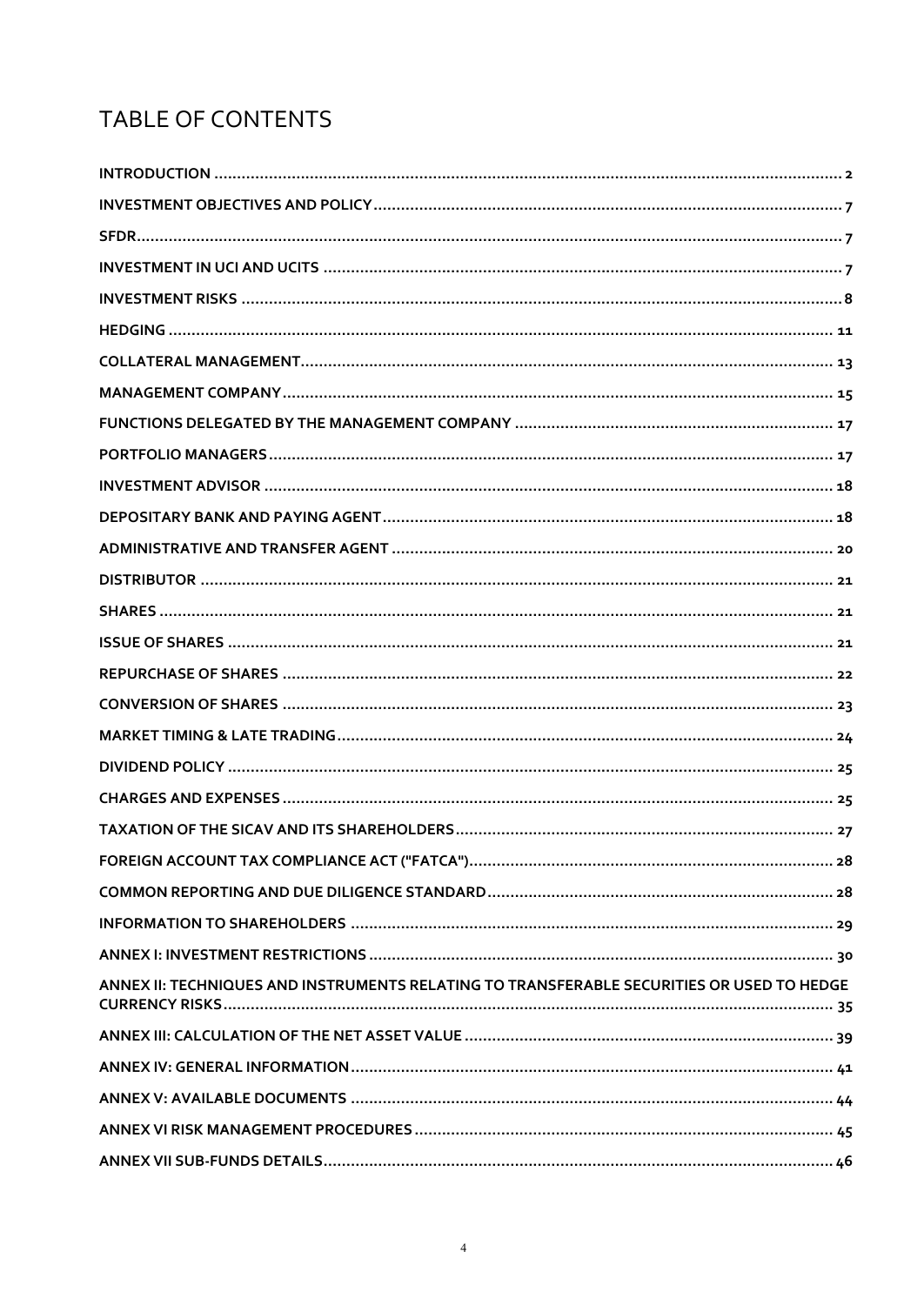#### MULTI CHALLENGE SICAV Investment Company with Variable Capital (Société d'Investissement à Capital Variable, SICAV) Luxembourg Register of Companies B 166868

| <b>Board of Directors Members</b>  |                                                                                                              |
|------------------------------------|--------------------------------------------------------------------------------------------------------------|
| Mr. Salvino Ferrante               | Vice President<br>EFG Fund Management S.A.<br>56, Grand-Rue<br>L-1660 Luxembourg                             |
| Mr. Apostolos Malouchos            | <b>First Vice President</b><br>EFG Bank (Luxembourg) S.A.<br>56, Grand-Rue<br>L-1660 Luxembourg              |
| Mr. Nicolas Muller                 | Independent director<br>9, Rue Rudi Herber<br>L-1749 Howald                                                  |
| <b>SICAV's Registered office</b>   |                                                                                                              |
|                                    | 56, Grand-Rue<br>L-1660 Luxembourg                                                                           |
| <b>Management Company</b>          |                                                                                                              |
|                                    | EFG Fund Management S.A.<br>56, Grand-Rue<br>L-1660 Luxembourg                                               |
| Directors                          | Mr. Michele Baschirotto<br>Vice President<br>EFG Asset Management (Switzerland) SA<br>Lugano - Switzerland   |
|                                    | Mr. Steven Johnson<br>Chief Operating Officer<br>EFG Asset Management (UK) Limited<br>London, United Kingdom |
|                                    | Mr. Nicolas Muller<br>Independent director<br>9, Rue Rudi Herber<br>L-1749 Howald                            |
|                                    | Portfolio Management function for the following sub-funds is delegated by the Management Company to:         |
| for MULTI CHALLENGE SICAV-<br>Swan | Abalone Asset Management Limited<br>Skyway Offices, Block C, Office 1<br>179 Marina Street, Pietà PTA 9042   |

for MULTI CHALLENGE SICAV – AZ Swiss & Partners S.A.<br>Flex Via Carlo Frasca 5.

Via Carlo Frasca 5, CH-6900 Lugano,

Malta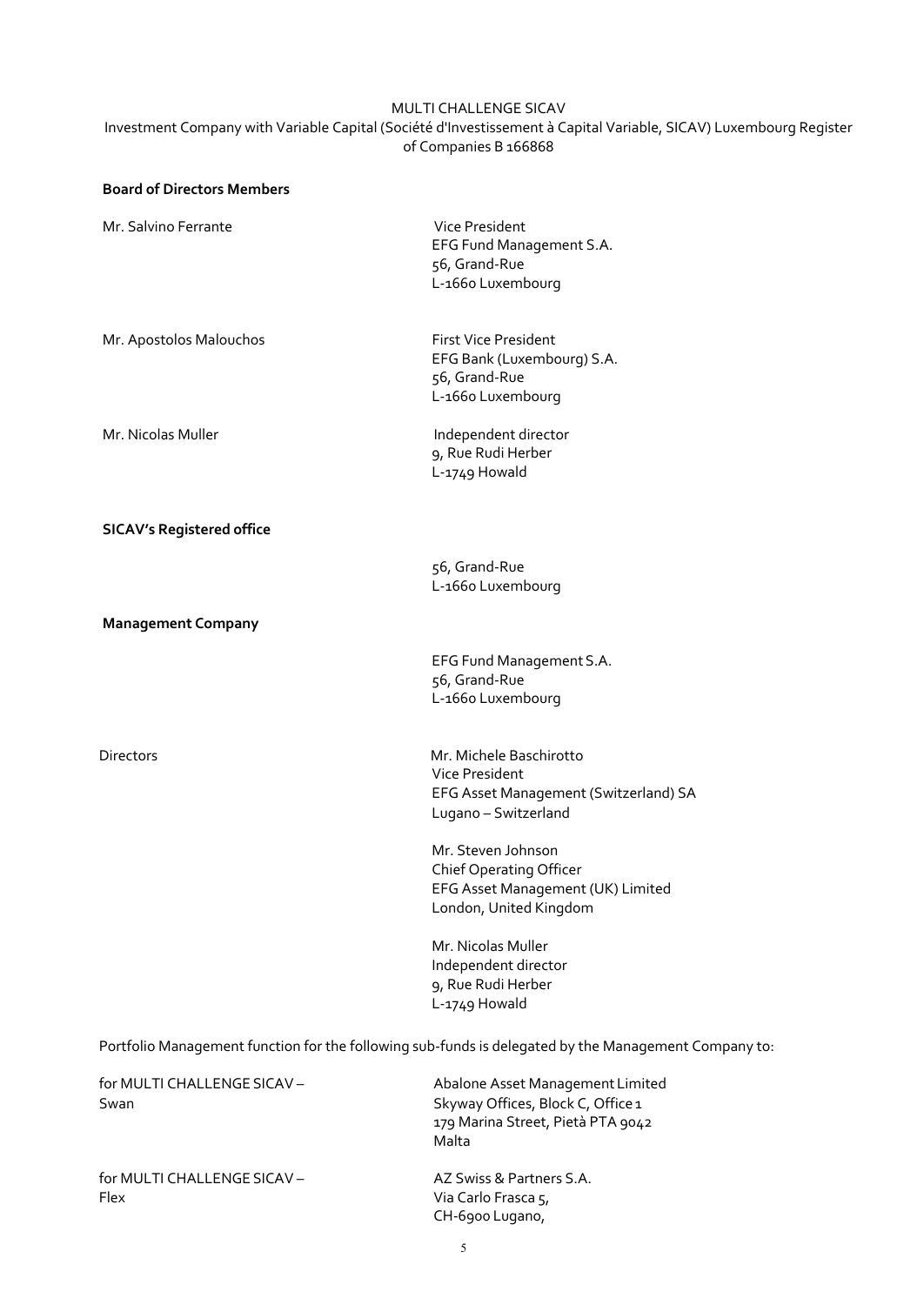for all other sub-funds extending the Patrimony 1873 S.A.

Via Canova 6 CH-6901 Lugano **Switzerland** 

Administrative and Transfer Agent functions are delegated by the Management Company to:

|                                                                                                                 | HSBC Continental Europe, Luxembourg<br>16, Boulevard d'Avranches<br>L-1160 Luxembourg                                                                                                                                                                            |
|-----------------------------------------------------------------------------------------------------------------|------------------------------------------------------------------------------------------------------------------------------------------------------------------------------------------------------------------------------------------------------------------|
| Depositary Bank<br>and Paying Agent                                                                             | EFG Bank (Luxembourg) S.A.<br>56, Grand-Rue<br>L-1660 Luxembourg                                                                                                                                                                                                 |
| Auditor                                                                                                         | Deloitte Audit<br>20, boulevard de Kockelscheuer<br>L-1821 Luxembourg                                                                                                                                                                                            |
| Italian Paying Agent                                                                                            | SGSS S.p.A.<br>Via Benigno Crespi, 19/A - MAC 2<br>I-20159 Milano<br>Italy                                                                                                                                                                                       |
|                                                                                                                 | Allfunds Bank, S.A.U.<br>Estafeta, 6 (La Moraleja) Complejo Plaza de la Fuente<br>Edificio 3 C.P. 28109 Alcobendas, Madrid Spain<br>(operating from its branch offices in Milan -<br>ALLFUNDS BANK, S.A.U., Branch in Milan<br>Via Bocchetto, 6 - 20123 Milano)  |
| Local distributor in Italy                                                                                      | Allfunds Bank, S.A.U.<br>Estafeta, 6 (La Moraleja) Complejo Plaza de la Fuente<br>Edificio 3 C.P. 28109 Alcobendas, Madrid Spain<br>(operating from its branch offices in Milan -<br>ALLFUNDS BANK, S.A.U., Branch in Milan<br>Via Bocchetto, 67 - 20123 Milano) |
|                                                                                                                 | Banca Ifigest S.p.A.<br>Piazza Santa Maria Soprarno, 1<br>50125 Florence                                                                                                                                                                                         |
| <b>Swiss Paying Agent</b>                                                                                       | EFG Bank AG<br>Bleicherweg 8<br>P.O. Box 6012<br>CH-8022 Zurich<br>Switzerland                                                                                                                                                                                   |
| Local distributor in Switzerland for<br>MULTI CHALLENGE SICAV-<br>Globes Portfolio 30<br>Globes Portfolio 60    | Patrimony 1873 S.A.<br>Via Canova 6<br>CH-6901 Lugano<br>Switzerland                                                                                                                                                                                             |
| Local Representative in Switzerland for<br>MULTI CHALLENGE SICAV-<br>Globes Portfolio 30<br>Globes Portfolio 60 | <b>ACOLIN Fund Services AG</b><br>Leutschenbachstrasse 50<br>CH-8050 Zürich<br>Switzerland                                                                                                                                                                       |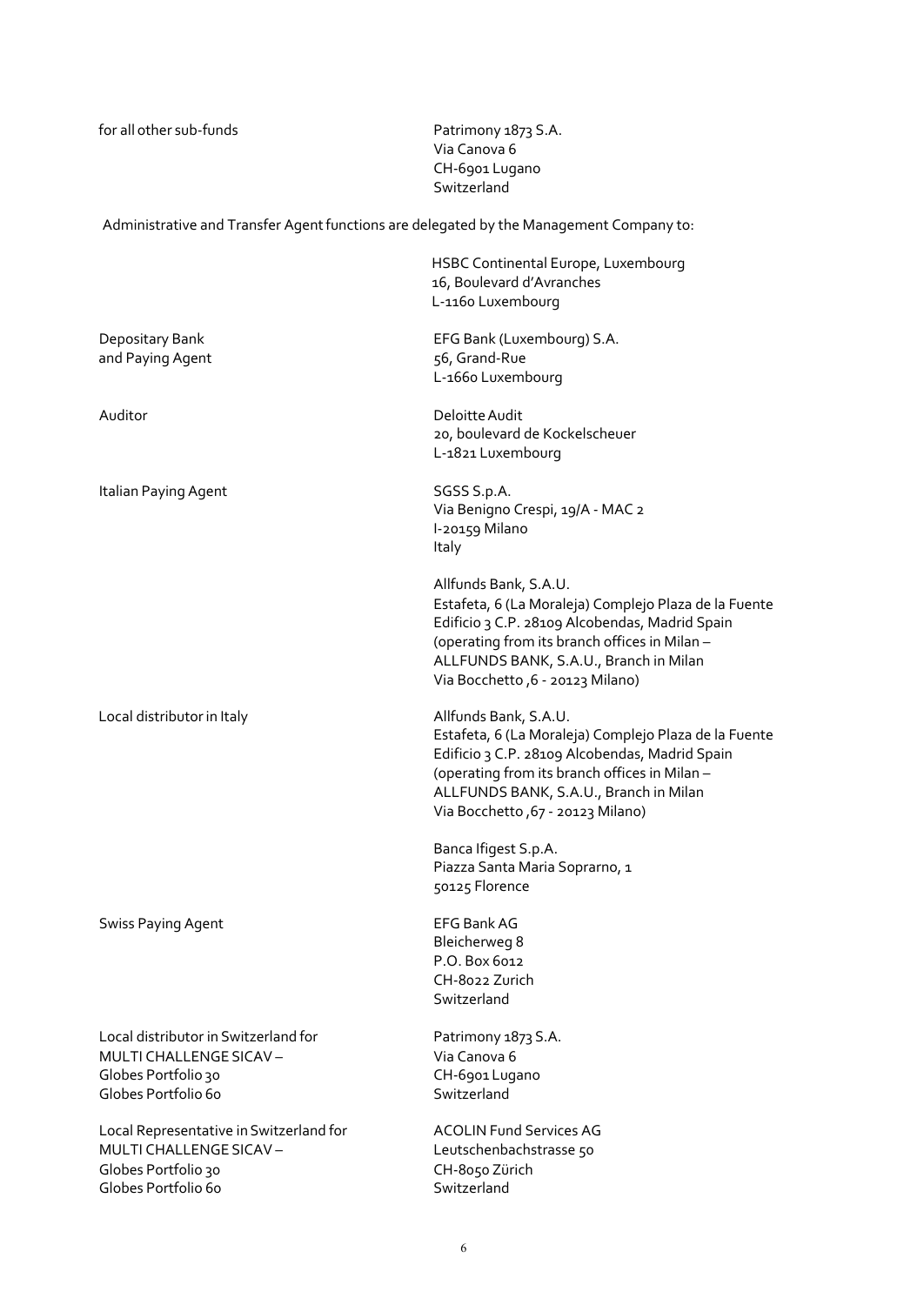# <span id="page-6-0"></span>*INVESTMENT OBJECTIVES AND POLICY*

The investment policies of the various sub-funds, as established by the Board of Directors, are set out in ANNEX I to this prospectus. The investment policies will always be applied in conformity with the investment restrictions laid down in the "Annex I: Investment Restrictions" section.

The principal objective of the SICAV is to enable its shareholders to achieve a return as high as possible on the capital invested, while at the same time spreading the risks as much as possible, by investing in fixed-income or floating-rate securities and in equities that are quoted or traded on official securities exchanges in the OECD countries or on other regulated markets. In addition, the SICAV may hold liquid assets for each sub-fund within the limits of the investment restrictions laid down in Annex I. Liquid assets are bank deposits and first-rate money market instruments whose residual term to maturity is no more than 12 months. All investments are made in accordance with the principle of risk spreading. A reference currency is indicated for each sub-fund in the description of the sub-fund's relevant investment policy. The reference currency is the currency in which the accounts of the sub-fund concerned are kept. The reference currency does not have to be identical to the currency of investment. By currency of investment is meant the currency in which the sub-fund's investments aremade.

Unless otherwise provided in the relevant Annex of a sub-fund, a sub-fund may invest up to a maximum of 10% of their net assets in existing UCITS and UCIs.

# <span id="page-6-1"></span>*SFDR*

For the purpose of articles 8 and 9 of Regulation (EU) N°2019/2088 of the European Parliament and of the Council of 27 November 2019 on sustainability-related disclosures in the financial sector ("SFDR") and article 7 of Regulation (EU) 2020/852 of the European Parliament and of the Council of 18 June 2020 on the establishment of a framework to facilitate sustainable investment, the Board and the Management Company have taken the view, unless otherwise set out in the relevant Annex of a specific Sub-fund, that, in light of the investment objectives and policies of the Subfunds and their implementation, the investments underlying this financial product do not take into account the EU criteria for environmentally sustainable economic activities.

In accordance with the provisions set out in SFDR, the Management Company draws the investors' attention on the fact that the Sub-funds could be exposed to sustainability risks and that it is difficult to assess with any reasonable certainty whether there exists, or the likely outcome of, any sustainability risk on the investments and/or the risk of occurrence of any such risk.

These risks may be integrated in the investment decision-making process to the extent that they represent any potential or actual material risk. Such review is performed by the portfolio management and risk management teams, if those risks are relevant, on an ongoing basis if and when investments are made. If those risks are relevant, the risk management team of the Management Company also perform a regular ex-post review of those risks as part of the discharge of its duties.

The Management Company currently continues reviewing its obligations with respect to whether it considers principal adverse impacts of investment decisions on sustainability factors. The Management Company does not currently consider principal adverse impacts of investment decisions on sustainability factors because of the absence of additional guidance and market data being available. The Management Company intends in particular to take its final decision based on the guidance to be set out in the regulatory technical standards (i.e. the delegated act to be adopted by the European Commission in order to supplement SFDR with regard to the content, methodologies and presentation of disclosures in connection with the indicators in relation to adverse impacts as well as the promotion of environmental or social characteristics and sustainable investment objectives in pre-contractual disclosures, websites and periodic reports) whose entry into force is expected to occur on 1 January 2022. The decision of the Management Company with regard to whether it considers principal adverse impacts of investment decisions on sustainability factors will be available on the Management Company's website: http://www.efgfundmanagement.com/Governance.html.

# <span id="page-6-2"></span>*INVESTMENT IN UCI AND UCITS*

Sub-funds, whose assets are partially or fully invested in existing UCI and UCITS in accordance with their particular investment policies, accordingly have either partially or fully the structure of a fund of funds.

The general advantage of a fund of funds compared with direct investment in specific funds is the broader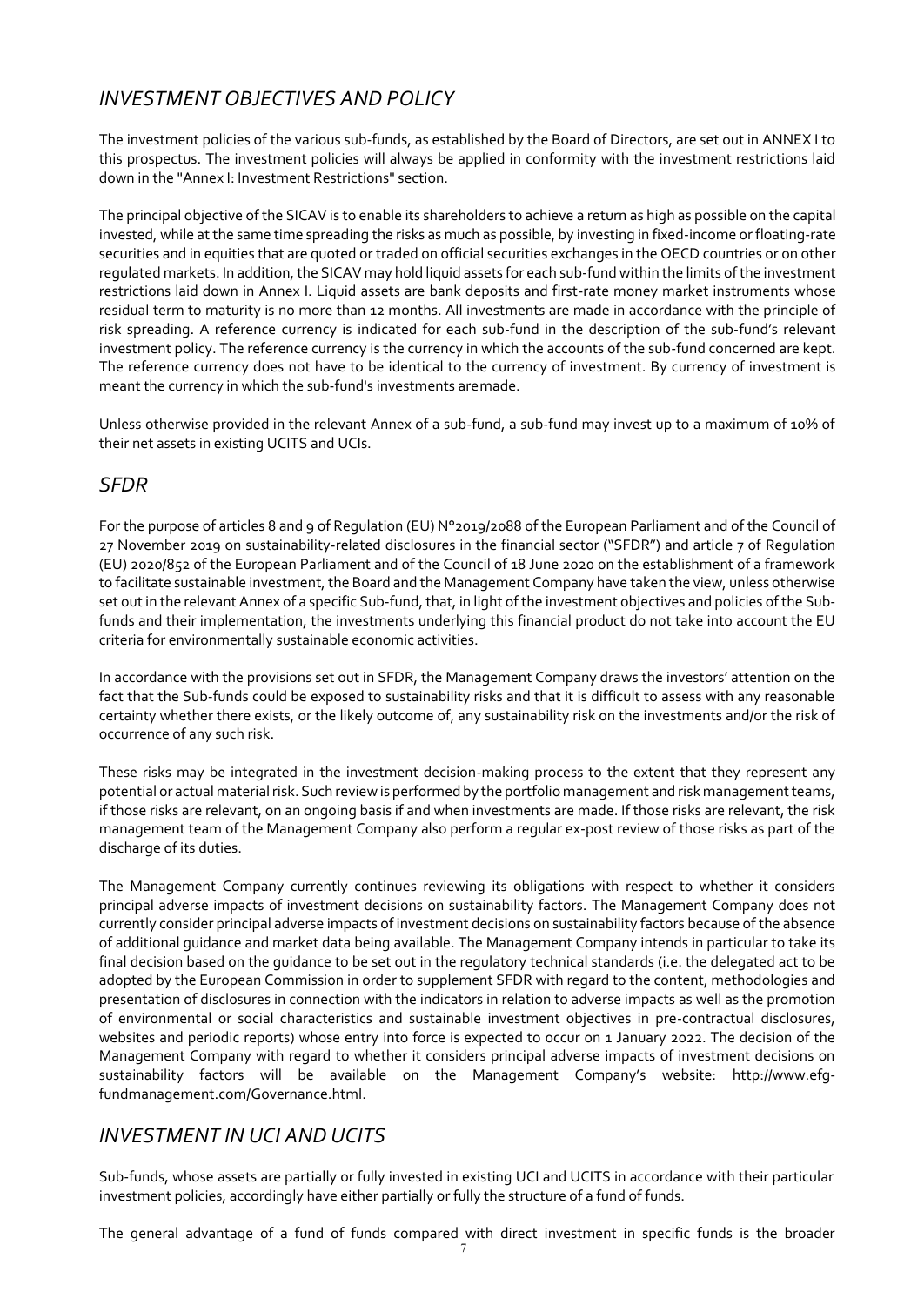diversification or spread of risk. In a fund of funds, portfolio diversification extends not only to its own investments because the investment objects (target funds) themselves are also governed by the stringent principles of risk diversification. A fund of funds enables the investor to invest in a product which spreads its risks on two levels and thereby minimises the risks inherent in the individual investment object.

Certain commission payments and expenses may occur more than once when investing in existing funds (for example, commission for the depositary bank and the central administrative agency, management/advisory fees and issuing/redemption commission of the UCI and/or UCITS in which an investment is made). Such commission payments and expenses are charged at the level of the target fund as well as of the underlying funds.

This commission may be incurred up to three times where alternative investments are concerned (funds of hedge funds, funds of real estate funds).

The sub-funds may also invest in UCI and/or UCITS managed by the Management Company or by any other company with which it is associated through common management or through a substantial direct or indirect holding. In this case, no issuing or redemption commission will be charged on subscription to or redemption of these units / shares. However, the sub-fund concerned may be charged with a management fee and a performance fee as further described in the relevant Annex of a sub-fund.

The general expenses and the costs incurred when investing in existing funds are examined in detail in the sections "Charges and Expenses".

### <span id="page-7-0"></span>*INVESTMENT RISKS*

The investments in each of the SICAV's sub-funds are subject to market fluctuations and to the other risks' characteristic of a securities investment.

The value of the investment can be affected by national and international macro-economic trends, by interest-rate fluctuations or by changes in the value of the currencies of the countries of investment just as much as it can by exchange-control regulations, by the tax legislation of the individual countries of investment, including the regulations governing withholding tax, by changes of government or by changes in economic and currency policy in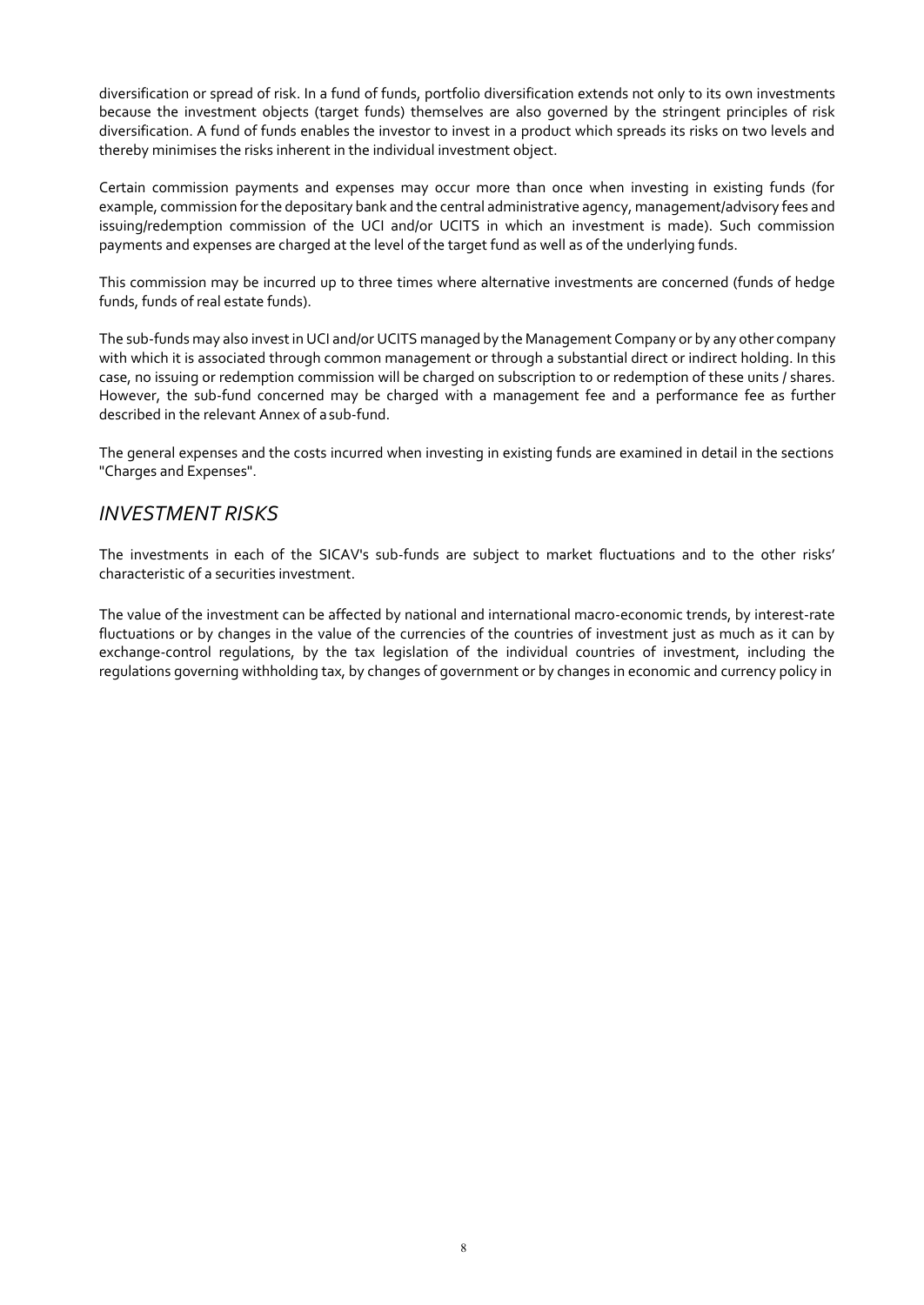the countries concerned. No guarantee can therefore be given that the investment objectives will actually be achieved.

Taking into account the investment restrictions in Annex I, each sub-fund may pursue different strategies in order to reduce the investment risks and optimize the yield of its portfolio. These strategies currently include the use of derivative financial instruments such as options, currency futures contracts, futures contracts and options on futures contracts. Market conditions and the applicable legal regulations may restrict the use of these instruments. No guarantee can be given that such strategies will be successful. Sub-funds that trade on the futures and options markets, as well as sub-funds that enter into currency swap transactions are subject to risks and expenses in connection with these specific investments to which they would not have been subject if no use had been made of such transactions. Should the assessments of movements on the securities, foreign-exchange and interest-rate markets of the sub-fund's Portfolio Manager prove inaccurate, the sub-fund may find itself in a more unfavourable situation than would have been the case ifthe risk-hedging or optimization strategies had not be utilized.

Each sub-fund may also use financial derivative instruments as part of its investment strategy.

Derivative financial instruments are not in themselves investment instruments but rights whose valuation mainly derives from the price and the price fluctuations and expectations of an underlying instrument. Investments in derivatives are subject to general market risk, management risk, credit risk and liquidity risk.

However, the nature of these risks may be altered as a result of the special features of the derivative financial instruments and may in some cases be higher than the risks associated with an investment in the underlying instrument.

For this reason, the use of derivatives requires not only an understanding of the underlying instrument, but also indepth knowledge of the derivatives themselves.

The credit risk for derivatives traded on a stock exchange is, generally speaking, lower than that of derivatives traded over-the-counter on the open market (the "OTC derivatives"), because the clearing agent that acts as issuer or counterparty of every market-traded derivative accepts a settlement guarantee. To reduce the overall risk of default of the derivatives traded on a stock exchange, the guarantee is supported by a daily payment system maintained by the clearing agent, in which the assets required for cover are calculated. The credit risk of OTC derivatives is the risk that the counterparty to the relevant OTC derivatives contract defaults to perform its duties. Although there is no clearing agent guarantee for OTC derivatives comparable to those available for exchange- traded derivatives, the potential loss in most OTC derivative contracts is limited to the difference between the amount to be paid or delivered to the relevant sub-fund by the relevant OTC counterparty and the amount due by the relevant sub-fund in favour of the those counterparty both amounts resulting from the relevant OTC derivative contract. In cases in which notional or underlying is to be paid or delivered (e.g. options, credit default swaps), the potential loss of the sub-fund is limited by the restrictions set forth in the clause 2. of the Chapter "General Principles", under Annex I - "Investment Restrictions" here below if the counterparty defaults and the notional or underlying cannot change hands. The default risk of OTC derivative counterparties is further mitigated by posing collateral by the relevant counterparty as well as by off-setting different OTC derivative positions entered into between the relevant sub-fund and the relevant counterparty, as the case may be. In addition, the default risk is reduced by a scrutinised process of choosing the counterparty, as described in more details in let. g) of clause 1. of the Chapter "General Principles", under Annex I - "Investment Restrictions" here below.

There are also liquidity risks, as it may be difficult to buy or sell certain instruments. When derivative transactions are particularly large, or the corresponding market is illiquid (as may be the case with derivatives traded over-the- counter on the open market), it may in some cases not always be possible to fully execute a transaction, or else it may only be possible to liquidate a position subject to high costs.

Other risks associated with the use of derivatives include the risk of incorrectly valuing or determining the price of derivatives. There is also the possibility that derivatives do not completely correlate with their underlying assets, interest rates or indices. Many derivatives are complex and are frequently subjectively valued. Inappropriate valuations can result in higher cash payment requirements in relation to counterparties or in a loss of value for the respective sub-fund. Derivatives are not always in direct or parallel proportion to the value of the assets, interest rates or indices from which they are derived. Therefore, the use of derivatives by the Management Company is not always an effective means of attaining each sub-fund's investment objective and can at times even have the opposite effect.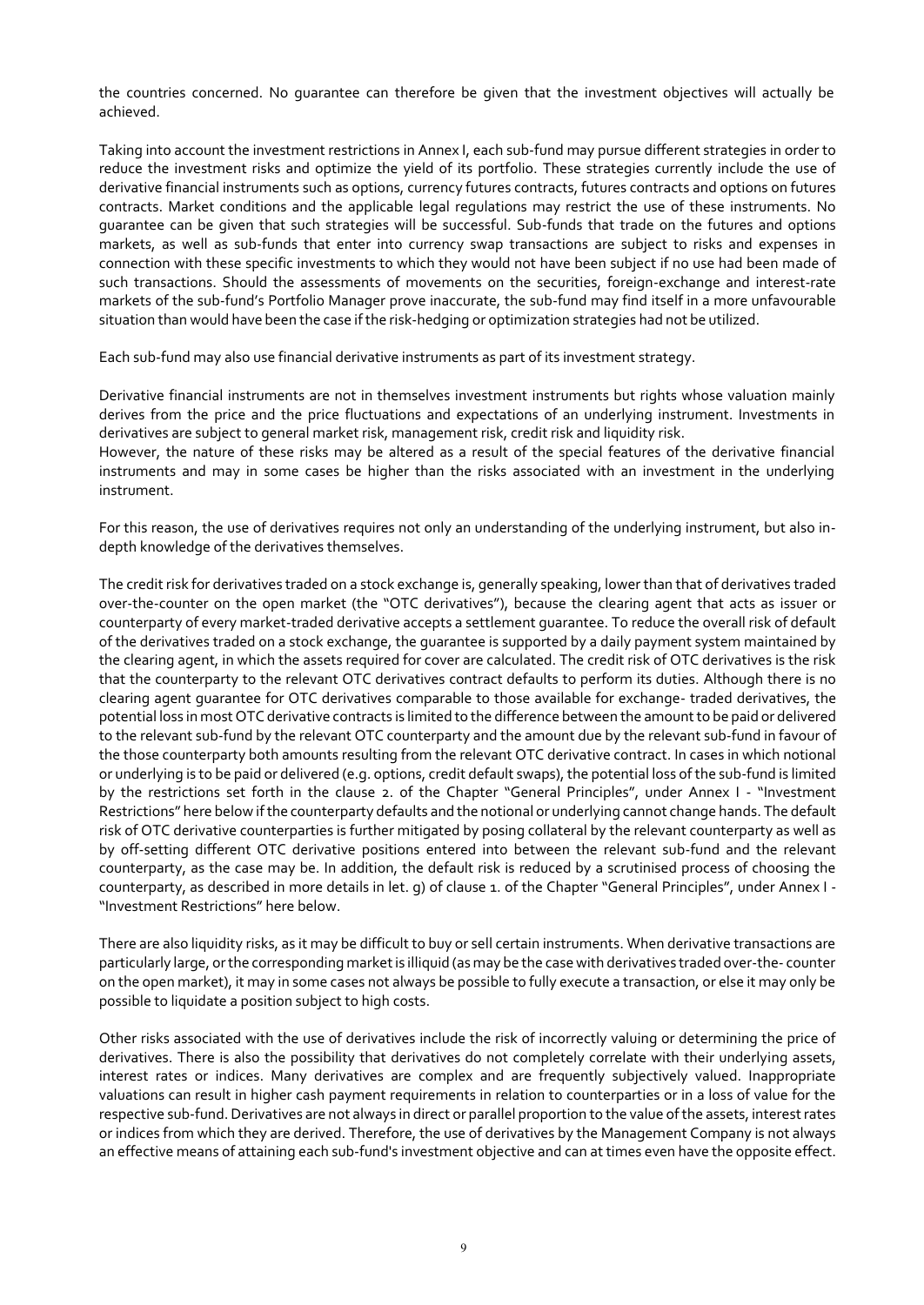Among the financial derivative instruments, each sub-fund may also use financial derivative instruments (including contracts for difference ("CFDs") as part of its investment strategy.

CFDs are over-the-counter financial instruments which allow an investor to take advantage of the share price movements without having to hold such a share or to manage the holding constraints (custody, financing, loan for shorts). Indeed, CFDs are contracts entered into between two parties to exchange, at the end of this contract, the difference between the opening and the closing prices of the contract, multiplied by the number of units of the underlying assets as specified in the contract. The settlement of these differences is completed through a cash payment, not through a physical delivery of the underlying assets. The risk exposure arising from these transactions, together with the global risk associated with other derivative instruments cannot be, at any time, higher than the value of the net assets of the relevant sub-fund. In particular, CFDs on transferable securities, financial indexes or swaps must be strictly in compliance with the investment policy of each sub-fund and with the restrictions laid down in the "Annex I: Investment Restrictions" section. Each sub-fund shall guarantee a permanent and adequate coverage of its obligations in respect of the CFDs to meet the redemption requests of the shareholders.

Each sub-fund may also invest in commodities.

Investments in commodities can be made via financial indices in compliance with the Law of 2010 or through underlined instruments with no embedded derivatives, via target funds or via replicating a commodity index. The investors should bear in mind that investments in commodities are speculative and may result in total loss of the investment. In addition, the commodities are subject to political risks, risks of riots, strikes and similar events in the countries exploring, producing or manufacturing commodities. The volatility of prices of raw commodities tends to be higher than the price volatility of finish goods. No physical deliveries are permitted.

Each sub-fund may also invest in distressed securities.

Holding distressed securities creates significant risk due to the possibility that bankruptcy may render such securities worthless (zero recovery). While potentially lucrative, these investment strategies require significant levels of resources and expertise to analyze each instrument and assess its position in an issuer's capital structure along with the likelihood of ultimate recovery. Distressed securities tend to trade at substantial discounts to their intrinsic or par value and are therefore considered to be below investment grade. Under certain circumstances the Sub-Fund could sale these positions in the investor interest. A major risk of investing in distressed securities comes from the difficulties in appraising them at fair value.

As mentioned under Appendix 7 of the Sales Prospectus, some sub-funds may invest in contingent convertible bonds

Contingent Convertibles Bonds, also known as "CoCo bonds", are complex regulated instruments. They often offer better performance than conventional bonds as a result of their specific structure and the place they occupy in the capital structure of the issuer (subordinated debt). Hybrids instruments, including CoCo bonds, contain features of both debt and equity. CoCo bonds are slightly different to regular convertible bonds because they are designed to convert into shares if a pre-set trigger (or at the discretion of regulatory authorities in some cases) is breached in order to provide a shock boost to capital levels.

The following list contains examples of specific risks connected to CoCo bonds; this list being not exhaustive:

- Trigger risk level: each instrument has its own characteristics. The level of conversion risk may vary, for example depending on the distance between the issuer's Tier 1 ratio and a threshold defined in the terms of issue. The occurrence of the contingent event may result in a conversion into shares or even a temporary or definitive writing off of all or part of the debt.
- Conversion risk: the behaviour of this instrument in the event of conversion may be unpredictable. The Portfolio Manager may be required to sell its securities in the event of a conversion into shares in order to comply with the sub-fund's investmentpolicy.
- Coupon cancellation: with certain type of CoCo bonds, the payments of coupons are entirely discretionary and may be cancelled by the issuer at any point, for any reason, and for any length of time.
- Capital structure inversion risk: contrary to classic capital hierarchy, CoCo bonds investors may suffer a loss of capital when equity holders do not. This is particularly the case when the trigger threshold is set at a high level.
- Call extension risk: certain type of CoCo bonds are issued as perpetual instruments, callable at predetermined levels only with the approval of the competent authority. It cannot be assumed that investors will be able to recover their capital on the optional reimbursement dates provided for in the terms of issue.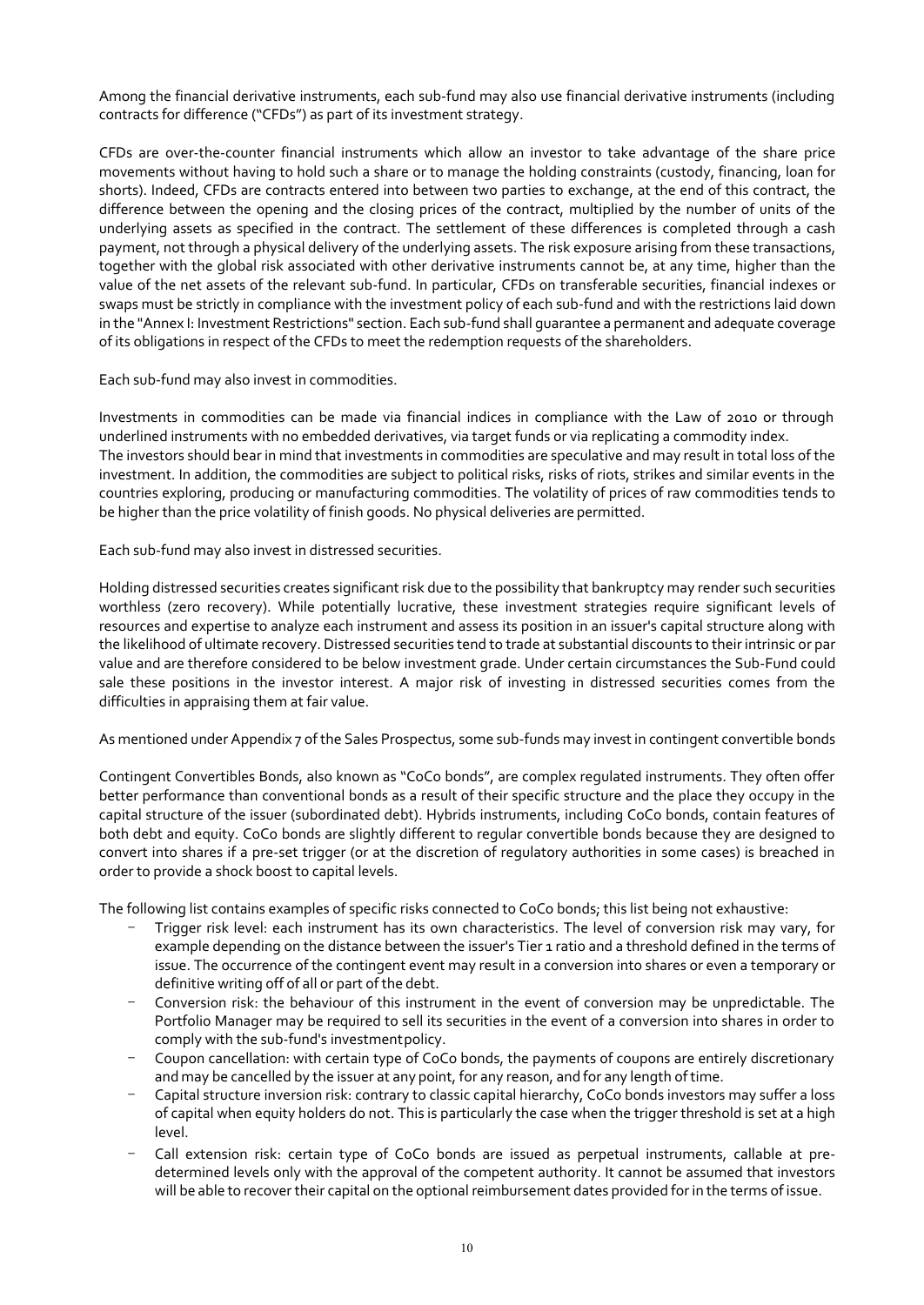- Unknown risk: the structure of the instruments is innovative yet untested. The behaviour of the CoCo bonds during a period of stress and testing of conversion levels may be highly unpredictable.
- Yield/Valuation risk: Yield has been a primary reason this asset class has attracted strong demand but It may not be the only criterion guiding the valuation and the investment decision. It should be viewed as a complexity premium.
- Liquidity risk: as with the high yield bond market, the liquidity of CoCo bonds may be affected significantly in the event of a period of turmoil in themarkets.
- Risk of concentration in a single industry: to the extent that CoCo bonds are issued by a single category of issuer, adverse events in the industry could affect investments in this type of instrument in a global manner.

Each sub-fund may also invest in product such as ABS, MBS, CMBS, etc.

Investors should be aware that investments in such products may exhibit heightened complexity and no transparency. These products are hedged by a pool of claims (for ABS, these claims may be car or student loans or other claims resulting from credit card contracts; for MBS, these are mortgage loans) and issued by an entity which was exclusively founded for such issues and which is completely separate from the lender of the claims in the pool, from a legal, accounting and economic stand point. The payment flows from the underlying claims (comprising interest, amortisation of the claim and any early special payments thereon) are passed on to investors of the ABS, MBS, etc. products. These products comprise different tranches which are subject to a hierarchy that defines the order of inflow of the amortisations and any early special payments among the tranches (the interest, however, is received equally by all tranches). In the event of lower interest rates, when the special payments on the underlying claims tend to be higher due to the increased refinancing possibilities of the debtors, the investors in subordinate tranches are subject to an increased repayment and reinvestment risk, because these special payments are allocated to these subordinate tranches first. In the event of higher interest rates, however, there is an increased danger that debtors may not follow through on their interest payment and underlying claim amortisation obligations. This means the investors in the higher-ranking tranches (which receive the payments from underlying claims last) are subject to an increased risk of default.

Some sub-funds may invest substantially in high-yield securities. Such securities are generally not exchange traded and, as a result, these instruments trade in a smaller secondary market than exchange-traded bonds. In addition, if a subfund may also invest in bonds of issuers that do not have publicly traded equity securities, it can make it more difficult to hedge the risks associated with such investments (if the sub-fund chooses to do so). High-yield securities that are below investment grade or unrated face ongoing uncertainties and exposure to adverse business, financial or economic conditions which could lead to the issuer's inability to meet timely interest and principal payments. The market values of certain of these lower-rated and unrated debt securities tend to reflect individual corporate developments to a greater extent than do higher-rated securities, which react primarily to fluctuations in the general level of interest rates, and tend to be more sensitive to economic conditions than are higher-rated securities. Companies that issue such securities are often highly leveraged and may not have available to them more traditional methods of financing. It is possible that a major economic recession could disrupt severely the market for such securities and may have an adverse impact on the value of such securities. In addition, it is possible that any such economic downturn could adversely affect the ability of the issuers of such securities to repay principal and pay interest thereon and increase the incidence of default of such securities.

No guarantee can be given that the sub-funds' portfolios are effectively hedged or that the sub-funds will actually achieve their investment objectives.

### <span id="page-10-0"></span>*HEDGING*

Shares can be issued in Classes of Shares denominated in currencies other than the reference currency. The shares in these Classes of Shares may be hedged against the reference currency of the relevant Sub-Fund. To obtain this coverage swaps, futures contracts, forward exchange contracts, options and other financial derivative instruments transactions may be used in order to protect the value of the currency of the shares covered against the reference currency of the Sub- Fund.

The results of this coverage will be reflected in the Net Asset Value of the concerned shares. All costs relating to this type of operation will be borne by the shares hedged and will therefore have an impact on the performance of these shares. While hedging operations can protect investors against a depreciation of the reference currency of the Sub-Fund against the hedged currency, they can also deprive them of the benefit of an appreciation of the reference currency of the Sub-Fund.

Over-hedged or under-hedged positions may arise unintentionally due to factors outside the control of the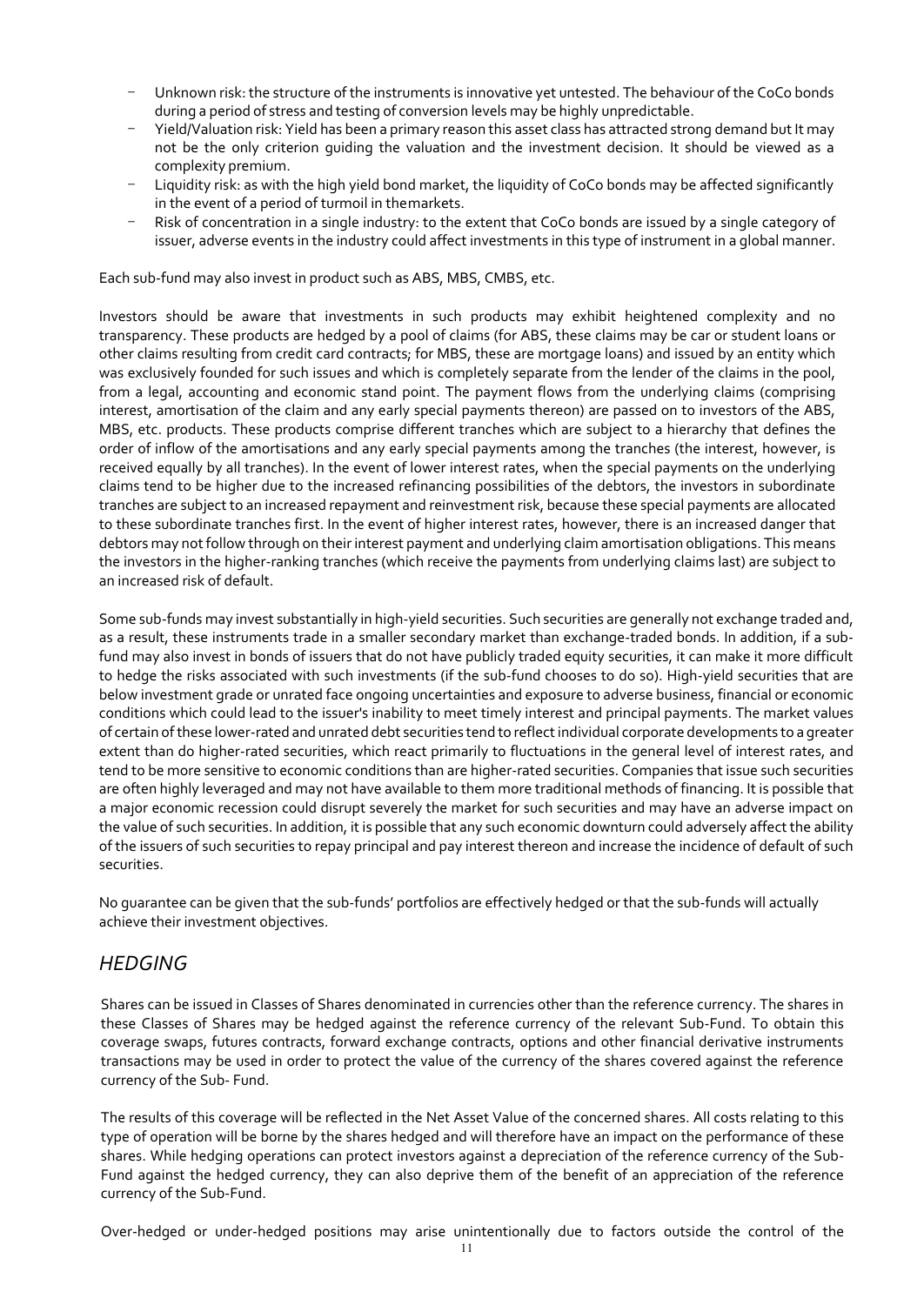Management Company, however, over-hedged positions will not exceed 105% of the net asset value of the Currency Hedged Class of Share and under-hedged positions will not fall below 95% of the net asset value of the Currency Hedged Class of Share. The hedged positions will be kept under review to ensure that under-hedged positions do not fall below the level set out above and are not carried forward from month to month and that over-hedged positions materially in excess of 100% will not be carried forward from month to month.

There can be no guarantee that such hedging activity will be successful and may result in mismatches between the currency position of the Sub-Fund and the hedged Class of Shares. In addition, hedged Classes of Shares in non- major currencies may be affected by the fact that the capacity of the relevant currency may be limited, which could further affect the volatility of the hedged Class of Shares.

Currency Hedged Classes of Shares can be identified by the suffix "(hedged)" appearing after the currency denomination of the Share Class.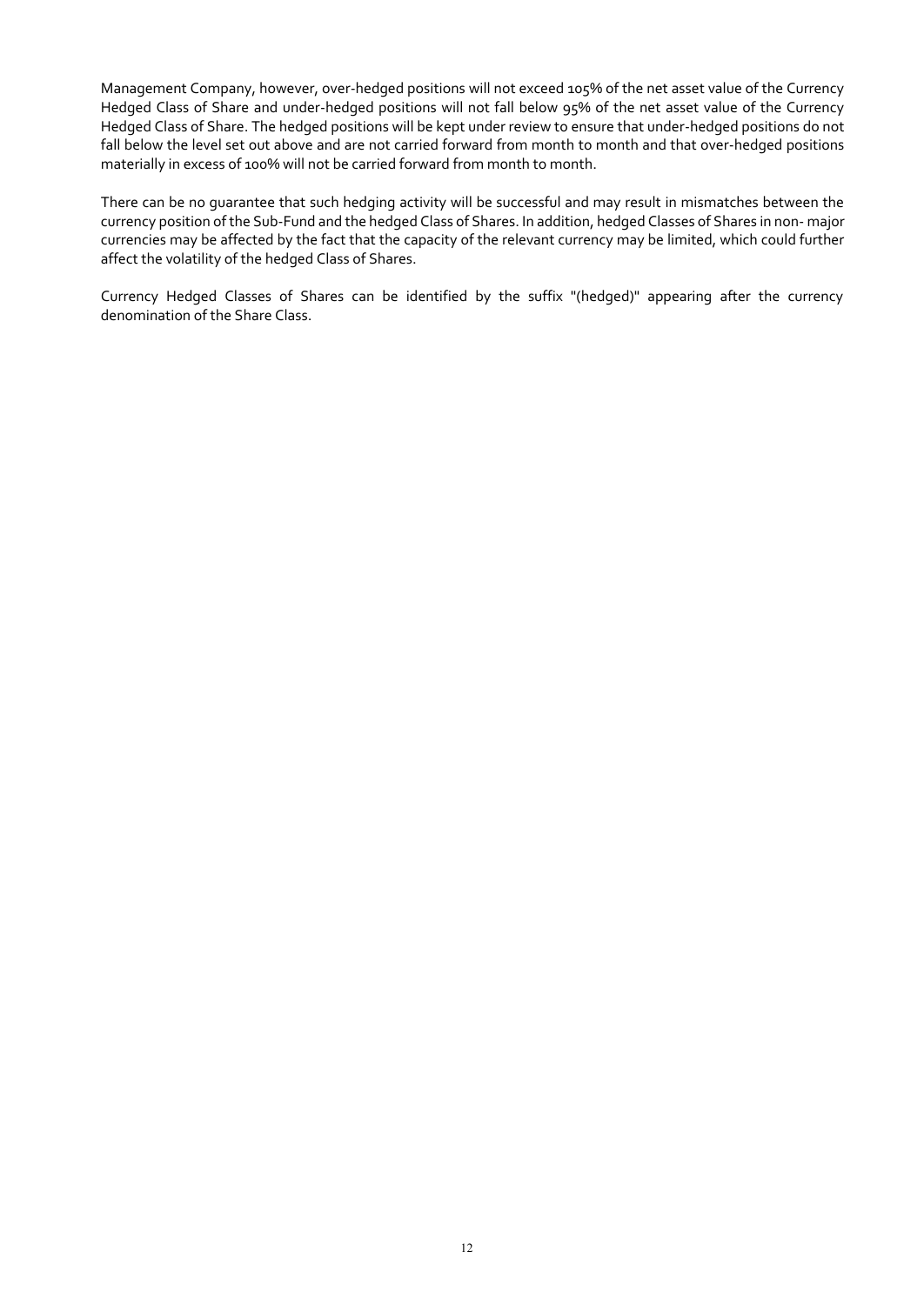#### *Spill-Over Risk relating to Hedged Classes of Shares*

As there is no legal segregation of assets and liabilities between different Classes of Shares in the same Sub-Fund, there is a risk that, under certain circumstances, hedging transactions relating to Hedged Classes of Shares could have an adverse impact on other Classes of Shares in the same Sub-Fund. Although spill-over risk will be mitigated, it cannot be fully eliminated, as there may be circumstances where it is not possible or practical to do so. For example, where the Sub-Fund needs to sell securities to fulfil financial obligations specifically related to the Hedged Classes of Shares and such actions adversely affect the net asset value of the other Classes of Shares in the Sub- Fund.

# <span id="page-12-0"></span>*COLLATERAL MANAGEMENT*

If the SICAV enters into OTC transactions, it may be exposed to risks related to the creditworthiness of the OTC counterparties: when the SICAV enters into futures contracts or options or uses other derivative techniques it is subject to the risk that an OTC counterparty may not meet (or cannot meet) its obligations under a specific or multiple contracts. Counterparty risk can be reduced by depositing a security (collateral) (see above).

All assets received by the SICAV in the context of securities financing transaction ("SFTs") (securities lending, repurchase or reverse repurchase agreements) shall be considered as collateral for the purposes of this section.

#### 1) Eligiblecollateral

Collateral received by the SICAV may be used to reduce its counterparty risk exposure if it complies with the criteria set out in applicable laws, regulations and circulars issued by the CSSF from time to time notably in terms of liquidity, valuation, issuer credit quality, correlation, risks linked to the management of collateral and enforceability. In particular, collateral should comply with the criteria provided in Article 43 paragraphs (a) to (h) of the CSSF Circular 14/592, which transposed the Guidelines issued by the European Securities and Market Authority (ESMA) "ESMA 2014/937":

- (a) Liquidity any collateral received other than cash should be highly liquid and traded on a regulated market or multilateral trading facility with transparent pricing in order that it can be sold quickly at a price that is close to pre-sale valuation. Collateral received should also comply with the provisions of Article 56 of the UCITS Directive.
- (b) Valuation collateral received should be valued on at least a daily basis and must be marked to market daily, it being understood that the SICAV does not intend to make use of daily variationmargins.
- (c) Issuer credit quality collateral received should be of high quality
- (d) Correlation the collateral received by the UCITS should be issued by an entity that is independent from the counterparty and is expected not to display a high correlation with the performance of the counterparty.
- (e) Collateral diversification (asset concentration) collateral should be sufficiently diversified in terms of country, markets and issuers. The criterion of sufficient diversification with respect to issuer concentration is considered to be respected if the UCITS receives from a counterparty of efficient portfolio management and over-the-counter financial derivative transactions a basket of collateral with a maximum exposure to a given issuer of 20% of the UCITS' net asset value. When a UCITS is exposed to different counterparties, the different baskets of collateral should be aggregated to calculate the 20% limit of exposure to a single issuer. By way of derogation from this sub-paragraph, a UCITS may be fully collateralised in different transferable securities and money market instruments issued or guaranteed by a Member State of the European Union ("Member State"), one or more of its local authorities, by any other state which is a member of the OECD, or a public international body to which one or more Member States belong. Such a UCITS should receive securities from at least six different issues, but securities from any single issue should not account for more than 30% of the UCITS' net asset value.
- (f) Risks linked to the management of collateral, such as operational and legal risks, should be identified, managed and mitigated by the risk management process.
- (g) Where there is a title transfer, the collateral received should be held by the depositary of the UCITS. For other types of collateral arrangement, the collateral can be held by a third-party custodian which is subject to prudential supervision, and which is unrelated to the provider of the collateral. If the SICAV owes a security pursuant to an applicable agreement, such security shall be held in custody by the Depositary Bank in favour of the SICAV. Bankruptcy and insolvency events or other credit events with the Depositary Bank or within its sub-depositary/correspondent bank network may result in the rights of the SICAV in connection with the security to be delayed or restricted in other ways. If the SICAV owes a security pursuant to an applicable agreement, then any such security is to be transferred to the OTC counterparty as agreed between the portfolio manager and the OTC counterparty. Bankruptcy and insolvency events or other credit events with the OTC counterparty, the Depositary Bank or within its sub-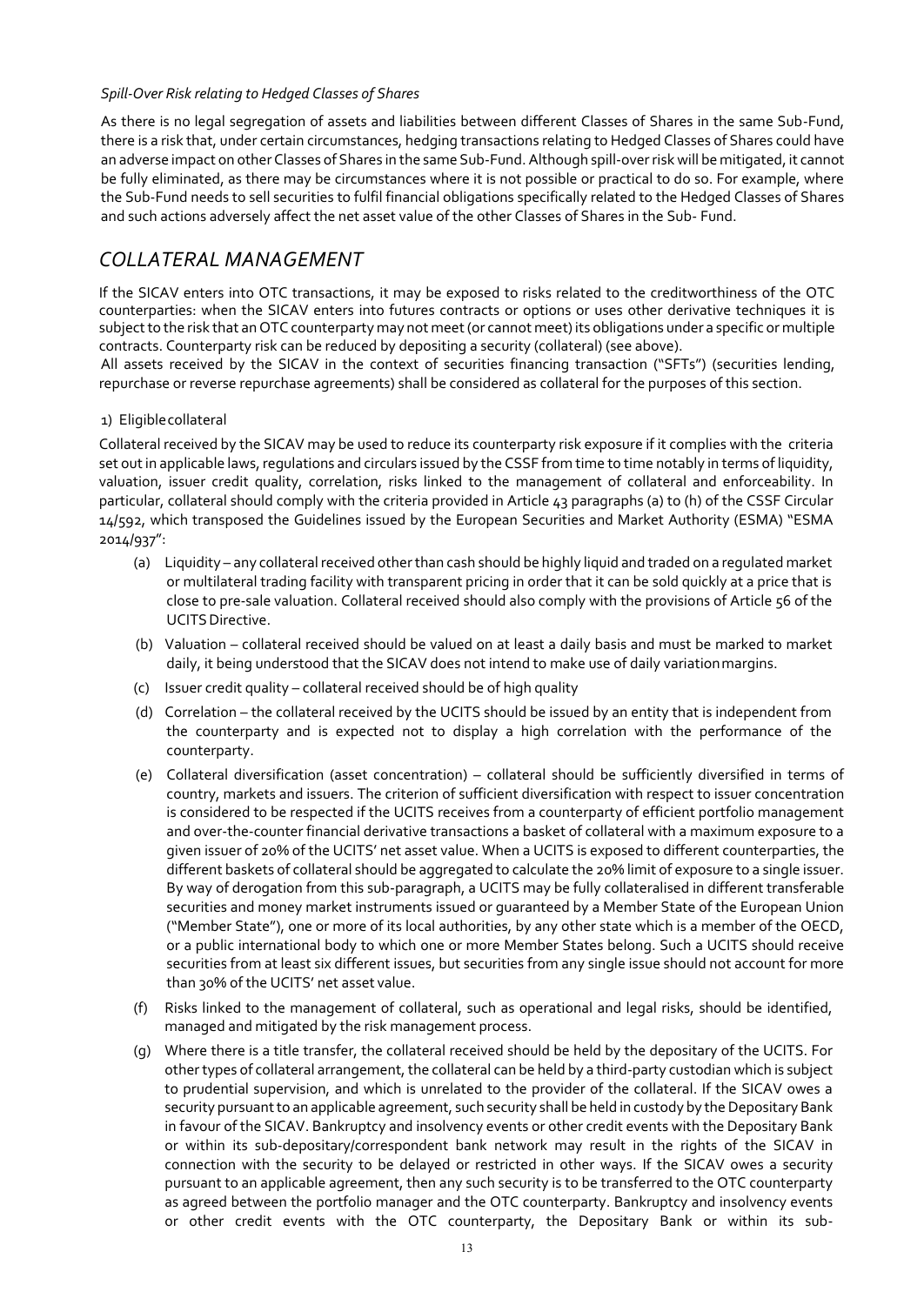depositary/correspondent bank network may result in the rights or recognition of the SICAV in connection with the security to be delayed, restricted or even eliminated, which would go so far as to force the SICAV to fulfil its obligations in the framework of the OTC transaction, in spite of any security that had previously been made available to cover any such obligation.

(h) Collateral received should be capable of being fully enforced by the UCITS at any time without reference to or approval from the counterparty.

Subject to the abovementioned conditions, collateral received by the SICAV may consist of:

- a) Cash and cash equivalents, including short-term bank certificates and money marketInstruments;
- b) Bonds issued or guaranteed by a Member State of the OECD or by their local public authorities or by supranational institutions and undertakings with EU, regional or worldwide scope;
- c) Shares or units issued by money market UCIs calculating a daily net asset value and being assigned a rating of AAA or its equivalent;
- d) Shares or units issued by UCITS investing mainly in bonds/shares mentioned in (e) and (f) below;
- e) Bonds issued or guaranteed by first class issuers offering adequate liquidity;
- f) Shares admitted to or dealt in on a regulated market of a Member State of the EU or on a stock exchange of a Member State of the OECD, on the condition that these shares are included in a main index.

Notwithstanding the previous paragraphs, in line with the CSSF Circular 14/592, at the date of the Sales Prospectus, collateral will be only be accepted if received as:

- Cash and cash equivalents, including short-term bank certificates and money market instruments;
- Bonds issued or guaranteed by a Member State of the OECD or by their local public authorities or by supranational institutions and undertakings with EU, regional or worldwide scope.

To the extent that this policy should be reviewed by the Investment managers, the Sales Prospectus will be amended accordingly

#### 2) Level of collateral required

The level of collateral received in the context of securities lending transactions, shall be equal at least equivalent to 90% of the global valuation (taking into account any haircut policy, interests, dividends and other eventual rights included) of the securities lent, during the lifetime of the lending agreement.

For any other efficient portfolio management techniques or OTC derivatives, the level of collateral required will be at least 100% of the exposure to the relevant counterparty. This will be achieved by applying the haircut policy set out below.

#### 3) Haircut policy

Collateral will be valued on a daily basis, using available market prices and taking into account appropriate discounts which will be determined by the SICAV for each asset class based on its haircut policy. This policy takes into account a variety of factors, depending on the nature of the collateral received, such as the issuer's credit standing, the maturity, currency, price volatility of the assets and, where applicable, the outcome of liquidity stress tests carried out by the SICAV under normal and exceptional liquidity conditions. No haircut will generally be applied to cash collateral.

In case of non-cash collateral, an haircut will be applied. The Investment Manager will only accept non-cash collateral which does not exhibit high price volatility. The non-cash collateral received on behalf of the SICAV will typically be government debts and supranational debt securities.

For non-cash collateral, a haircut of 1% to 8% will be applied as follows: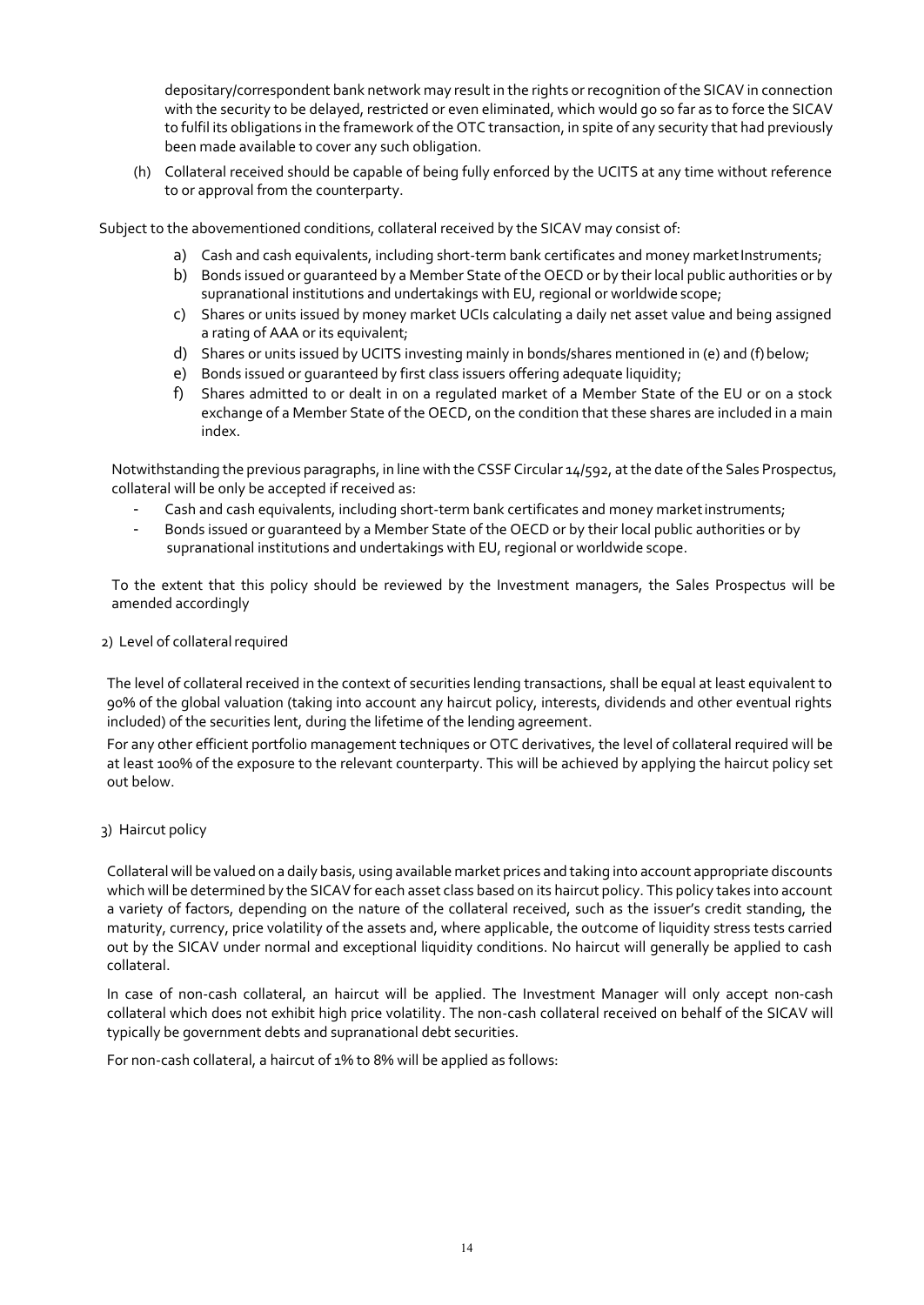|                               | Remaining stated maturity | Haircut applied |
|-------------------------------|---------------------------|-----------------|
|                               | Not exceeding 1 year      | $1\%$           |
| Government debts and          | 1 to 5 years              | 3%              |
| supranational debt securities | 5 to 10 years             | 4%              |
|                               | 10 to 20 years            | 7%              |
|                               | 20 to 30 years            | 8%              |

#### 4) Reinvestment of collateral

In accordance with the provision of Article 43 (i) and (j) of the CSSF Circular 14/592, if the collateral received is the form of cash, the collateral should only be:

- placed on deposit with entities prescribed in Article 50(f) of the UCITS Directive;
- invested in high-quality government bonds;
- used for the purpose of reverse repo transactions provided the transactions are with credit institutions subject to prudential supervision and the UCITS is able to recall at any time the full amount of cash on accrued basis;
- invested in short-term money market funds as defined in the Guidelines on a Common Definition of European Money Market Funds (CESR/10-049).

Re-invested cash collateral should be diversified in accordance with the diversification requirements applicable to non-cash collateral.

The Investor should note that the SICAV may incur a loss in reinvesting the cash collateral it receives. Such a loss may arise due to a decline in the value of the investment made with cash collateral received. A decline in the value of such in-vestment of the cash collateral would reduce the amount of collateral available to be returned by the SICAV to the counterparty at the conclusion of the transaction. The SICAV would be required to cover the difference in value between the collateral originally received and the amount available to be returned to the counterparty, thereby resulting in a loss to the Fund.

Non-cash collateral received by the SICAV may not be sold, re-invested or pledged.

### <span id="page-14-0"></span>*MANAGEMENT COMPANY*

EFG Fund Management S.A. is appointed as management company and principal administrative agent, as well as registrar agent, of the SICAV pursuant to the agreement signed on 2 June 2014 between the SICAV and the Management Company (the "Company Services Agreement").

The Management Company is a company incorporated under Luxembourg law with registered office located at 56, Grand-Rue, L-1660 Luxembourg, Grand Duchy of Luxembourg. The Management Company was incorporated for an indeterminate period in Luxembourg on March 27, 2014 in the form of a joint stock company (i.e., a *société anonyme*), in accordance with the 1915 Law. Its capital is actually in the amount of EUR 2,500,000 (two million five hundred thousandEuro).

The deed of incorporation of the Management Company was published in the "Mémorial" of April 11, 2014 (Registre de Commerce et des Sociétés of Luxembourg n° B185.861). The coordinated articles of incorporation have been published in the "Mémorial" on April 11, 2014.

The names of all other undertakings for collective investment managed by the Management Company from time to time are available at the registered office of the Management Company.

The Management Company is governed by Chapter 15 of the Law of 2010 and, in this capacity, is responsible for the collective management of the SICAV's portfolio. These duties encompass the following tasks:

(I) investment management, the Management Company may:

- provide all advice and recommendations as to the investments to be made,
- enter into contracts, buy, sell, exchange and deliver all transferable securities and any other assets,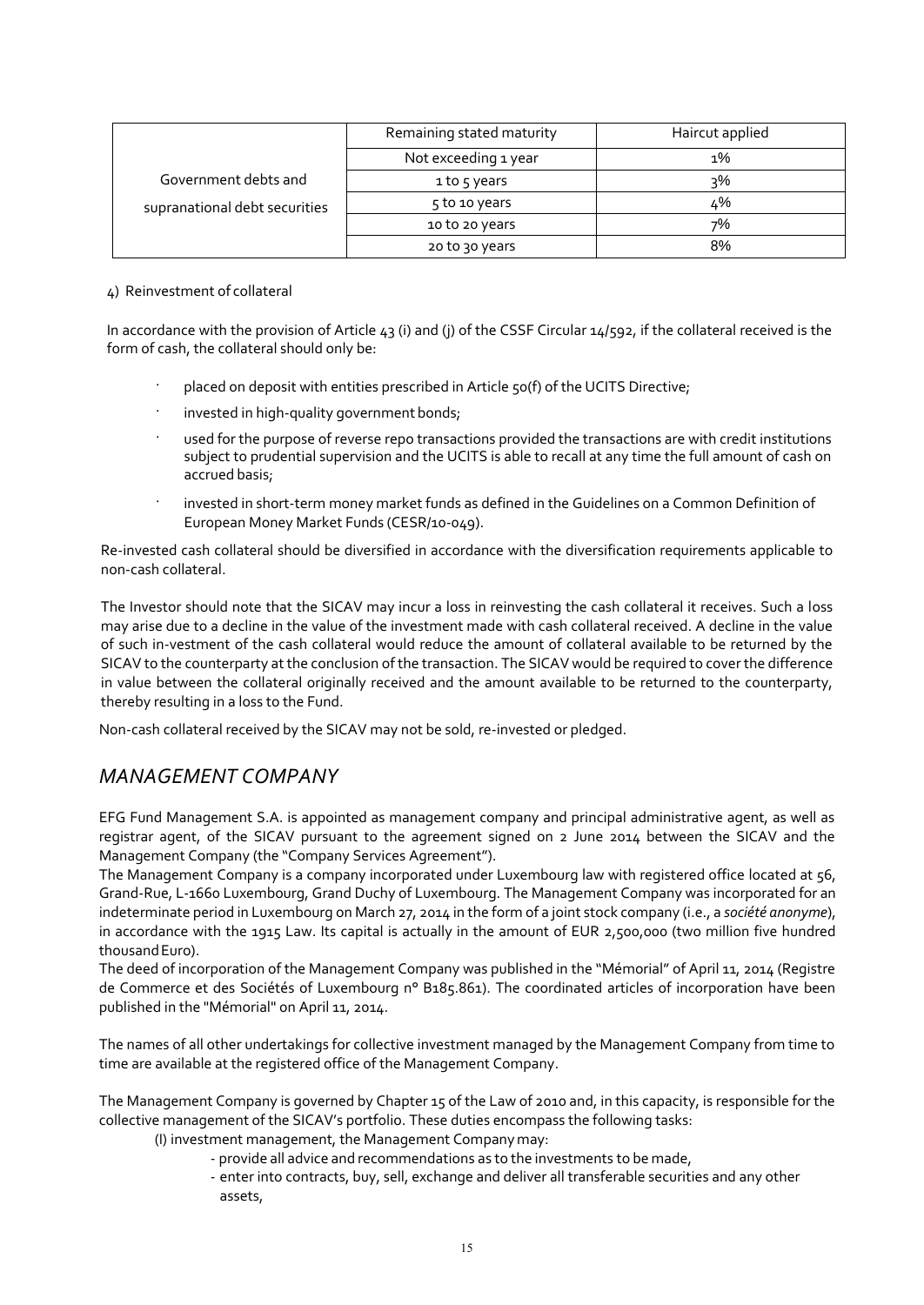- exercise, on behalf of the SICAV, all voting rights attaching to the transferable securities constituting the SICAV's assets. (II) administration, whichencompasses: a) legal services and accounts management for the SICAV, b) follow-up of requests for information fromclients, c) valuation of portfolios and calculation of the value of SICAV shares (including all tax issues), d) verifying compliance withregulations, e) keeping the SICAV's Register of Shareholders, f) allocating SICAVincome, g) issue and redemption of SICAV shares (Registrar Agent'sduties), h) winding-up of contracts (including sending certificates), i) recording and keeping records oftransactions.

(III) marketing the SICAV's shares.

In accordance with the laws and regulations currently in force and with the prior approval of the Board, the Management Company is authorised to delegate, unless otherwise provided herein, all or part of its duties and powers to any person or company which it may consider appropriate, it being understood that the Prospectus will be amended prior thereto and that the Management Company will remain entirely liable for the actions of such representative(s).

The investment management duties and the administration duties are currently delegated, as described below.

Under the terms of the Management Company Services Agreement, the Management Company shall act as the SICAV's management company in the best interest of the Shareholders and according to the provisions set forth by applicable law, the Prospectus, the Articles of Incorporation and the instructions of the Board, and shall, in particular, be in charge of the day-to-day management of the SICAV under the overall supervision, instruction, control and ultimate liability of the Board. As such, the Management Company shall be responsible for the investment management of the assets of the SICAV, the administration of the SICAV and the implementation of the SICAV's distribution and marketing policy.

In consideration of the services rendered, the Management Company will receive a remuneration as further described in the relevant Annex of each sub-fund.

In accordance with the Directive 2014/91/EU of 23 July 2014 on UCITS as regards depositary functions, remuneration policies and sanctions ("UCITS V Directive"), the Management Company has established and implemented a remuneration policy and practices that are consistent with, and promote, sound and effective risk management and that neither encourage risk taking which is inconsistent with the risk profiles, rules or instruments of incorporation of the SICAV nor impair compliance with the Management Company's duty to act in the best interest of the SICAV and itsshareholders.

The remuneration policy of the Management Company is in line with the business strategy, objectives, values and interests of the Management Company and the other UCITS that it manages or the Investors of such UCITS and includes measures to avoid conflicts of interest.

The assessment of performance is set in a multi-year framework appropriate to the holding period recommended to the investors of the UCITS managed by the Management Company in order to ensure that the assessment process is based on longer term performance and its investment risks and that the actual payment of performance- based components of remuneration is spread over the same period.

The Management Company ensures that the fixed and variable component of total remuneration are appropriately balanced and that the fixed component represents a sufficiently high proportion of the total remuneration to allow the operation of a fully flexible policy, on variable remuneration components, including the possibility to pay no variable remuneration component.

Further details of the up-to-date remuneration policy, including but not limited to, a description of how remuneration and benefits are calculated, the identity of persons responsible for awarding the remuneration and benefits and the composition of the remuneration committee, are available at the following website: [http://www.efg](http://www.efg-fundmanagement.com/Governance.html)[fundmanagement.com/Governance.html](http://www.efg-fundmanagement.com/Governance.html)

A paper copy of the policy is available directly at the registered office of the Management Company and is made available free of charge upon request.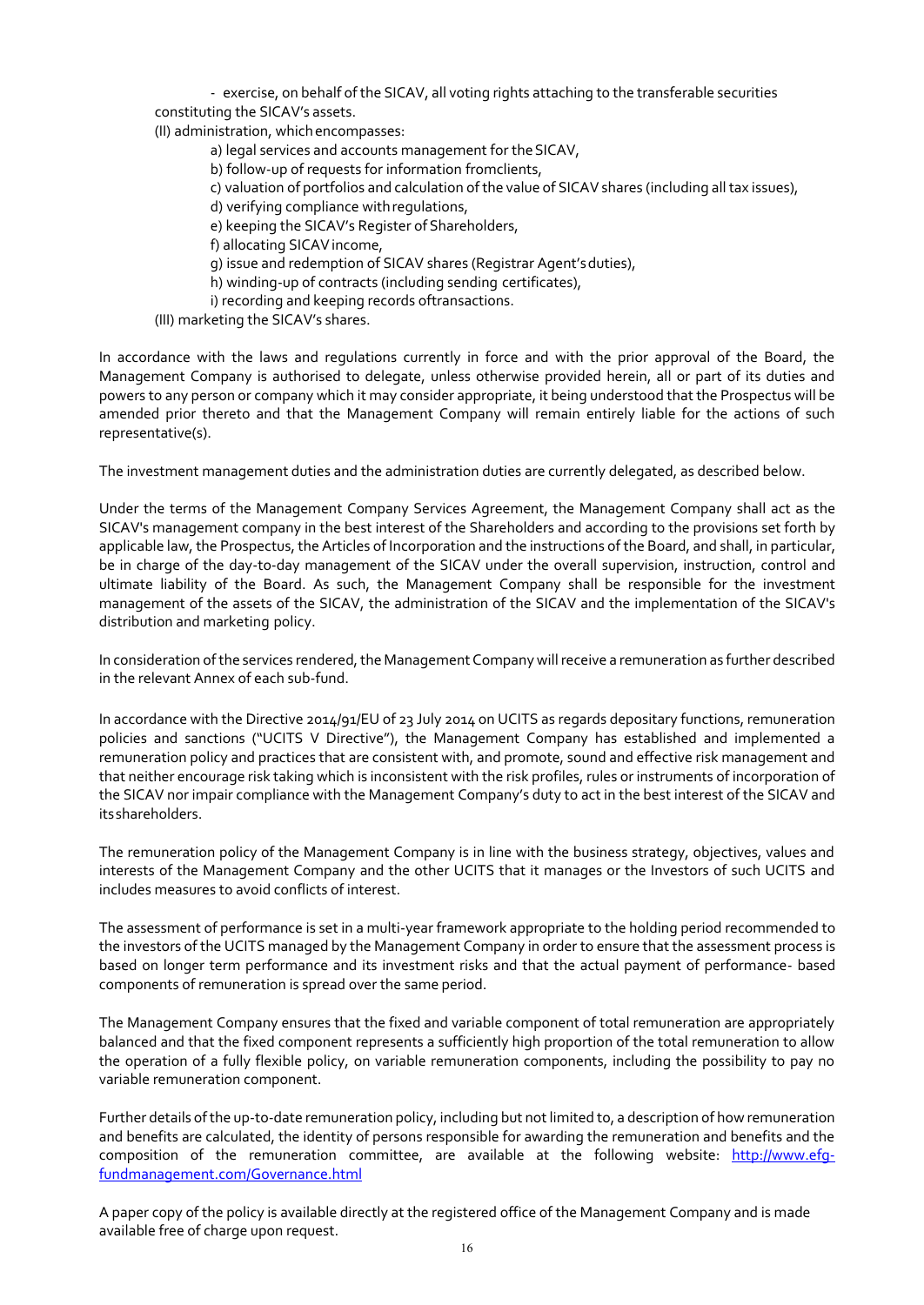# <span id="page-16-0"></span>*FUNCTIONS DELEGATED BY THE MANAGEMENT COMPANY*

Subject to the conditions set forth by the Law of 2010 and the Management Company Services Agreement, the Management Company is authorized, in order to conduct its business efficiently, to delegate, under its responsibility and control, and with the consent of the SICAV and the Luxembourg supervisory authority of the financial sector, part or all of its functions and duties to any third party. The Management Company's liability shall not be affected by the fact that it has delegated its functions and duties to third parties.

The Management Company has delegated the investment management, the administration and the distribution activities of the SICAV's.

The Management Company shall also ensure the compliance of the SICAV with the investment restrictions and oversee the implementation of the SICAV's investment policy. The Management Company shall also send reports to the directors on regular basis and inform each board member without delay of any non-compliance of the SICAV with the investment restrictions.

The Management Company will receive, if it is the case, periodic reports from the Portfolio Manager(s), if any, detailing the SICAV's performance and analysing its investment portfolio and from the SICAV's other service providers in relation to the services delegated to them by the Management Company.

# <span id="page-16-1"></span>*PORTFOLIO MANAGERS*

For the definition of the investment policy and the day-to-day management of each of the SICAV's sub funds, the Management Company may be assisted, at its own expenses and under its overall control and responsibility, by one or several Portfolio Manager(s) for each sub-fund.

- Pursuant to an Investment Management Agreement dated June 2, 2014, **Patrimony 1873 S.A.** has been appointed as Portfolio Manager by the Management Company with the power to purchase and sell the assets of the following individual sub-funds at its own discretion, under the responsibility and supervision of the Management Company and within the framework of the investment policy:
	- MULTI CHALLENGE SICAV Globes Portfolio 30

MULTI CHALLENGE SICAV – Globes Portfolio 60

Patrimony 1873 S.A. is a professional asset manager with registered office in Via Peri 21b, Lugano Switzerland and operating under the regulatory oversight of the supervision by the Swiss Financial Market Supervisory Authority (FINMA).

- Pursuant to an Investment Management Agreement dated 7 March, 2017, **Abalone Asset Management Limited** has been appointed as Portfolio Manager by the Management Company with the power to purchase and sell the assets of the following individual sub-fund at its own discretion, under the responsibility and supervision of the Management Company and within the framework of the investment policy: MULTI CHALLENGE SICAV – Swan

Abalone Asset Management Limited is a professional asset manager with registered office in Skyway Offices, Block C, Office 1, 179 Marina Street, Pietà PTA 9042, Malta and operating under the regulatory oversight of the supervision by the Malta Financial Services Authority.

- Pursuant to an Investment Management Agreement dated 7 March, 2017, **AZ SWISS & PARTNERS S.A.**  has been appointed as Portfolio Manager by the Management Company with the power to purchase and sell the assets of the following individual sub-fund at its own discretion, under the responsibility and supervision ofthe Management Company and within the framework ofthe investment policy:

MULTI CHALLENGE SICAV – Flex

AZ SWISS & PARTNERS S.A. is an asset management company of collective investment schemes under CISA (Collective Investment Schemes Act) authorized by FINMA with registered office in Via Carlo Frasca 5, 6900 Lugano.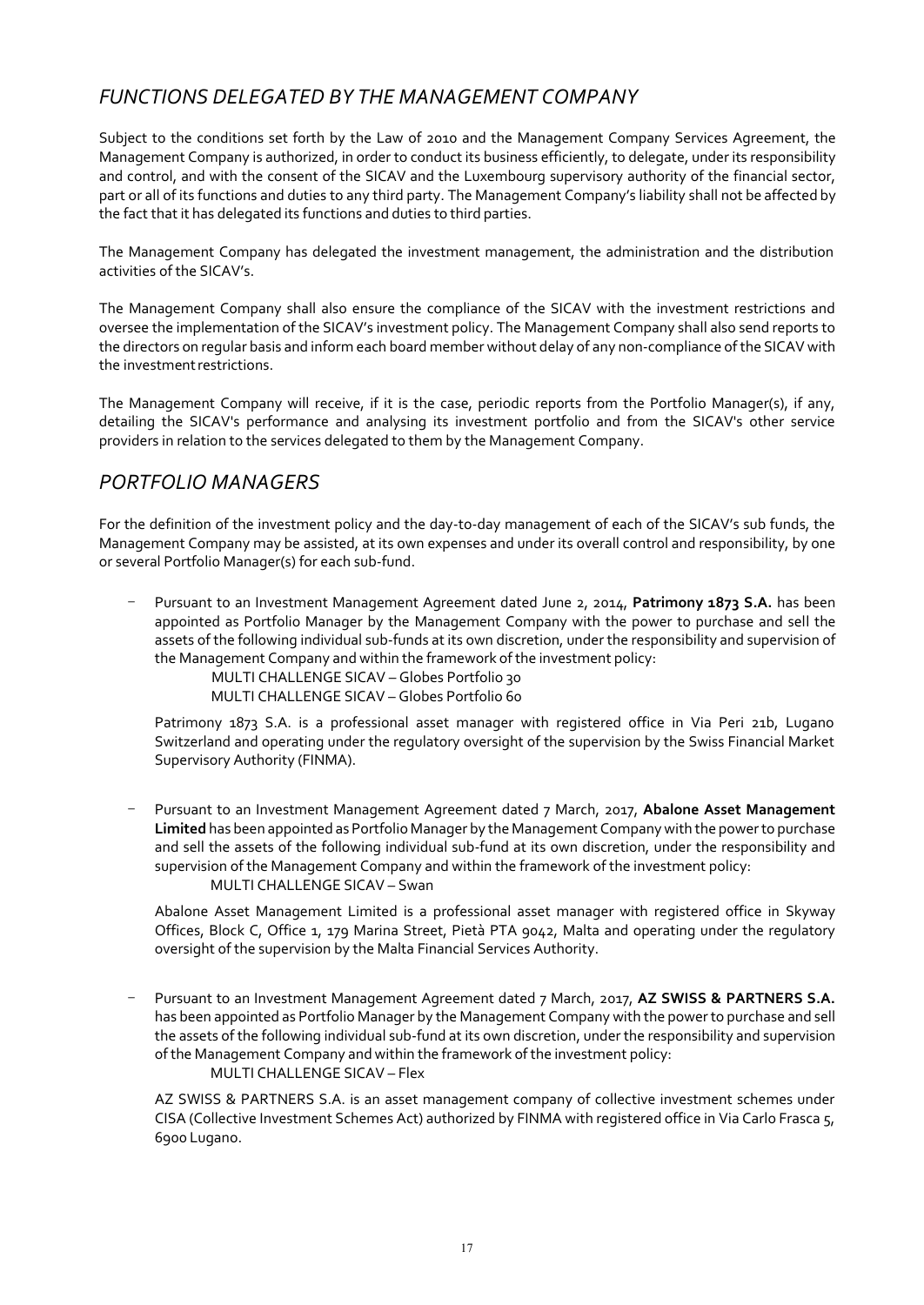The day to day management may be delegated to other entities/ offices belonging to the Management Company Group but in case of effective delegation, the prospectus will be amended accordingly.

Supervision of the activities of the Portfolio Managers is the sole responsibility of the Management Company. However, the Board assumes ultimate responsibility for management.

The Portfolio Managers may be assisted, with the prior approval of the Management Company and under its overall control and responsibility, by one or more Sub-Portfolio Manager(s) for each sub fund. It is being understood that the Prospectus will be amended accordingly.

The Portfolio Managers shall report regularly to the Management Company on the evolution of the assets of each sub-fund and on the transactions executed for the account of each sub-fund.

The Portfolio Managers may, at their own expense, use the services of an investment advisor.

The Portfolio Managers will receive a remuneration as further described in the relevant Annex of each sub-fund.

### <span id="page-17-0"></span>*INVESTMENT ADVISOR*

To determine the investment policies of one or several sub-fund, the Board of Directors and the Portfolio Manager may be assisted by one or several Investment Advisors. In the event an Investment Advisor is appointed, he will be remunerated by the Portfolio Manager out of its own remuneration as further described in the section "Charges and Expenses".

### <span id="page-17-1"></span>*DEPOSITARY BANK AND PAYING AGENT*

The rights and duties of the Depositary Bank pursuant to the Law of 2010 and the UCITS V Directive are assumed by EFG Bank (Luxembourg) S.A., having its registered office at 56, Grand-Rue, L-1660 Luxembourg ("EFG Bank") following the merger between EFG Bank and BSI Europe S.A.. EFG Bank was incorporated as a société anonyme under the laws of Grand Duchy of Luxembourg on 1o January 2006.

BSI Europe S.A., had been appointed as Depositary Bank of the SICAV further to a Depositary Bank and Paying Agent Agreement dated October 12, 2016. In addition, BSI Europe S.A., had been appointed as Paying Agent of the SICAV performing in particular financial services in relation to the issue and redemption of units.

Following the merger, EFG Bank took over the contract previously signed by BSI Europe S.A. and became as of May 1<sup>st</sup>, 2017 Depositary Bank and Paying Agent of the SICAV.

The Depositary Bank holds all the liquid assets and securities belonging to the SICAV's assets in safekeeping for the shareholders. The Depositary Bank performs all customary banking duties relating to the SICAV's accounts and securities as well as all routine administrative work in connection with the SICAV's assets.

The Depositary Bank also:

- ensures that the sale, issue, repurchase, redemption, conversion and cancellation of shares effected for the SICAV's account are in accordance with the provisions ofthe law and the SICAV's articles of association;
- ensures that the net asset value of the SICAV shares is calculated in compliance with the law and the SICAV's articles of association;
- execute the instructions of the SICAV to the extent that such instructions are in compliance with the law and the SICAV's articles of association;
- ensures that, in the case of transactions relating to the SICAV's assets, consideration is provided in due time;
- ensures that the SICAV's revenues/earnings are employed in accordance with the law and the SICAV's articles ofassociation.

The Depositary Bank ensures that the cash flows of the SICAV are properly monitored, and, in particular, that all payments made by, or on behalf of, investors upon the subscription of the SICAV shares have been received, and that all cash of the SICAV has been booked in cash accounts that are:

- a) opened in the name of the SICAV, or of the Depositary Bank acting on behalf of the SICAV;
- b) opened at an entity referred to in points (a), (b) and (c) of Article 18(1) of Commission Directive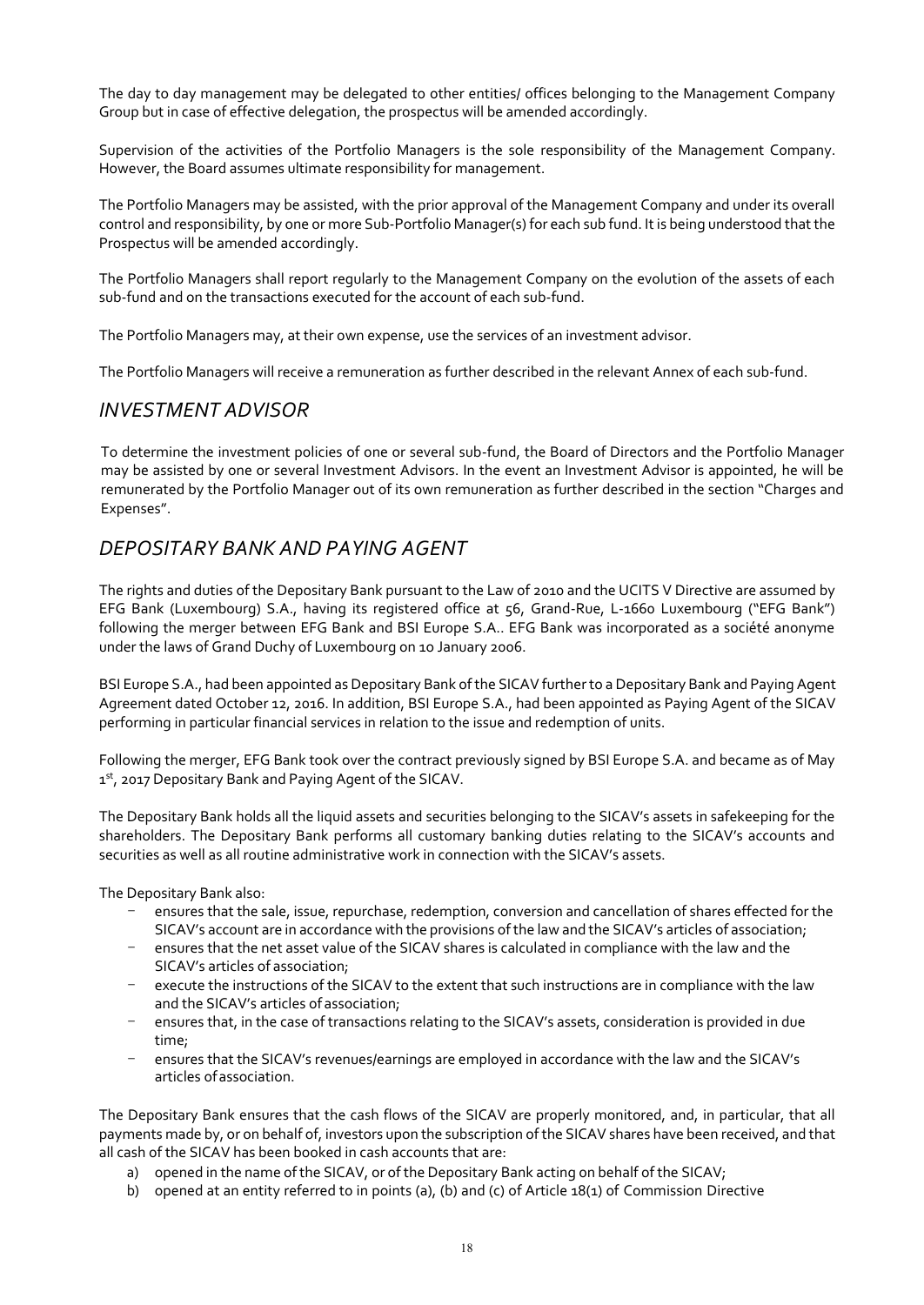2006/73/E[C \(22\); i](http://eur-lex.europa.eu/legal-content/EN/TXT/HTML/?uri=CELEX%3A32014L0091&amp%3Bfrom=EN&amp%3Bntr22-L_2014257EN.01018601-E0022).e respectively a central bank, a credit institution authorised in accordance with Directive 200/12/EC; a bank authorised in a third country and

c) maintained in accordance with the principles set out in Article 16 of Directive 2006/73/EC on safeguarding of client financial instruments andfunds.

Where the cash accounts are opened in the name of the Depositary Bank acting on behalf of the SICAV, no cash of the entity referred to in point (b) above and none of the own cash of the Depositary Bank shall be booked on such accounts.

The assets of the SICAV shall be entrusted to the Depositary Bank for safekeeping as follows:

- (a) for financial instruments that may be held in custody, the Depositary Bank shall:
	- i. hold in custody all financial instruments that may be registered in a financial instruments account opened in the Depositary Bank's books and all financial instruments that can be physically delivered to the Depositary Bank;
	- ii. ensure that all financial instruments that can be registered in a financial instruments account opened in the Depositary's books are registered in the Depositary Bank's books within segregated accounts in accordance with the principles set out in Article 16 of Directive 2006/73/EC, opened in the name of the SICAV, so that they can be clearly identified as belonging to the SICAV in accordance with the applicable law at alltimes;
- (b) for other assets, the Depositary Bankshall:
	- i. verify the ownership by the SICAV of such assets by assessing whether the SICAV holds the ownership based on information or documents provided by the SICAV and, where available, on external evidence;
	- ii. maintain a record of those assets for which it is satisfied that the SICAV holds the ownership and keep that record up todate.

The Depositary Bank shall provide the Management Company and the SICAV, on a regular basis, with a comprehensive inventory of all of the assets of the SICAV.

The assets held in custody by the Depositary Bank shall not be reused by the Depositary Bank for its own account. Reuse comprises any transaction of assets held in custody including, but not limited to, transferring, pledging, selling and lending. The assets held in custody by the Depositary Bank may be allowed to be reused only where (i) the reuse of the assets is executed for the account of the SICAV, (ii) the Depositary is carrying out the instructions of the Management Company on behalf of the SICAV, (iii) the reuse is for the benefit of the SICAV and in the interest of the shareholders, and (iv) the transaction is covered by high-quality and liquid collateral received by the SICAV under a title transfer arrangement. In such case, the market value of the collateral shall, at all times, amount to at least the market value of the reused assets plus a premium.

Pursuant to the provisions of Article 34bis of the Law of 2010 and of the Depository Bank Agreement, the Depositary Bank may delegate to third parties the functions referred to above only where:

- a) the tasks are not delegated with the intention of avoiding the requirements laid down in the law;
- b) the Depositary Bank can demonstrate that there is an objective reason for the delegation;
- c) the Depositary Bank has exercised all due skill, care and diligence in the selection and the appointment of any third party to whom it intends to delegate parts of its tasks, and continues to exercise all due skill, care and diligence in the periodic review and ongoing monitoring of any third party to which it has delegated parts of its tasks and of the arrangements of the third party in respect of the matters delegated to it.
- d) the third party, at all time during the performance ofthe tasks delegated to it:

i. has structures and expertise that are adequate and proportionate to the nature and complexity ofthe assets of the SICAV which have been entrusted to it;

- ii. for custody tasks, is subject to
	- effective prudential regulation, including minimum capital requirements, and supervision in the jurisdiction concerned;
- an external periodic audit to ensure that the financial instruments are in its possession;

iii. segregates the assets of the clients of the Depositary Bank from its own assets and from the assets of the Depositary Bank in such a way that they can, at any time, be clearly identified as belonging to clients of a particular depositary;

iv. takes all necessary steps to ensure that in the event of insolvency of the third party, assets of the SICAV held by the third party in custody are unavailable for distribution among, or realisation for the benefit of, creditors of the third party; and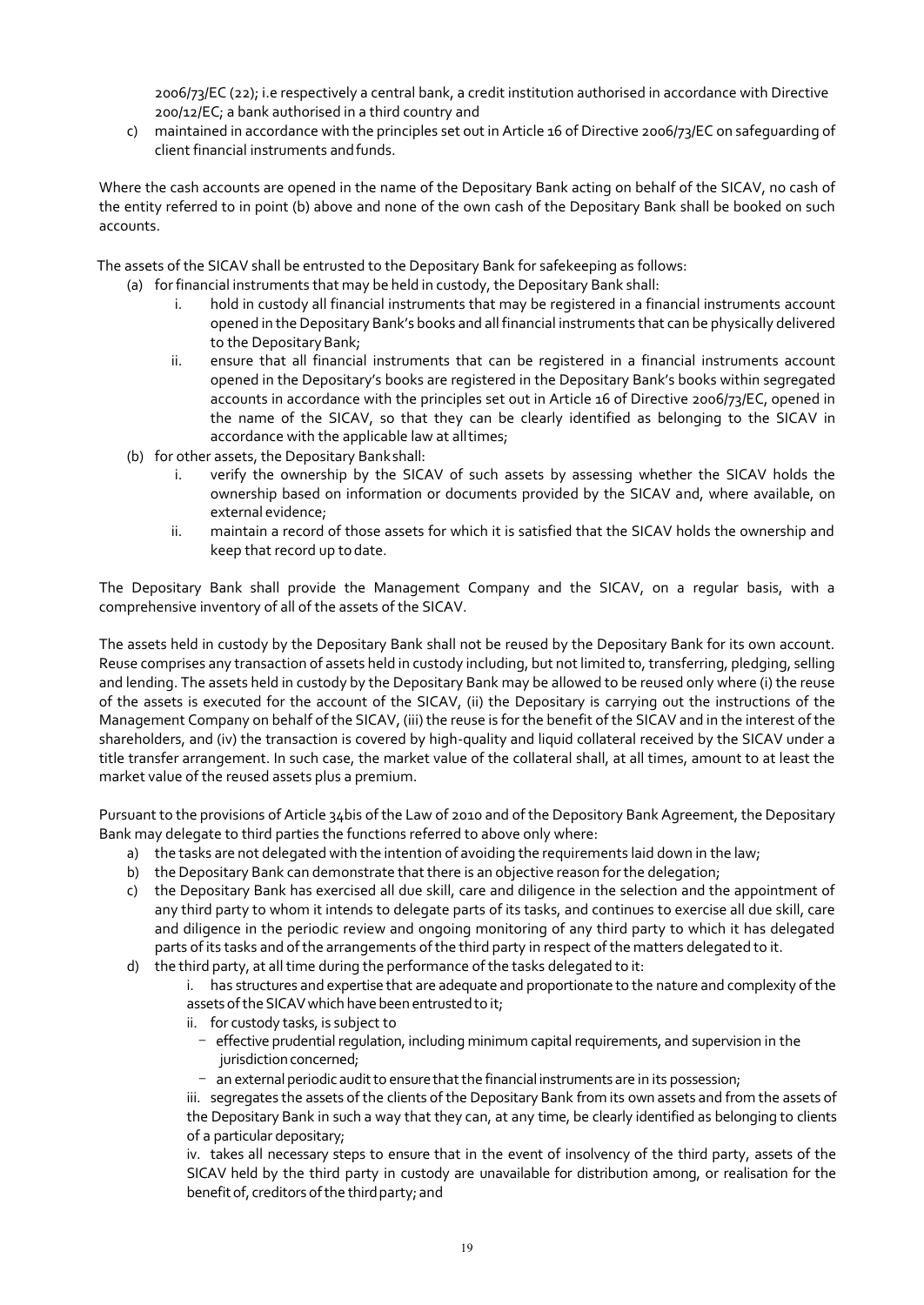Potential conflicts of interest may nevertheless arise from time to time from the provision by the Depository Bank and/or its affiliates of other services to the SICAV, the Management Company and/or other parties. For example, the Depository Bank and/or its affiliates may act as the custodian and/or administrator of other funds. It is therefore possible that the Depository Bank (or any of its affiliates) may in the course of its business have conflicts or potential conflicts of interest with those of the SICAV and/or other funds for which the Depository Bank (or any of its affiliates) acts. Where a conflict or potential conflict of interest arises, the Depository Bank will have regard to its obligations to the SICAV and will treat the SICAV and the other funds for which it acts fairly and such that, so far as is practicable, any transactions are effected on terms which are not materially less favourable to the SICAV than if the conflict or potential conflict had not existed. Such potential conflicts of interest are identified, managed and monitored in various other ways including, without limitation, the hierarchical and functional separation of EFG Bank 's custodian functions from its other potentially conflicting tasks and by the Depository Bank adhering to its own conflicts of interest policy.

The appointment of such third party shall be evidenced by a written agreement, shall, inter alia, regulate the flow of information deemed to be necessary to allow the Depositary Bank to perform its functions for the SICAV for which it has been appointed as agent ofthe depositary and shall ensure that the same rules applicable to the Depositary Bank as set for under this chapter of the Prospectus are complied by such third party.

In any case, the liability of the Depositary Bank is not affected by the fact that it may entrust the custody of the SICAV's assets wholly or partly to third parties, acting as its agent.

An up-to-date list of all the third parties, if any, to whom the Depositary Bank has delegated wholly or partly its safekeeping functions is made available to investors upon request and can be found to the following webpage: *[http://www.efg-fundmanagement.com/Our-activities/Multi-Challenge/Multi-Challenge-Fund-List.html.](http://www.efg-fundmanagement.com/Multi-Challenge/FundList.html)*

In case of a loss of a financial instrument held in custody, the Depository Bank shall return a financial instrument of an identical type or the corresponding amount to the SICAV without undue delay, except if such loss results from an external event beyond the Depository Bank's reasonable control and the consequences of which would have been unavoidable despite all reasonable efforts to the contrary.

The Depositary Bank is entitled to charge a commission in line with the scale of fees customarily applied by banks at the financial centre of Luxembourg as further described in the relevant Annex of a sub-fund.

EFG Bank has, in addition, taken on the functions of paying agent of the SICAV. In this capacity it performs in particular financial services connected with the issue and repurchase of the SICAV's shares and on the SICAV's instructions.

The SICAV or the Depositary Bank may terminate the agreement at any time by giving a 90 days prior notice in writing to the other party. The SICAV may only terminate the Depositary Bank's contract, however, if a new Depositary Bank takes over the functions and responsibilities of the SICAV's Depositary Bank.

After such termination the Depositary Bank must continue to carry out its functions until the entire assets of the SICAV have been transferred to the new Depositary Bank. In the event of the Depositary Bank giving notice, the SICAV shall be obliged to appoint a new Depositary Bank. In this event, the Depositary Bank must safeguard the interests of the SICAV until its functions are transferred to the new Depositary Bank.

# <span id="page-19-0"></span>*ADMINISTRATIVE AND TRANSFER AGENT*

Pursuant to an agreement between the Management Company and HSBC Continental Europe, Luxembourg, the latter has been appointed as Administrative and Transfer Agent of the SICAV with effect as of 21 September 2020. In this capacity it performs, inter alia, the administrative functions required by law. These administrative services mainly include the periodical calculation of the net asset value per share and the keeping of the SICAV's accounts as well as reporting. It also carries out the other tasks of the Administrative Agent in accordance with the provisions applicable in Luxembourg. It is responsible in particular for processing share subscriptions, repurchases and conversions, as well as for transferring the relevant monies.

Either party may terminate the agreement with the Administrative and Transfer Agent by giving three months' notice in writing to the other party. Should the contract be terminated, the Management Company and/or the SICAV shall endeavour to replace HSBC Continental Europe, Luxembourg at the time the termination of the agreement becomes effective. Should it be replaced, HSBC Continental Europe, Luxembourg shall take all the measures necessary to defend the justified interests of the shareholders, pursuant to the Law of 2010 and the provisions of this contract.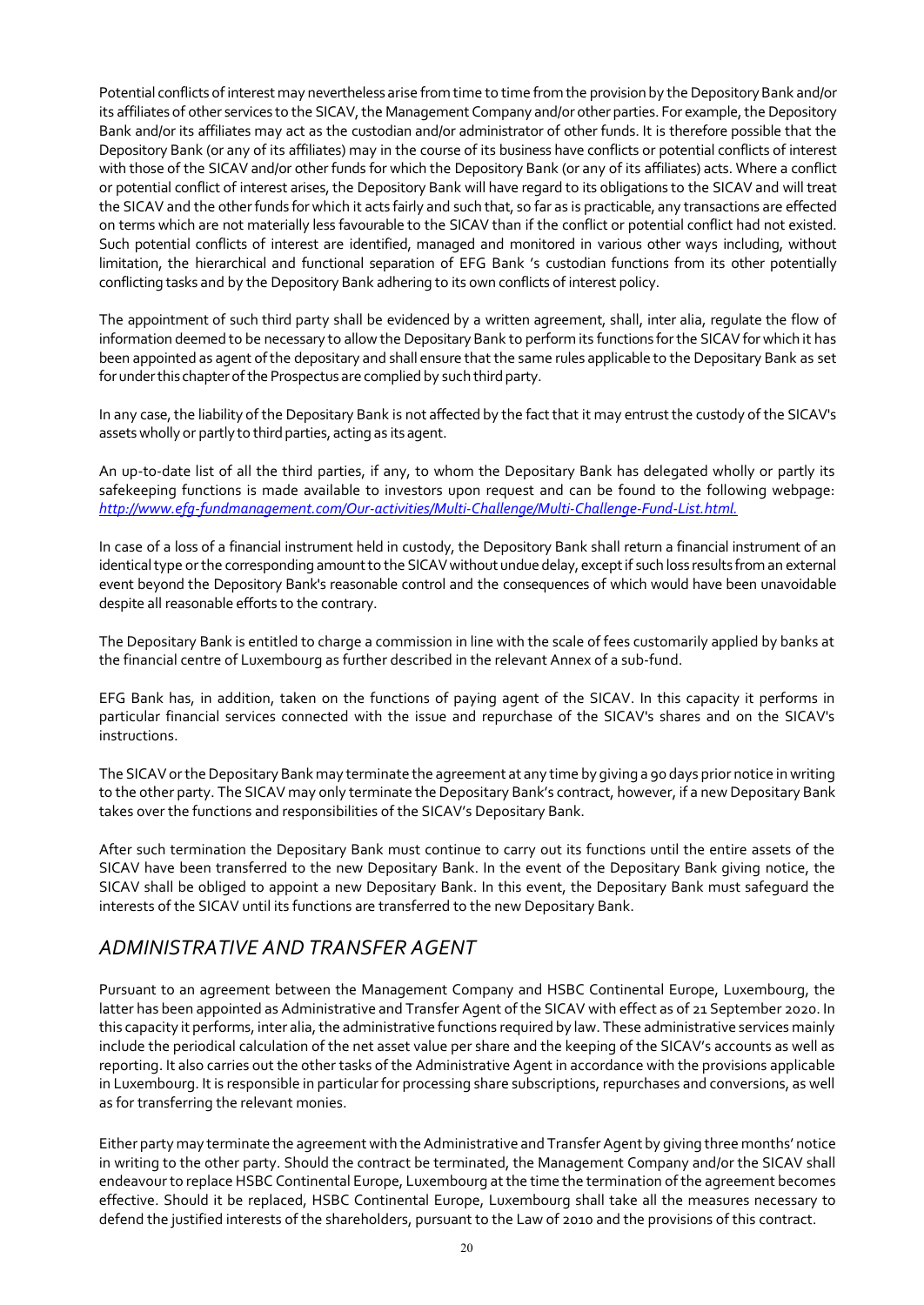The Administrative and Transfer Agent is entitled to charge a commission in line with the scale of fees customarily applied at the financial centre of Luxembourg as further described in the relevant Annex of a sub-fund.

# <span id="page-20-0"></span>*DISTRIBUTOR*

The Management Company may decide to appoint, in compliance with applicable laws, one or several main distributors to organize the marketing and distribution of shares of the SICAV. The main distributor may, from time to time, appoint sales agent(s)/ sub-distributor(s) to offer for sale and sell the shares of each sub-fund in all countries in which the offering and selling of these shares is allowed. The main distributors, sales agent(s)/ sub- distributor(s) is/are entitled to retain the sales commission (up to a max. of 5% of the subscription amount) for the shares they have sold or to waive it totally or partially.

The main Distributor and/or the sales agent/ sub-distributor forward to HSBC Continental Europe, Luxembourg, as Transfer Agent the requests for subscription, repurchase and conversion and arranges for the corresponding payments to be made.

### <span id="page-20-1"></span>*SHARES*

The shares issued in the various sub-funds of the SICAV's assets are registered shares. Written confirmations of the shares subscribed will be dispatched to the investors.

Fractions of shares up to three decimal places will be issued. Fractions of shares have no voting rights, but do have rights to the net assets and to any dividend payments.

The Board of Directors reserves the right to issue various classes of shares for each sub-fund. These may differ from one another, particularly in respect of dividend policy and commission structure, as further described in the relevant Annex of a sub-fund.

The subscription monies deriving from the issue of shares will be invested in the assets of the respective sub-fund and/ or class of shares.

The Board of Directors will set up a separate portfolio of assets for each sub-fund. Each of these portfolios of assets will be allocated solely to the shares issued in the sub-fund concerned, in proportion to the shareholders among each other.

As regards relations between shareholders and third parties, each sub-fund is treated as a separate entity, generating without restriction its own contributions, capital gains and capital losses, fees and expenses.

All shares must be fully paid-up; they bear no face value and confer no preferential, pre-emption or conversion right. In accordance with the legal regulations and the provisions of the articles of association, each share in the SICAV entitles the holder to one vote at every shareholders' meeting, irrespective of the sub-fund in which the share was issued.

# <span id="page-20-2"></span>*ISSUE OF SHARES*

The Board of Directors reserves the right to issue, for each sub-fund, various classes of shares, which may differ from one another, particularly in respect of their dividend policy and commission structure. If different classes of shares are issued within a sub-fund, the details of each class are described in the relevant Annex for asub-fund.

Shares in each sub-fund are issued at the subscription price as defined per sub-fund in the relevant Annex or as may be otherwise determined by the Board of Directors; this price is calculated as of every Valuation Day on the basis of the net asset value per share of the relevant class of shares.

As soon as sub-funds or classes of shares are open for subscription, the SICAV may set an initial subscription period (as defined per sub-fund in the relevant Annex) during which the shares are issued at a fixed subscription price, plus a sales commission, to be charged if applicable.

After expiry of the initial subscription period, the shares in the various sub-funds are issued at a subscription price that is calculated on the basis of the net asset value per share of the relevant class of shares as of the relevant Valuation Day. The net asset value per share of each class of shares of a sub-fund is determined as of each Valuation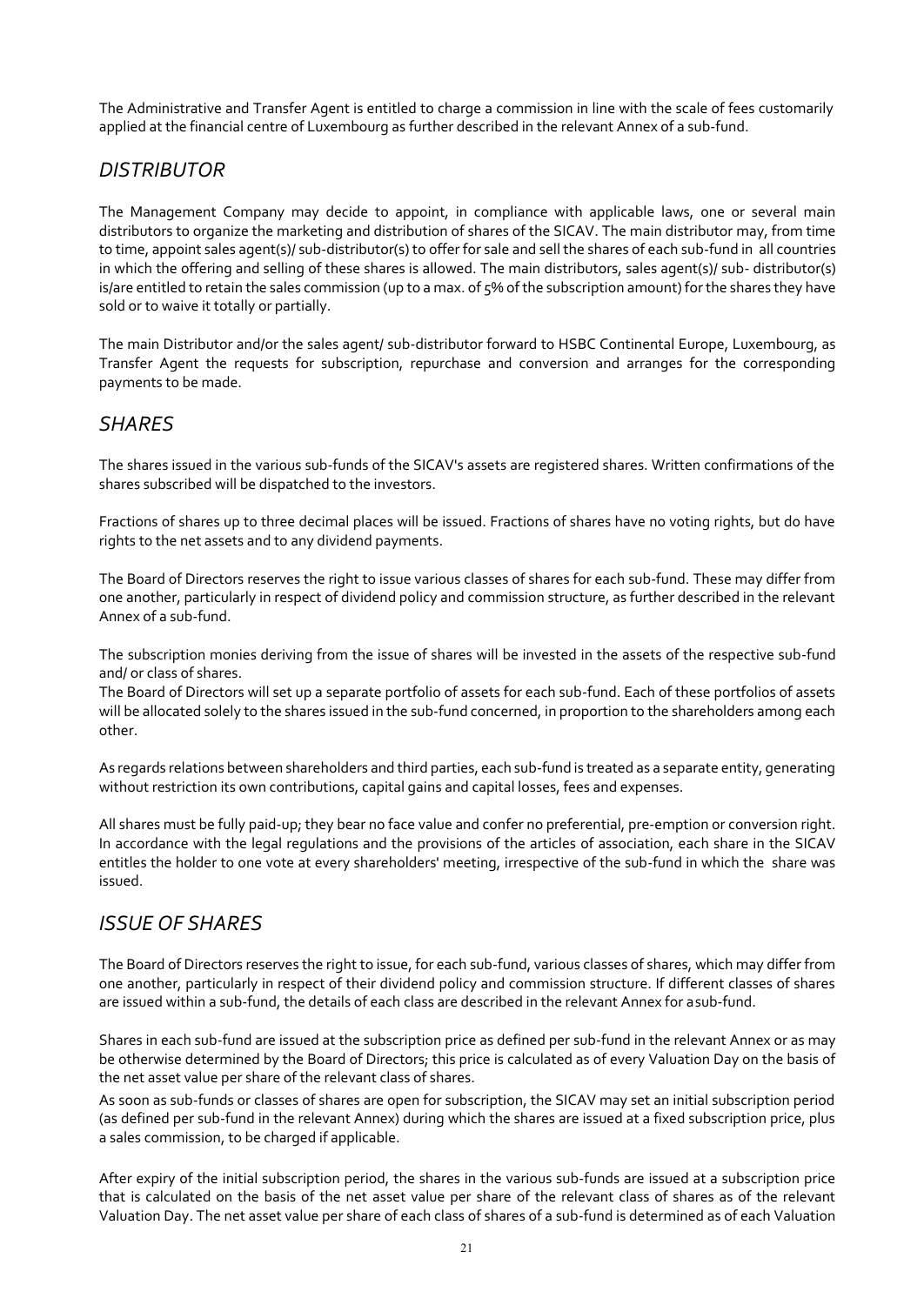Day on the basis of the latest available prices of the relevant Valuation Day, as published by the securities exchanges concerned.

Shares of each sub-fund are issued at a price corresponding to the net asset value per share of the related sub-fund plus a sales commission which will not exceed 5% of the subscription amount unless otherwise provided in the relevant Annex of a sub-fund.

Sales commission will be payable to authorized intermediaries.

Subscription applications must be received by HSBC Continental Europe, Luxembourg as Transfer Agent by not later than the time specified in the relevant Annex.

Earlier cut-off times may apply to the submission of orders for those orders placed with distributors in order to ensure that these can be forwarded on to the Administrative and Transfer Agent in time. These cut-off times may be obtained from the respective distributors. The net asset value is calculated and published on the Business Day following the relevant Valuation Day. Accordingly subscriptions are made at unknown prices on any Business Day (forward pricing).

The subscription price for each class of share must be received by the SICAV in the Reference Currency of the relevant sub-fund as determined in the relevant Annex no later than the period of time specified in the relevant Annex.

The Management Company and/or the SICAV reserve the right to reject any subscription application or to accept it only partially. Moreover, the Board of Directors reserves the right to suspend the issue and sale of shares in each subfund at any time and without advance notice.

The Board of Directors is free to accept full or partial subscriptions in kind at its discretion. In this case the capital subscribed in kind must harmonize with the investment policy and restrictions of the particular sub-fund. These investments will also be audited by the auditor assigned by the SICAV. Any associated costs will be payable by the relevant investor.

The Board of Directors is free to waive the minimum initial subscription amount for first time subscriptions as well as the minimum subsequent subscription and holding amountindicated in the relevant Annex of each sub-fund. Should calculation of the net asset value per share for a sub-fund be suspended by the SICAV (cf. Annex III of the Sales Prospectus), no shares shall be issued in this sub-fund during the period of suspension.

Pursuant to international rules and Luxembourg laws and regulations (comprising but not limited to the law of 12 November 2004 on the fight against money laundering and financing of terrorism, as amended) as well as circulars of the supervising authority, obligations have been imposed on all professionals of the financial sector to prevent the use of undertakings for collective investment for money laundering and financing of terrorism purposes. As a result of such provisions, the Transfer Agent of the SICAV must ascertain the identity of the investor unless the application for subscription (or, if applicable, for redemption) has already been verified by an eligible professional subject to identification requirements equivalent to those imposed by Luxembourg laws and regulations. The Transfer Agent of the SICAV may require investors to provide acceptable proof of identity and for investors, who are legal entities, an extract from the registrar of companies or articles of incorporation or other official documentation. In any case, the Transfer Agent of the SICAV may require, at any time, additional documentation to comply with applicable legal and regulatoryrequirements.

Such information shall be collected for compliance reasons only and shall not be disclosed to unauthorised persons.

In case of delay or failure by an applicant to provide the documents required, the application for subscription (or, if applicable, for redemption) will not be accepted. Neither the Management Company nor the Transfer Agent of the SICAV have any liability for delays or failure to process deals as a result of the applicant providing no or only incomplete documentation.

Shareholders may be requested to provide additional or updated identification documents from time to time pursuant to ongoing client due diligence requirements under relevant laws and regulations.

### <span id="page-21-0"></span>*REPURCHASE OF SHARES*

In accordance with the provisions of the articles of association of the SICAV and subject to the provisions below, every shareholder of the SICAV has the right at any time to ask to repurchase all or part of the shares which he/she holds in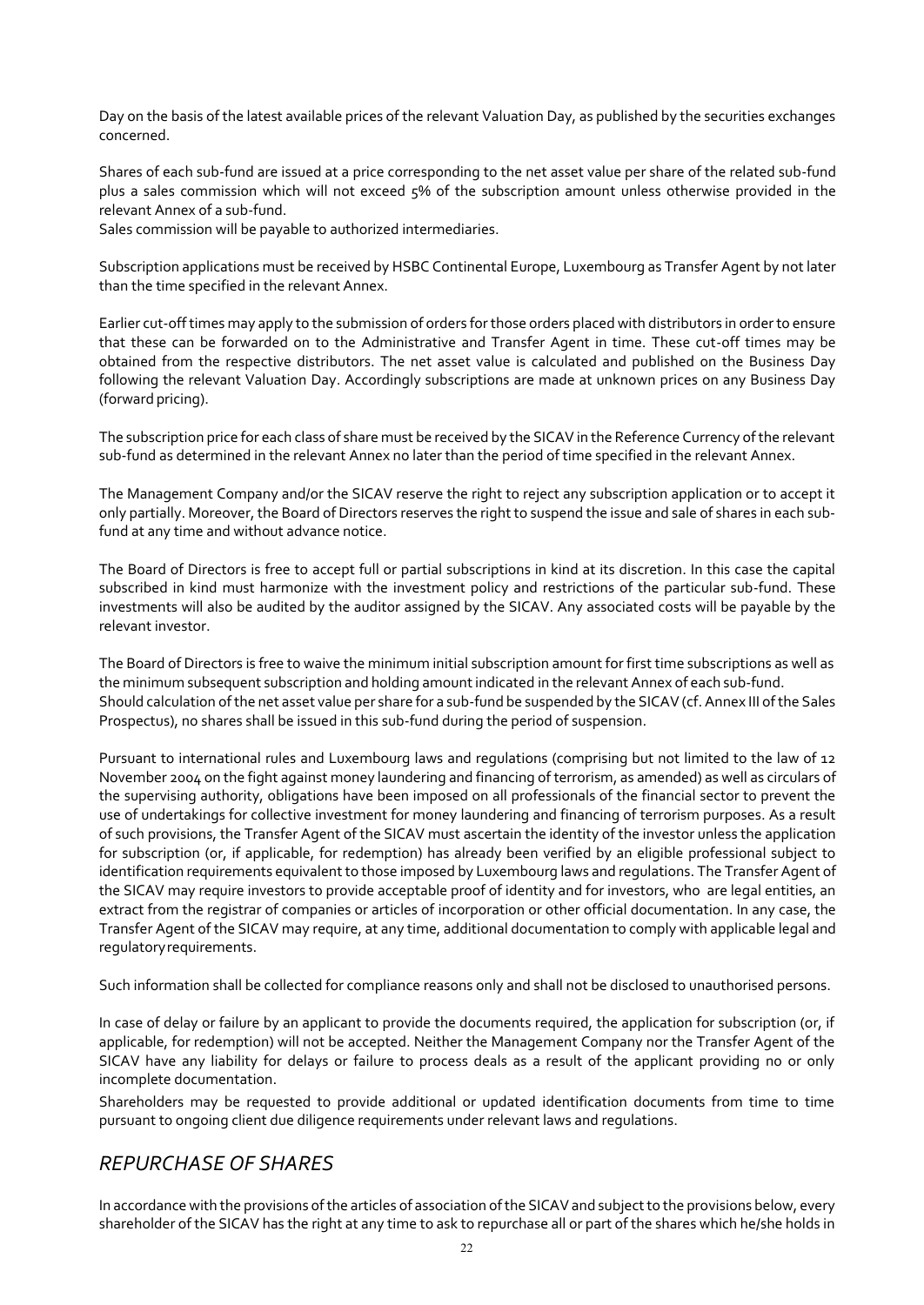a sub-fund.

Shareholders who request that all or part of their shares be repurchased must send an irrevocable application to this effect to HSBC Continental Europe, Luxembourg as Transfer Agent in writing. This application must contain the following details: the applicant's identity and address, the number of shares to be repurchased, the name of the subfund and/or class in which the shares were issued and the name of the person to whom the payment should be made.

The repurchase price can only be paid if the document(s) necessary for the money transfer is/are attached to the repurchase application.

Shares in each sub-fund may be repurchased at the repurchase price calculated as of every Valuation Day on the basis of the net asset value per share of the relevant class of shares.

Shares may be redeemed at the request of the shareholders as of any Valuation Day at a price based on the relevant corresponding net asset value per share and these shareholders may be charged a redemption fee of a maximum of 2% of the redemption amount, unless otherwise provided in the relevant Annex of a sub-fund. Redemption fees (if any) will be paid to authorized intermediaries.

Repurchase applications must be received by HSBC Continental Europe, Luxembourg as Transfer Agent by not later than the time specified in the relevant Annex.

Earlier cut-off times may apply to the submission of orders for those orders placed with distributors in order to ensure that these can be forwarded on to HSBC Continental Europe, Luxembourg as Transfer Agent in time. These cut-off times may be obtained from the respective distributors. The net asset value is calculated and published on the Business Day following the relevant Valuation Day. Accordingly shares are returned for repurchase at unknown prices on any Business Day.

The repurchase price is, as a matter of principle, paid in the Reference Currency of the sub-fund and/or class concerned as determined in the relevant Annex or, at the shareholder's request, in another currency selected by the latter; expenses incurred in connection with the currency exchange will be charged to the shareholder.

The repurchase price of the shares may be above or below the initial value upon purchase or subscription. The repurchase price corresponds to the net asset value per share on the Valuation Day concerned. Payments of redemption proceeds will be made no later than the period of time specified in the relevant Annex for a sub-fund. No shares in a sub-fund will be repurchased as long as calculation of the net asset value per share of this sub-fund is suspended.

Should the applications for repurchase or conversion of shares received on a day on which shares can be repurchased or converted exceed 10% of the net asset value of the sub-fund concerned, the Board of Directors may in addition decide to suspend all or part of the repurchase and conversion applications for a definite period of time and taking the SICAV's interests into consideration; as matter of principle, however, this suspension may not exceed a duration of seven (7) Valuation Days. The repurchase and conversion applications concerned will be given priority for processing over the applications received after the original repurchase date.

In accordance with the articles of association, the SICAV is allowed to repurchase all shares that are owned by a person of the United States of America.

### <span id="page-22-0"></span>*CONVERSION OF SHARES*

In accordance with the provisions of the articles of association and subject to the provisions below, each shareholder may switch from one sub-fund to another sub-fund.

The conversion of shares within a sub-fund or between different sub-funds may take place as of any Valuation Day. If there is no common Valuation Day for any two sub-funds, the conversion will be made on the basis of the net asset value calculated on the next following Valuation Day of each of the sub-funds concerned.

A conversion fee may be charged if and as further described in the relevant Annex.

The conversion application should be sent by the shareholder to HSBC Continental Europe, Luxembourg as Transfer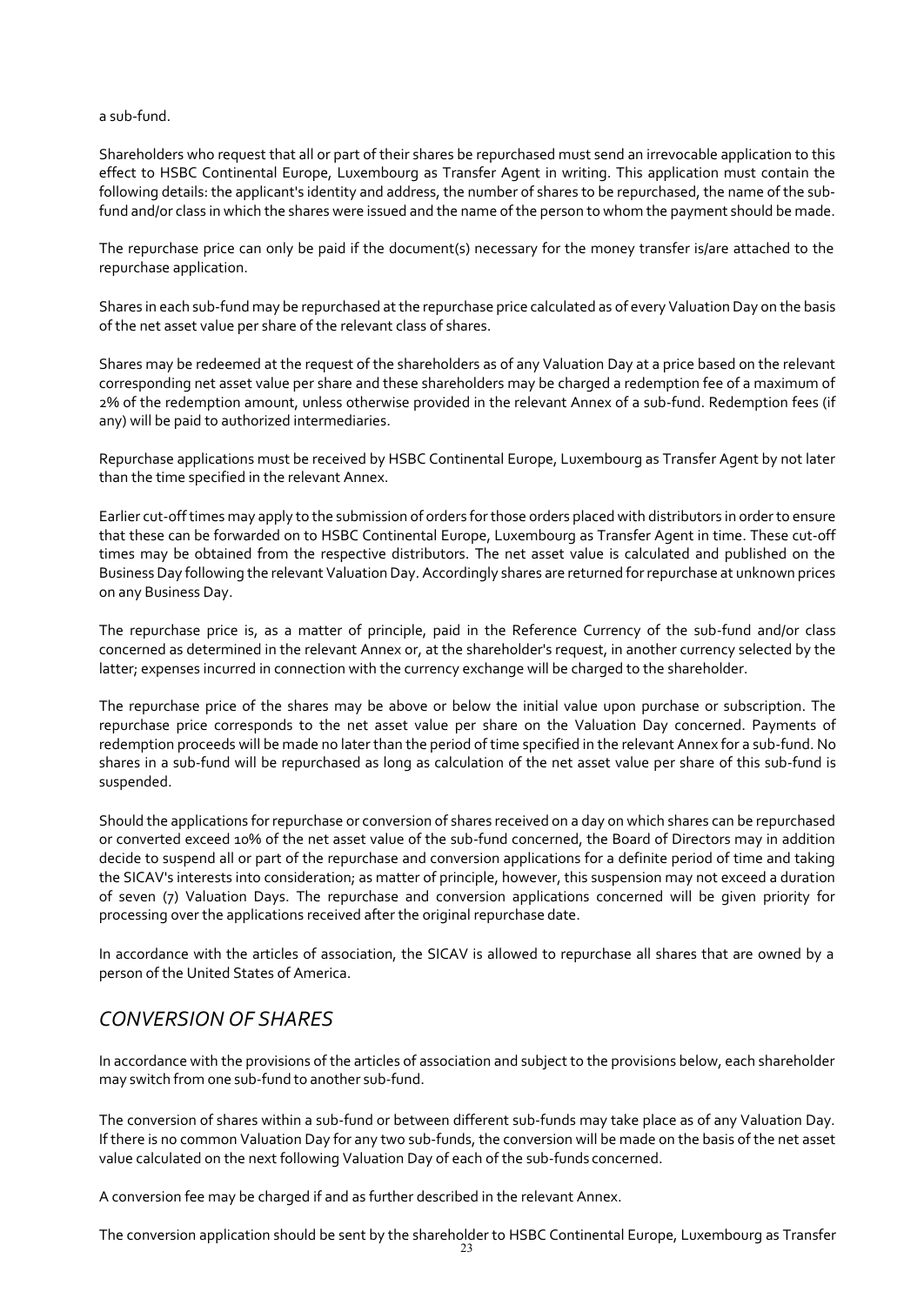Agent in time. The procedure and the time periods that are applicable to the repurchase of shares apply by analogy to the conversion of shares.

A conversion application is executed when the prerequisite set out below has been met:

HSBC Continental Europe, Luxembourg as Transfer Agent of the Management Company has received a properly completed conversion application form.

The rate at which all or part of the shares in an original sub-fund and/or class of shares are converted into shares in a new sub-fund and/or class of shares is determined in accordance with the following formula:

where:

#### $A = (B \times C \times D)$ E

- A is the number of shares to be allocated in the new sub-fund and/ or class of shares;
- B is the number of shares of the original sub-fund and/ or class of shares to be converted;
- C is the net asset value per share of the original sub-fund and/ or class as of the relevant ValuationDay;
- D is the actual rate of exchange on the day concerned in respect of the reference currency of the original subfund and/ or class and the reference currency of the new sub-fund and/ or class;
- E is the net asset value per share of the new sub-fund and/ or class as of the relevant ValuationDay.

The SICAV may charge a conversion commission of a maximum of 1% of the amount to be converted in favour of the distributor(s) and/or sales agent(s)/sub-distributor(s), unless otherwise provided in the relevant Annex of a sub- fund.

No shares will be converted as long as calculation of the net asset value per share of the sub-funds concerned is suspended by the SICAV.

# <span id="page-23-0"></span>*MARKET TIMING & LATE TRADING*

Investors are informed that the Board of Directors is entitled to take adequate measure in order to prevent practices known as "Market-Timing" in relation to investments in the SICAV. The Board of Directors is entitled to reject requests for subscription and conversion in the event that it has knowledge or suspicions of the existence of such practices. In addition, the Board of Directors is authorized to take any further measures deemed appropriate to prevent the above mentioned practices, without prejudice however to theprovisions under Luxembourg law.

The Board of Directors will also ensure that the relevant cut-off time for requests for subscription, redemption and conversion are strictly complied with and will therefore take adequate measures to prevent practices known as "Late Trading". In the event of recourse to main distributors, the Board of Directors will ensure that the distributor duly complies with the relevant cut-off time.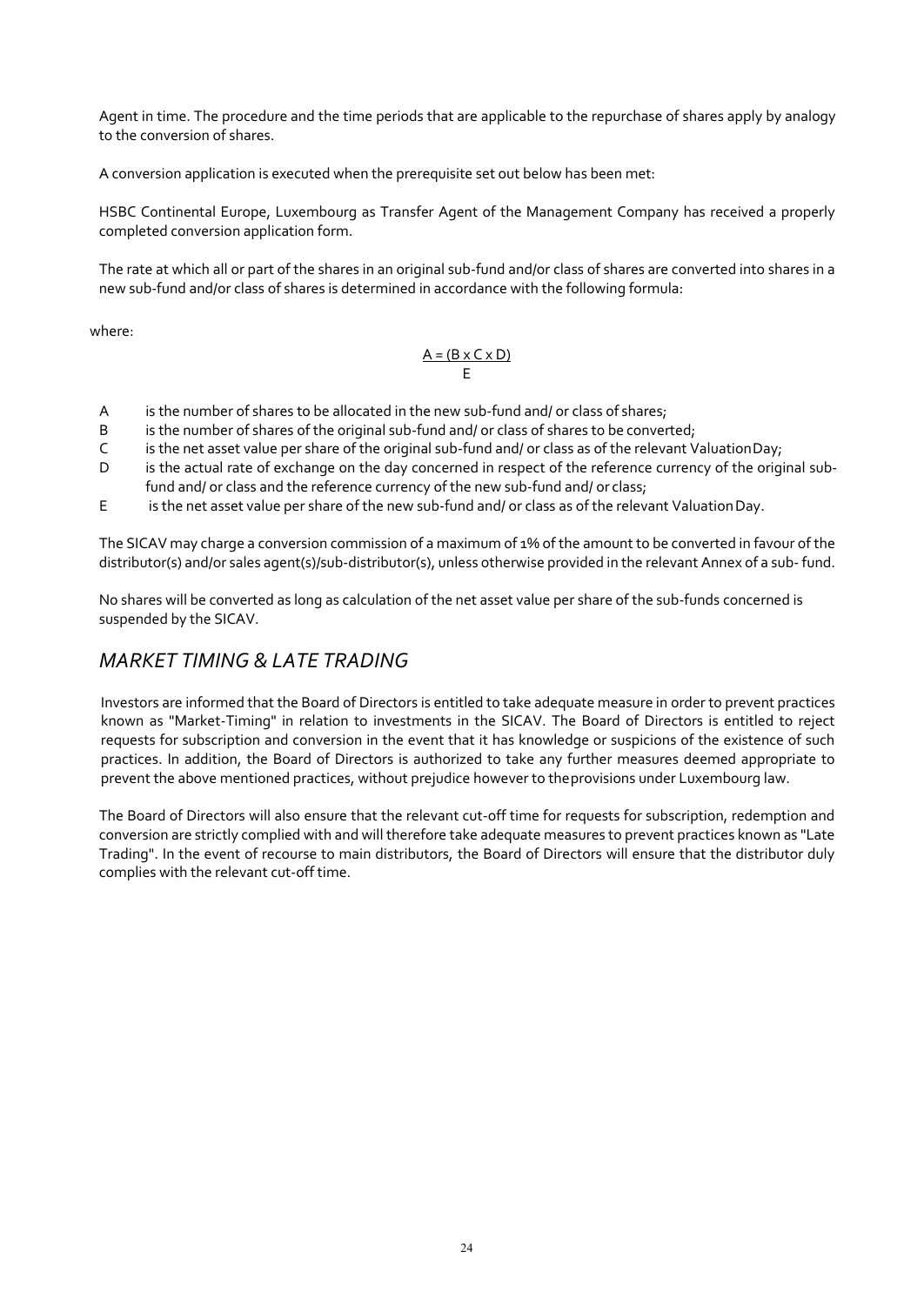### <span id="page-24-0"></span>*DIVIDEND POLICY*

The distribution of dividends to the shareholders is not the principle objective of the SICAV's earnings distribution policy.

The income and capital gains generated by each sub-fund or class(es) of shares are capitalized in the sub-fund or class(es) of shares concerned. However, should the payment of a dividend be deemed appropriate in connection with any sub-fund or class(es) of shares, the Directors may propose to the general meeting of shareholders the payment of a dividend from the distributable net investment income and/or from the realized and/or unrealized capital gains after deduction of the realized and/or unrealized capital losses within the limits of the law.

Any dividend announcements will be published in accordance with the provisions of Luxembourg law.

Any dividends remaining unclaimed after five years shall be forfeited and revert to the sub-fund or class(es) of shares out of which they should have been paid.

### <span id="page-24-1"></span>*CHARGES AND EXPENSES*

The following costs will be charged to the SICAV:

- costs incurred in connection with the formation of the SICAV, including the cost of services rendered in the incorporation of the SICAV and in obtaining approval by the competent authorities;
- remuneration of the Depositary Bank, the Paying Agent, the Management Company (including the Administrative and Transfer Agent, the Portfolio Managers) and, if any, the remuneration of correspondents as further outlined below;
- operating expenses including but not limited to, the expenses associated with the offering and sale of the SICAV's shares, the costs of buying and selling securities, the cost of holding shareholders' meetings, and postage, telephone, telex and facsimile expenses;
- fees of auditors and legal advisors:
- remuneration of the Directors and reimbursement of their reasonable expenses, if any;
- the costs of preparing, printing and distributing all prospectuses, memoranda, reports and other necessary documents concerning the SICAV;
- the entire registration costs in case a sub fund will be registered in a distribution country. including translation costs, if required;
- brokerage fees and any other fees arising from transactions involving securities in the SICAV's portfolio;
- all taxes, duties and insurance premiums which may be payable on the SICAV's income;
- any registration fees or taxes payable to the supervisory authorities and costs relating to the distribution of dividends;
- extraordinary expenses, in particular those relating to the consultation of experts or other such proceedings as may protect the Shareholders' interests;
- annual fees payable for stock exchange listing, if any;
- subscriptions to professional associations and other organizations in Luxembourg, which the SICAV will decide to join in its own interest and in that of its Shareholders; and
- costs related to risk and compliance management and fund reports.

For the provision of the Management Company Services Agreement, the Management Company may receive from the SICAV, a management company fee, a portfolio management fee and a performance fee as well as an administrative and transfer agent fee, and any other fee linked with any kind of service provided from the Management Company to the SICAV as described in the Annex dedicated to each Sub-Fund and calculated on the respective Sub-Fund's net assets.

For the provision of the Portfolio Investment Management Agreements, the Portfolio Managers may receive from the Management Company, a management fee and a Performance fee as described in the Annex dedicated to each Sub-Fund and calculated on the respective Sub-Fund's net assets.

The Management Company and/or the Portfolio Managers will remunerate out of the portfolio management fee received, amongst other service providers, each investment advisor or sub-investment manager, distributors and recognized intermediaries that it, with the approval of the SICAV, may appoint.

The actual rate of the management fee applied is disclosed in the annual and semi-annual reports of the SICAV available to each investor upon request.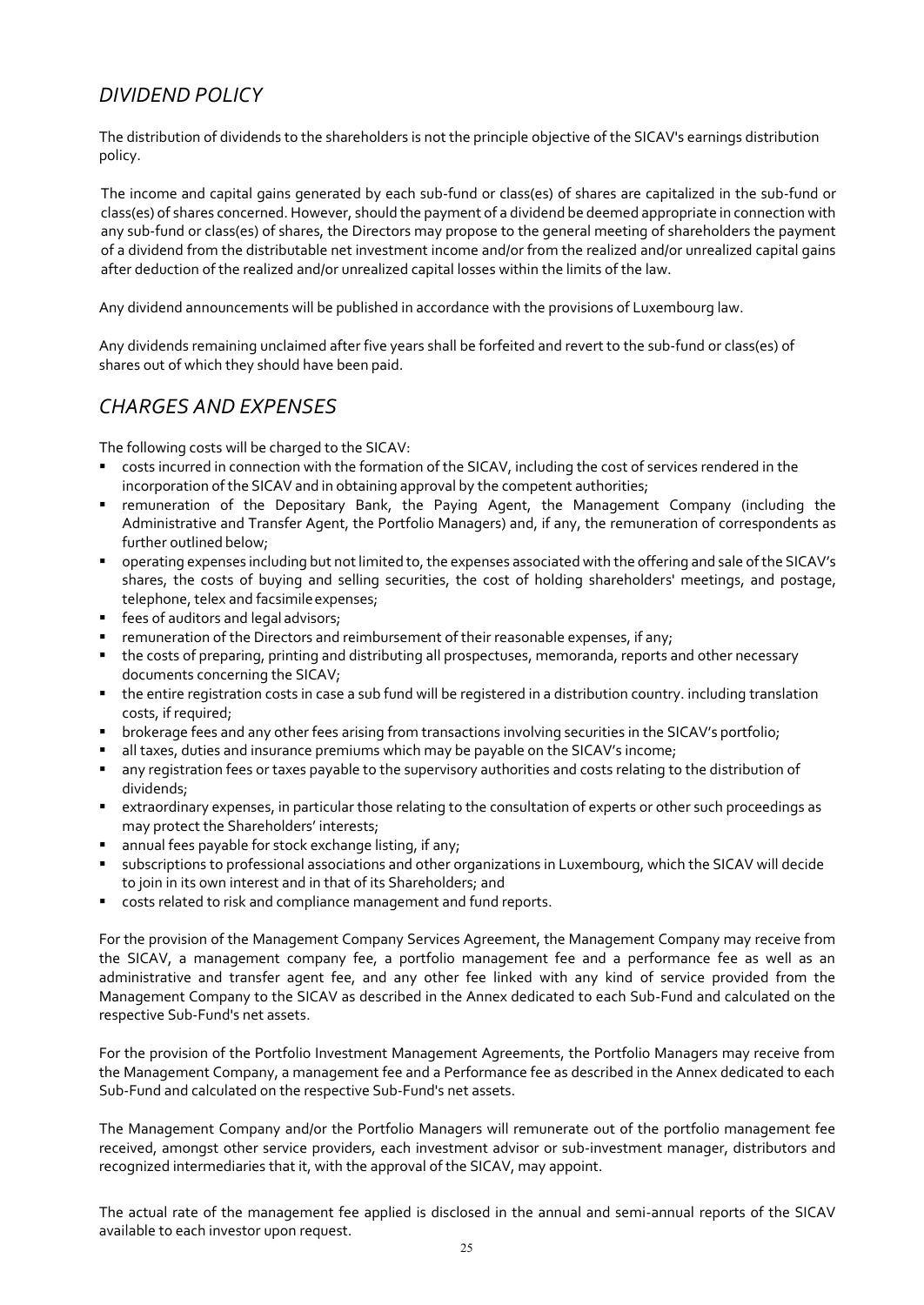In remuneration of its services, the Depositary Bank will receive from the SICAV remuneration based on a variable and fixed pricing for the different services and transactions provided and calculated on the respective Sub-Fund's net assets. This has a higher impact, if a Sub-Fund has only small assets under management than if there are higher assets. This remuneration is payable monthly in arrears and does not include the costs of appointed sub- depositaries and the correspondent's fees (clearing or banking system) of the Depositary Bank to whom the safekeeping of the SICAV's assets have been entrusted.

The SICAV pays fees to the Depositary Bank for its rendering of services in accordance with normal practice in Luxembourg. Investors may consult the relevant agreement during usual business hours at the registered office of the Management Company. The details of the charges paid by the Sub-Funds are shown in the annual and semiannual reports of the SICAV available to each investor upon request.

The Administrative and Transfer Agent will receive from the Management Company remuneration based on a variable and fixed pricing for the different services and transactions provided and calculated on the respective Sub-Fund's net assets. If the number of services and transactions increases this creates a higher remuneration. This has a higher impact, if a Sub-Fund has only small assets under management than if there are higher assets. In this case the impact of the remuneration on the average net assets of a Sub-Fund becomes less significant. As the number of services and transactions for each Sub-Fund cannot be predicted, there can be no estimation of the overall remuneration to be borne by the Sub-Funds. This above remuneration will be paid monthly in arrears and may in future, due to the parameters described, become higher or lower. The Management Company pays fees to the Administrative and Transfer Agent for its rendering of services in accordance with normal practice in Luxembourg. Investors may consult the relevant agreement during usual business hours at the registered office of the Management Company. The details of the charges paid by the Sub-Funds are shown in the annual and semi-annual reports of the SICAV available to each investor upon request.

The Management Company is entitled to debit the SICAV for marketing expenses and website development, legal support or other services requested by the SICAV.

Investors will be charged with other costs in connection with the duties and services of intermediation in the payments in case of distribution in other countries.

The SICAV will pay for the various classes of shares different fees calculated on the average net asset value of the classes of shares.

If a new sub-fund is created in the future, the preliminary and incorporation expenses of this sub-fund will in principle be borne by this sub-fund exclusively and amortised over a 5 year period, as of the aforesaid Sub-Fund launching date.

If a liability of the SICAV cannot be assigned to a specific sub-fund, the liability will be allocated to all sub-funds in proportion to the respective net asset value or in some other way, as decided by the Board of Directors conscientiously and to the best of its knowledge.

The expenses are settled first out of income, and subsequently out of realized or unrealized price gains.

When a sub-fund is liquidated, any setting-up costs that have not yet been amortized will be charged to the sub- fund being liquidated.

In those sub-funds of the SICAV whose investment policy allows them to invest in other existing UCIs or UCITS there may be charges at the level of the UCIs or UCITS in question as well of the relevant sub-fund of the SICAV. The total charges to be made at the level of the UCITS and/or UCIs and of the sub-fund of the SICAV may not amount to more than the percentage listed hereunder calculated on the average assets of each sub-fund: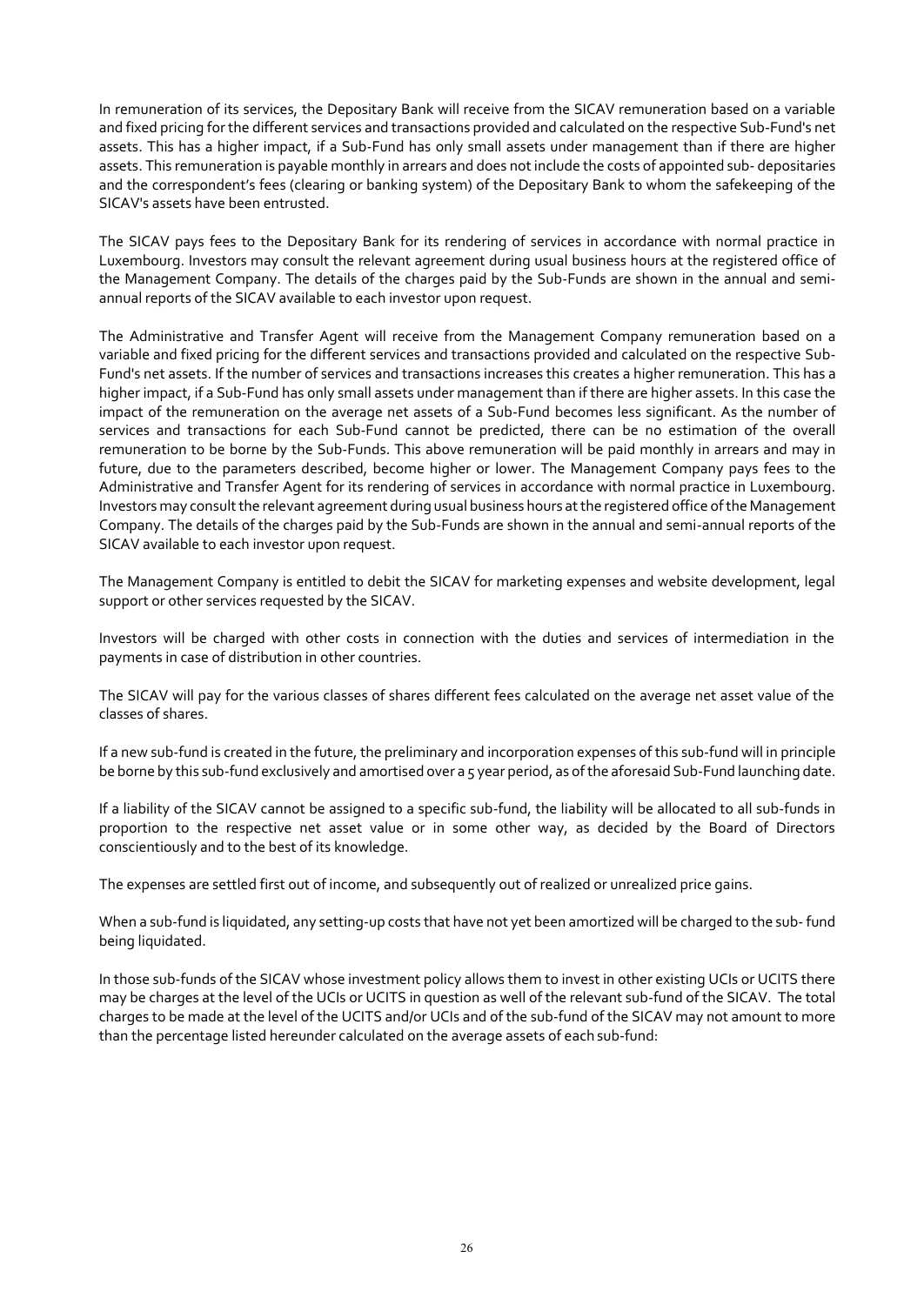| MULTI CHALLENGE SICAV - Globes Portfolio 30 | EUR        | 3.50% p.a. |
|---------------------------------------------|------------|------------|
| MULTI CHALLENGE SICAV – Globes Portfolio 60 | <b>EUR</b> | 3.50% p.a. |
| MULTI CHALLENGE SICAV – Flex                | EUR        | 3.50% p.a. |
| MULTI CHALLENGE SICAV - Swan                | EUR        | 3.50% p.a. |

In the sub-funds that may invest in other UCIs or UCITS under the terms of their investment policies, charges may be incurred both at the level of the relevant investment fund as well as at the level of the sub-fund. In the case of investments in units of funds managed directly or indirectly by the Management Company or its delegated Portfolio Managers and/or the SICAV itself or another company related to them by common management or control, or by a substantial direct or indirect holding, the sub-fund may only be charged with a reduced portfolio management fee (the reduction will correspond to 0.25% p.a.) The Management Company may, moreover, not charge the sub-fund making the investment with any of the related target fund's issuing or redemption commissions.

# <span id="page-26-0"></span>*TAXATION OF THE SICAV AND ITS SHAREHOLDERS*

#### **Taxation of the SICAV in Luxembourg**

Under current law and practice, the SICAV is not liable to any Luxembourg income tax, nor are dividends paid by the SICAV liable to any Luxembourg withholding tax.

However, the SICAV is liable to an annual tax ("taxe d'abonnement"), payable quarterly, of 0.05% of the net asset value of the Classes of shares (should there be a Class of shares dedicated to institutional investors within the meaning of applicable Luxembourg laws and regulations, then the percentage of the tax will be 0.01% for this specific Class).

The "taxe d'abonnement" is not applicable in respect of assets invested (if any) in Luxembourg UCIs, which are themselves subject to such tax. No stamp duty or other tax is payable in Luxembourg on the issue of shares in the SICAV.

No tax is payable in Luxembourg on realised or unrealised capital appreciation of the assets of the SICAV. Although the SICAV's realised capital gains, whether short- or long-term, are not expected to become taxable in another country, the shareholders must be aware and recognise that such a possibility, though quite remote, is not totally excluded. The regular income of the SICAV from some of its securities as well as interest earned on cash deposits in certain countries may be liable to withholding taxes at varying rates, which normally cannot be recovered.

The above information is based on the present legal situation and administrative practice and is subject to alteration.

#### **Taxation of the shareholders**

Investors should consult their professional advisors on the possible tax or other consequences of buying, holding, transferring or selling the SICAV's shares under the laws of their countries of citizenship, residence or domicile.

Under existing laws of Luxembourg and except as provided for by the law implementing the Savings Directive (as detailed below), shareholders are (with the exception of shareholders domiciled, resident or having a permanent establishment in Luxembourg) not subject to capital gains, income, withholding or other tax in Luxembourg.

The law passed by parliament on 21 June 2005 (the "Law") has implemented into Luxembourg law, the Council Directive 2003/48/EC on the taxation of savings income in the form of interest payments (referred to as Savings Directive).

Dividends, if any, distributed by a sub-fund of the SICAV will be subject to the Savings Directive if more than 15% of the relevant sub-fund's assets are invested in debt claims (as defined in the Law). Proceeds realised by shareholders on the disposal of shares will be subject to the Savings Directive if more than 25% of the relevant sub-fund's assets are invested in debt claims.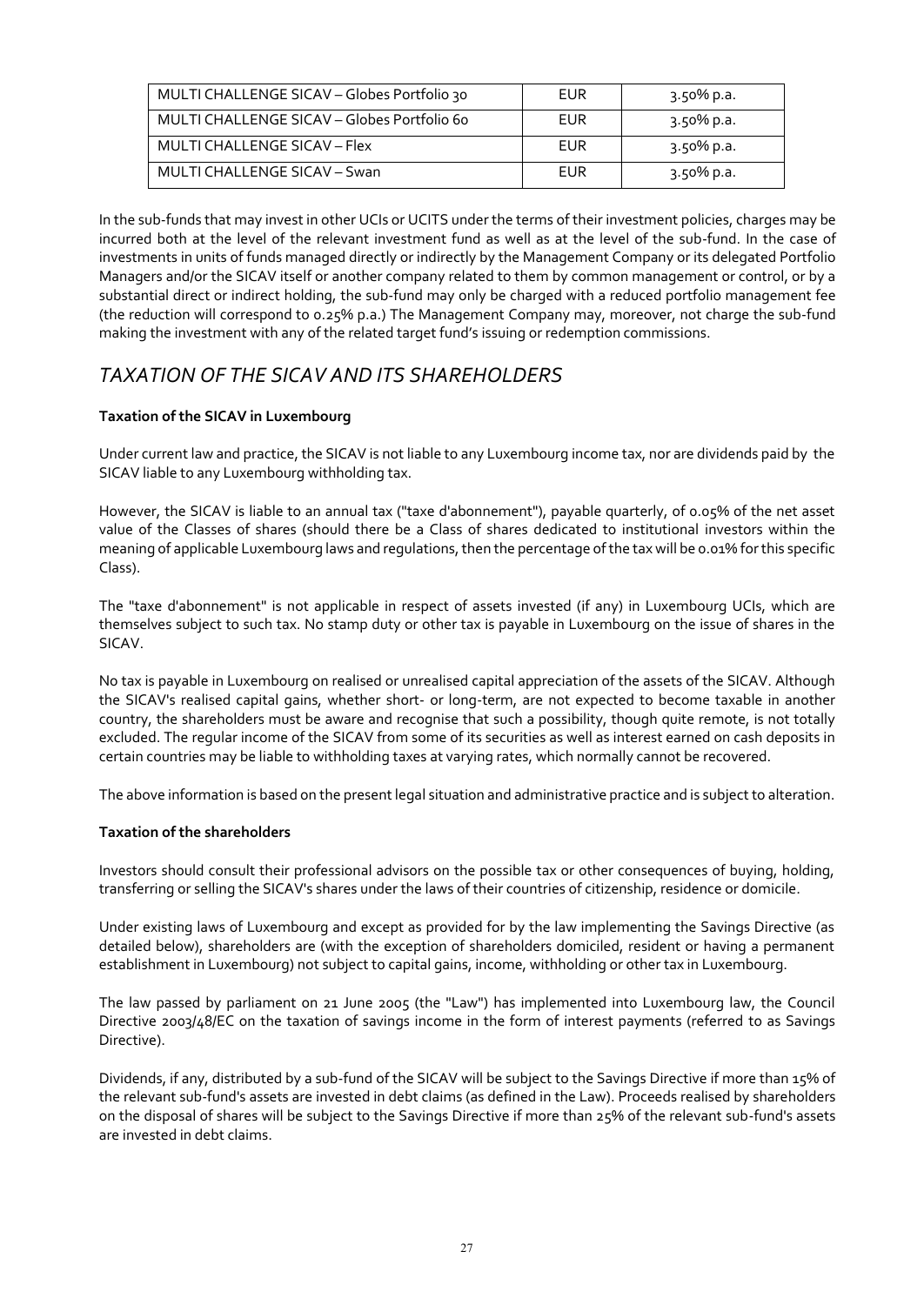Under the Law payments of interest or similar income made or ascribed by a paying agent established in Luxembourg to or for the immediate benefit of an individual or certain residual entities as defined by the Law, who as a result of an identification procedure implemented by the paying agent are identified as residents or are deemed to be residents of an EU Member State other than Luxembourg, the Swiss Confederation, dependant or associated territories in the Caribbean, the Channel Islands, the Isle of Man, the Principality of Monaco, the Principality of Liechtenstein, the Principality of Andorra and the Republic of San Marino, will be subject to a withholding tax unless the relevant beneficiary has adequately instructed the relevant paying agent in Luxembourg to provide details of the relevant payments of interest or similar income to the fiscal authorities of his/her country of residence or deemed residence or has provided a tax certificate from his/her fiscal authority in the format required by the Law to the relevant paying agent.

Pursuant to the Law, the applicable withholding tax rate is 35%.

The SICAV reserves the right to reject any application for shares if the information provided by any prospective investor does not meet the standards required by the Law.

*The foregoing, which is only a summary of the implications of the Savings Directive and the Law, is based on the current interpretation thereof and does not purport to be complete in all respects. It does not constitute investment or tax advice and investors should therefore seek advice from their financial or tax adviser on the full implications for themselves of the Savings Directive and the Law.*

### <span id="page-27-0"></span>*FOREIGN ACCOUNT TAX COMPLIANCE ACT ("FATCA")*

Under an Intergovernmental Agreement ("IGA") concluded between Luxembourg and the United States of America ("U.S."), the SICAV will be classified as a Non-Reporting Financial Institution for the purposes of FATCA. The main purpose of the legislation is to require Financial Institutions to identify and report the financial accounts of "Specified U.S. Persons", as defined by the IGA. In order to do so, shareholders may be required to provide further information regarding themselves upon request. The SICAV will report the financial accounts held by Specified U.S. Persons to Luxembourg tax authorities, who will then provide such information to the U.S. Internal Revenue Services. Any shareholder refusing to provide the requisite information will also be reported.

Prospective investors should consult their own tax advisor with regard to the U.S. federal, state, local and non-U.S. tax reporting and certification requirements associated with an investment in the SICAV.

#### **"Specified U.S. Person" for FATCA purposes**

The term "Specified U.S. Person" means a U.S. citizen or resident individual, a partnership or corporation organised in the U.S. or under the laws of the U.S or any State thereof, a trust if i) a court within the U.S would have authority under applicable law to render orders or judgments concerning substantially all issues regarding administration of the trust, and ii) one or more Specified U.S. Persons have the authority to control all substantial decisions of the trust, or an estate of a descendent that is a citizen or resident of the U.S. This section shall be interpreted in accordance with the U.S. Internal Revenue Code.

### <span id="page-27-1"></span>*COMMON REPORTING AND DUE DILIGENCE STANDARD*

The Common Reporting and Due Diligence Standard (CRS) has been developed by the OECD in order to introduce a global standard for the automatic exchange of financial account information. The CRS is a component of a global standard for automatic exchange of financial account information developed by the OECD. The CRS provides for the reporting and due diligence rules to be observed when the automatic exchange of financial account information applies.

Council Directive 2014/107/EU amending Directive 2011/16/EU as regards mandatory automatic exchange of information in the field of taxation (the "Euro-CRS Directive") was adopted on 9 December 2014 in order to implement the CRS among the Member States of the European Union. The Euro-CRS Directive was implemented into Luxembourg law by the law of 18 December 2015 on the automatic exchange of financial account information in the field of taxation (the "CRS Law").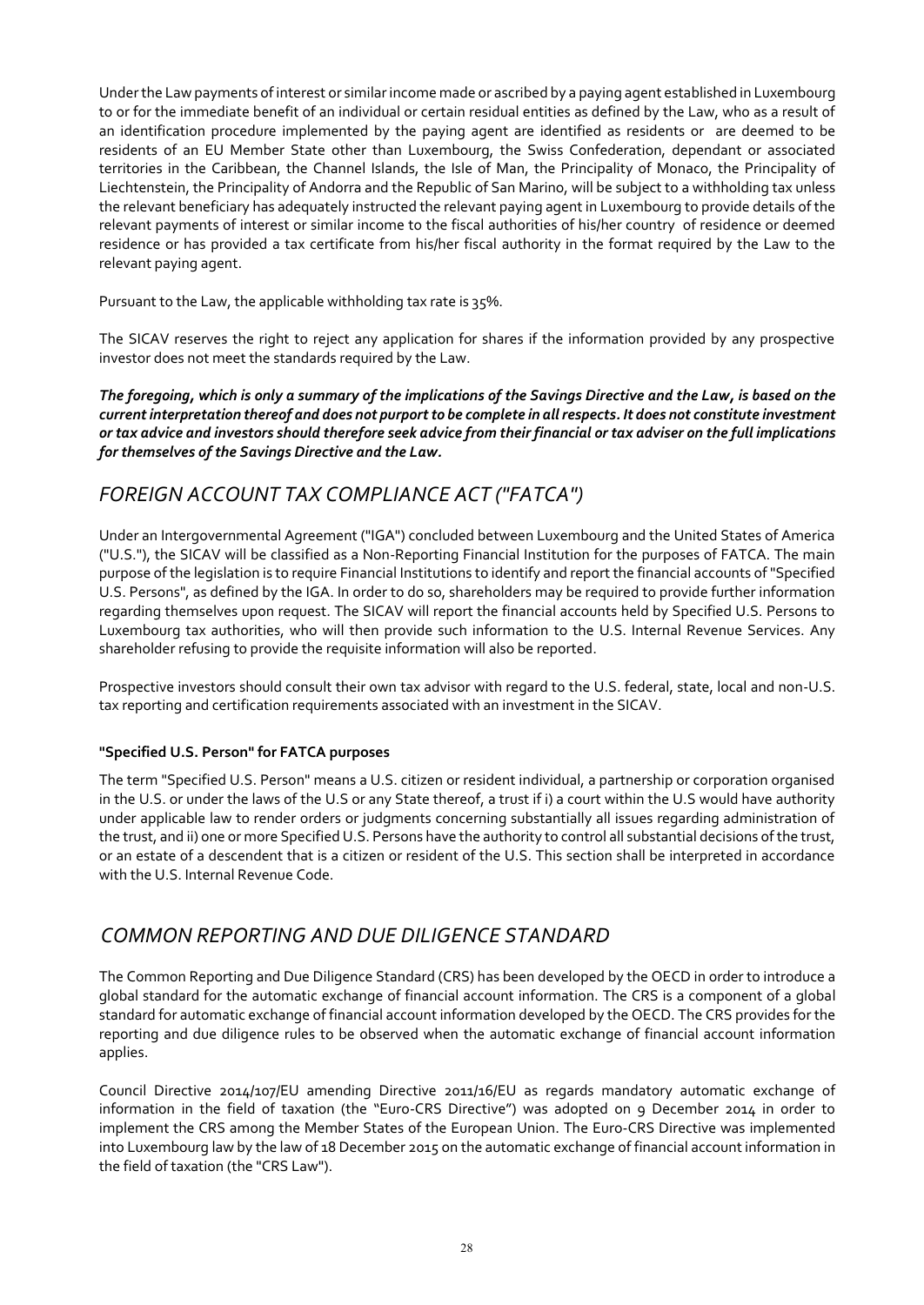The CRS Law requires the financial institutions to provide the jurisdictions in which individuals and entities are resident with information on their financial accounts. Such information includes interest, dividends and similar types of income as well as capital gains and account balances. Failure to provide the requested information could lead to penalties as determined in the domestic law of the reporting financial institutions.

The automatic exchange of financial account information applies under the CRS to the countries which have signed the Multilateral Competent Authority Agreement on automatic exchange of financial account information ("MCAA"). The MCAA was signed on 29 October 2014 by Luxembourg, together with 50 other jurisdictions.

The Management Company will perform necessary due diligence and monitoring of investors and report, on an annual basis, the financial account information to the Luxembourg tax authorities, which will then transmit the information to the jurisdictions in which the individuals and entities concerned are residents

# <span id="page-28-0"></span>*INFORMATION TO SHAREHOLDERS*

Notices convening general meetings of shareholders, including meetings of shareholders which decide on amendments to the articles of association or on the winding up and liquidation of the SICAV, are published, in accordance with the provisions of Luxembourg law.

If the articles of association are amended, a coordinated version will be filed with the Register of Trade and Companies of Luxembourg in Luxembourg.

The SICAV shall publish every year a detailed report of its business activity and the management of its assets. This report shall contain the balance sheet and profit and loss account, a detailed statement of assets of each sub-fund, the SICAV's consolidated accounts covering all the sub-funds and the auditor's report. It shall also contain details on the underlying assets focused on by the respective sub-fund through the use of derivative financial instruments, the counterparties to these derivative transactions, as well as the collateral (and its scope) provided in favour of the subfund by its counterparties, in order to reduce credit risk.

In addition, after the end of each half-year the SICAV shall publish a report containing, for each sub-fund and for the SICAV as a whole, in particular the breakdown of assets, the number of outstanding shares and the number of shares issued and repurchased since the last publication.

These documents may be obtained free of charge by any interested person at the SICAV's registered office and at the registered office of the distributor(s) and/or sales agents/sub-distributor(s) and representatives.

The SICAV's financial year begins on 1 January of each calendar year and ends on 31 December of the same year.

The SICAV's annual consolidated balance sheet, in the form of a summary of all sub-funds, is drawn up in EUR, the currency of the share capital.

The annual general meeting of shareholders is held in Luxembourg at the venue indicated in the notice of meeting, on the third Monday of April at 2:00 p.m. If this day is a public or bank holiday in Luxembourg, the annual general meeting of shareholders will be held on the next banking day.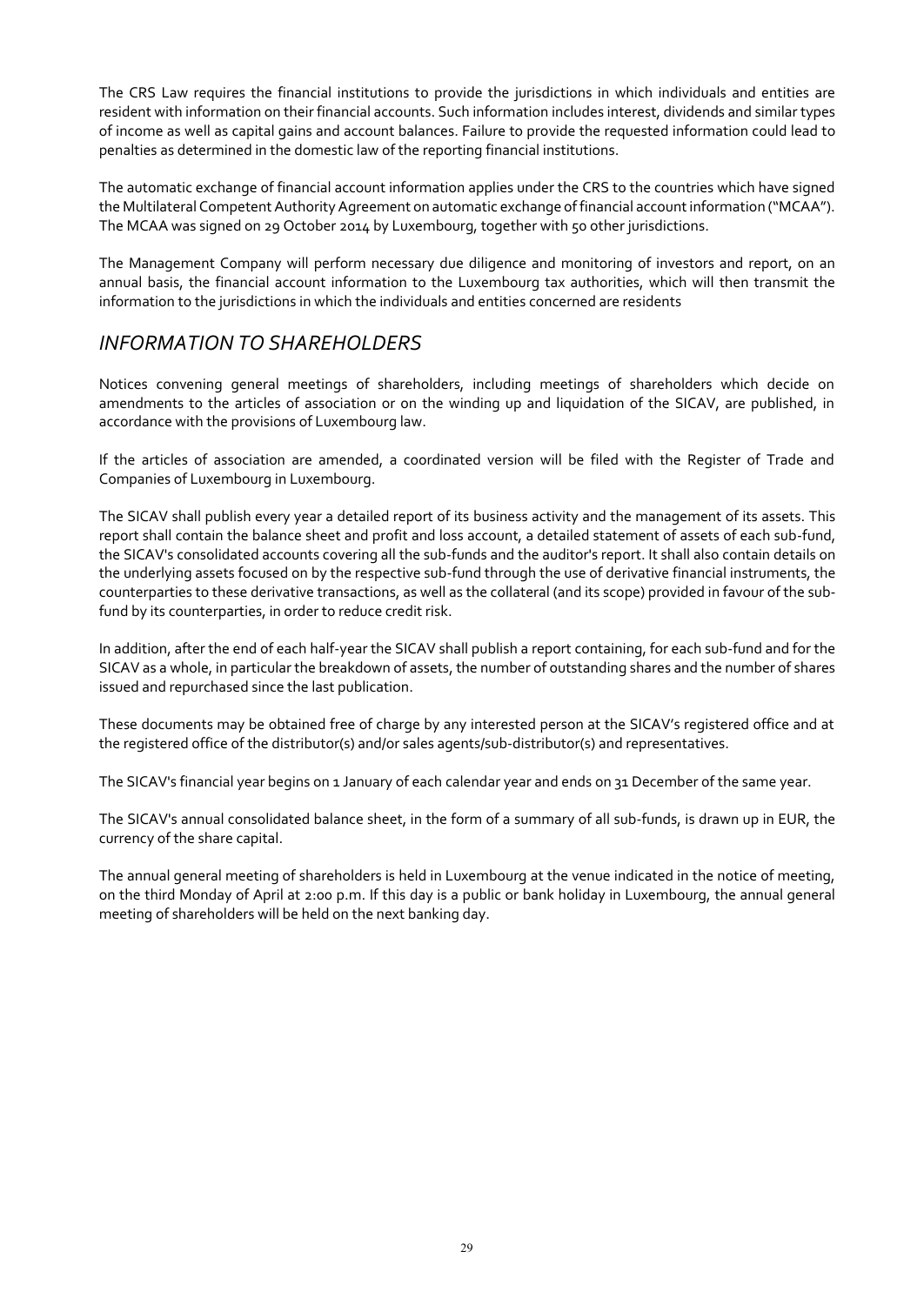# <span id="page-29-0"></span>*ANNEX I: INVESTMENT RESTRICTIONS*

The SICAV's assets are subject to the risks and fluctuations characteristic of securities investments, so that no assurance can be given that the desired investment objective will actually be achieved and that the investments made by the SICAV will appreciate.

The Board of Directors shall define the investment policy for each sub-fund in accordance with the principle of risk spreading. Except to the extent that more restrictive rules are provided for in connection with a specific sub-fund, the "General Principles" listed below apply to all the SICAV's sub-funds.

#### **General Principles**

In general, the investment policy to be pursued by each sub-fund is governed by the following rules:

#### **1. The SICAV's investments consistof:**

1.1 The SICAV may invest in:

- a) securities and money market instruments which are listed or traded on a regulated market in a Member State, as defined in Article 1 no. 13) of the Law of 2010;
- b) securities and money market instruments which are listed or traded on a securities exchange or another regulated market which is recognised, open to the public and operating in a due and orderly fashion in a European, American, Asian, African or Australasian country (hereinafter referred to as an "approved country");
- c) newly issued securities and money market instruments, provided that the terms of issue contain a clause that an application will be made for an official listing on one of the securities exchanges or a licence to trade on one of the regulated markets mentioned under 1.1 a) or 1.1 b), and that this listing/licence to trade is to be granted within one year of the issue of the securities;
- d) sight deposits or deposits at notice at credit institutions with a term of not more than 12 months, provided the institution concerned has its head office in a Member State, or – if the institution's head office is located in a non-Member State – it is subject to supervisory regulations which the Luxembourg supervisory authority deems equivalent to those under Community law;
- e) money market instruments as defined under "Investment policy", which are not traded on a regulated market, provided that the issuance or issuer of these instruments is already governed by rules providing protection for investors and investments and on condition that such instruments are:
	- o issued or guaranteed by a state, regional or local body of an approved state or by international organisations with public-law character in which one or more Member States are members;
	- o issued by an undertaking whose securities are traded on the regulated markets mentioned in a) and b);<br>o issued or quaranteed by an institution that is subiect to supervision in accordance with the criterial laid
	- issued or guaranteed by an institution that is subject to supervision in accordance with the criteria laid down by Community law or by an institution that is subject to supervision that, in the opinion of the Luxembourg supervisory authority, is at least as stringent as that provided for by Community law and complies with it; or
	- $\circ$  issued by other issuers belonging to a category approved by the Luxembourg supervisory authority, provided that investor protection rules apply to investments in such instruments, which are equivalent to those of the first, second or third listed point above and provided the issuers constitute either a company with equity capital ("*capital et réserves*") amounting to at least 10 million euros (EUR 10,000,000), which prepares its annual accounts under the provisions of the Fourth Council Directive 78/660/EEC, or an entity within a group encompassing one or more listed companies and responsible for its financing, or an entity which is to fund the underlying obligations with securities for obligations by the use of a credit line made available by a bank;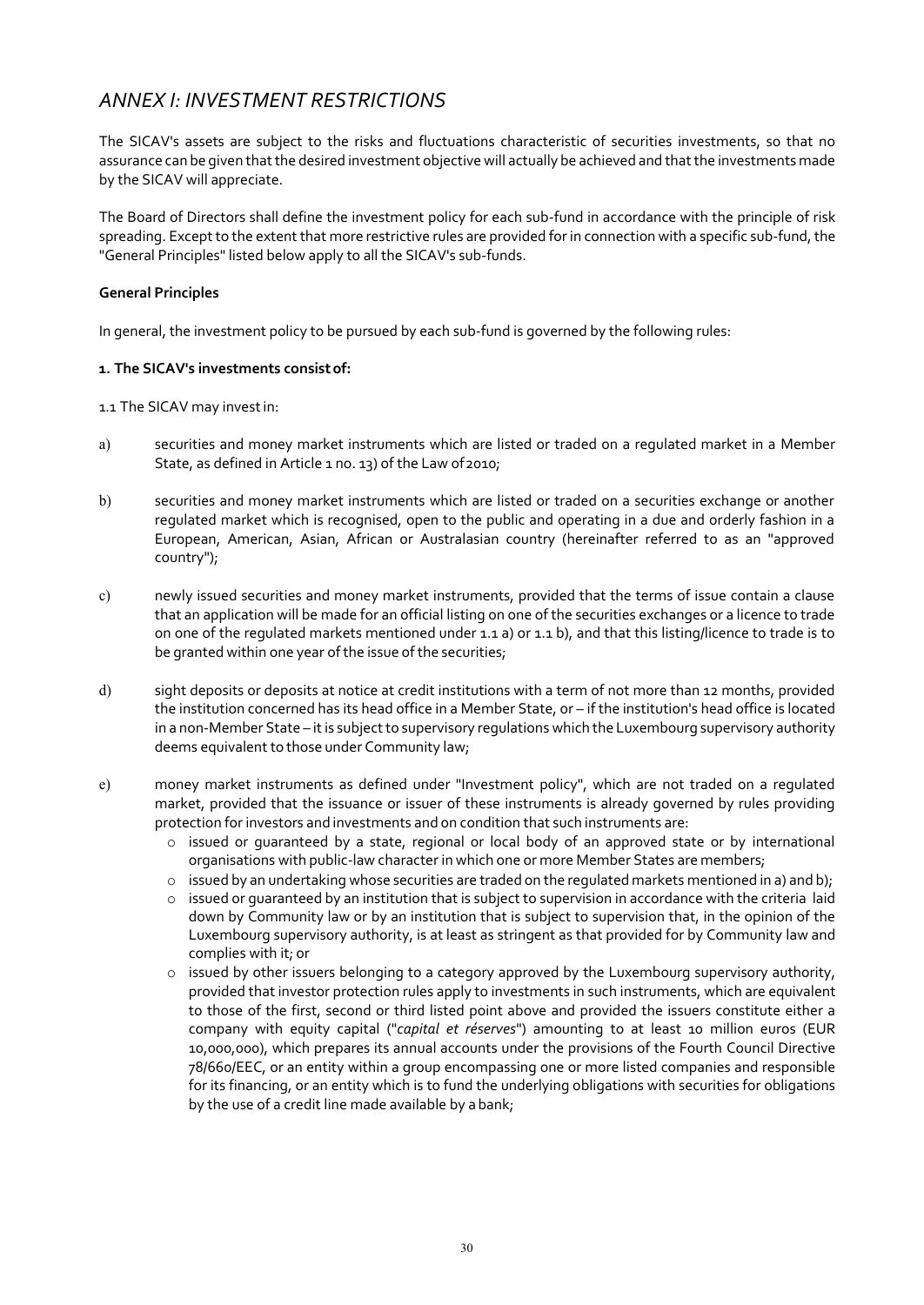- f) shares of other undertakings for collective investment in securities (UCITS) and/or open-ended undertakings for collective investment (UCI). Such UCIs must satisfy the requirements laid down in the UCITS Directive and be domiciled in a Member State or not provided that
	- o such UCIs have been approved in accordance with statutory rules subjecting them to supervision that, in the opinion of the Luxembourg supervisory authority, is equivalent to that which applies under Community law, and that adequate provision exists for ensuring cooperation between authorities; this is currently the situation among all member states of the European Union, Japan, Hong Kong, USA, Canada, Switzerland and Norway,
	- o the level of protection afforded holders of shares in the other UCIs is equivalent to the level of protection afforded holders of shares in UCITS and in particular rules apply to the separate holding of assets, borrowing, lending and the short-selling of securities and money market instruments that are equivalent to the requirements set forth in the UCITS Directive,
	- o the business operations of the other UCIs are the subject of annual and semi-annual reports that permit an assessment to be formed of the assets and liabilities, income and transactions arising during the reporting period,
	- o the UCITS or other UCI in which shares are to be acquired may invest a maximum 10% of its assets in the shares of other UCITS or UCIs in accordance with its formation documents;
	- g) derivative financial instruments ("derivatives"), i.e. in particular CFDs, options, futures including equivalent cash instruments, which are traded at one of the stock exchanges or regular markets listed in 1.1 a) and b) above, or derivatives which are not traded on a stock exchange or regulated market ("OTC derivatives"), provided that
		- o the use of derivatives is in accordance with the investment purpose and investment policy of the respective sub-fund, and is suited towards achieving these,
		- $\circ$  the underlying securities constitute instruments as defined by this 1.1 a) and b) paragraph or are financial indices, interest rates, bonds, exchange rates or currencies in which the SICAV's investment policy allows it to invest directly or through other existing UCIs or UCITS,
		- $\circ$  the sub-funds ensure, through adequate diversification of the underlying assets, that the diversification requirements applicable to them and listed in the section entitled "Risk diversification" are adhered to;
		- o in transactions concerning OTC derivatives, the counterparties are institutions which are subject to constant supervision and are in categories approved by the Luxembourg supervisory authority and have been specially approved by the Board of Directors of the SICAV,
		- o and the OTC derivatives are subject to reliable and verifiable valuation on a daily basis and can be sold, liquidated or settled at any time by means of a back-to-back transaction at the appropriate market price at the instigation of the SICAV,
		- o the respective counterparty is not granted discretion regarding the composition of the portfolio managed by the respective sub-fund (e.g. in the case of a total return swap or a derivative financial instrument with similar characteristics) or the underlying of the respective OTC derivative.
- 1.2 Contrary to the investment restrictions laid down in para. 1.1, each sub-fund may invest up to 10% of its net assets in securities and money market instruments other than those named in 1.1;
- 1.3 The Management Company must ensure that the overall risk associated with derivatives does not exceed the total net value of the SICAV portfolio. As part of its investment strategy, each sub-fund, within the limits set out in 2.2 and 2.3, may invest in derivatives provided that the overall risk of the underlying assets does not exceed the investment limits cited in point 2below;
- 1.4 Each sub-fund may hold liquid assets on an ancillary basis; such restriction may exceptionally and temporarily be exceeded if the Board of Directors considers this to be in the best interest of the shareholders.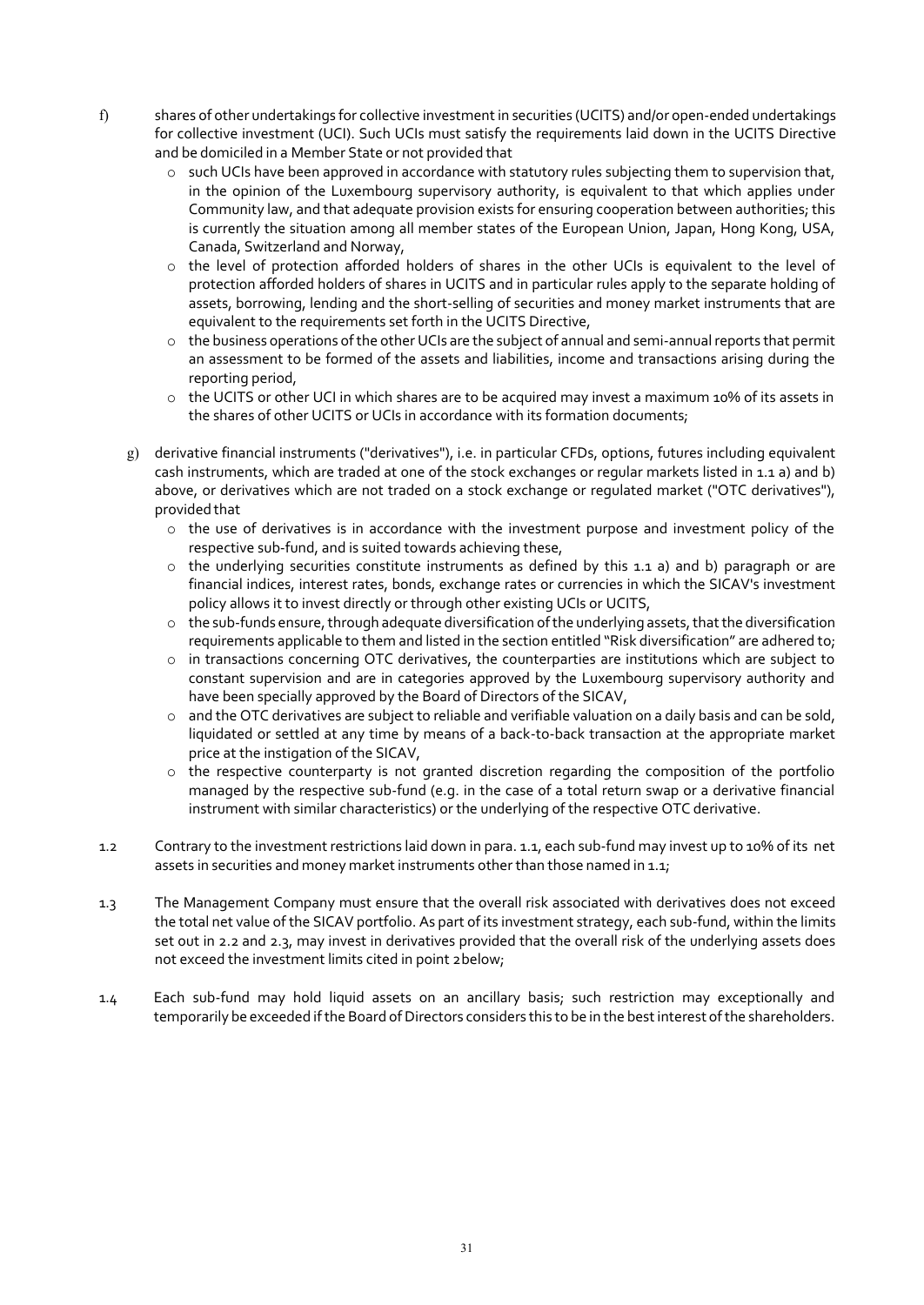#### **2. Risk diversification**

- 2.1 In accordance with the principle of risk diversification, the SICAV is not permitted to invest more than 10% of the net assets of a sub-fund in securities and money market instruments from a single issuer. The SICAV may not invest more than 20% of the net assets in deposits with one and the same institution. In transactions by a sub-fund in OTC derivatives, the risk of loss must not exceed 10% of the assets of the sub- fund concerned; if the counterparty is a credit institution as defined in 1.1 d), the maximum allowable risk of loss reduces to 5% in transactions with other counterparties. The total value of all positions in the securities and money market instruments of those institutions accounting for more than 5% of the net assets of a sub-fund may not exceed 40% of the net assets of the respective sub-fund. This restriction does not apply to deposits or OTC derivatives involving financial institutions which are subject to supervision.
- 2.2 Regardless of the maximum limits set out in 2.1, each sub-fund may not invest more than 20% of its net assets in a combinationof
	- o securities and money market instruments issued by an institution,
	- o deposits with this institution and/or
	- o expose itself to risks from OTC derivatives issued in relation to this institution.
- 2.3 Nonetheless, contrary to theabove:
- a) The limit of 10% mentioned in 2.1 can be raised to a maximum of 25% for various debt instruments issued by credit institutions domiciled in a Member State and subject, in that particular country, to special legislative supervision from public authorities that would ensure the protection of investors. In particular, funds originating from the issue of such debt instruments must, in accordance with the law, be invested in assets which provide sufficient cover for the obligations arising therefrom during the entire term of the debt instruments and, in the event of insolvency of the issuer, provide a preference right in respect of the payment of capital and interest. Furthermore, the total value of the investments by a sub-fund investing more than 5% ot its net assets in such debt instruments issued by one and the same issuer- should not exceed 80% of the net assets of thatsub-fund.
- b) The aforementioned limit of 10% can be raised to a maximum of 35% for securities or money market instruments that are issued or guaranteed by a Member State or its central, regional and local authorities, by another approved country, or by international organisations with public-law character of which one or more Member States are members.

Securities which come under the special ruling given in 2.3 a) and b) are not counted when calculating the 40% risk diversification ceiling mentioned above.

- c) The limits set out in 2.1, 2.2, 2.3 a) and b) may not be accumulated; therefore the investments listed in the said paragraphs made in securities or money market instruments of one and the same issuer or in deposits with the said institution or in its derivatives may not exceed 35% ofthe net assets of a given sub-fund.
- d) Companies which belong to the same group of companies in that they prepare their consolidated accounts under the rules of Directive 83/349/EEC (1) or according to recognised international accounting principles, have to be treated as a single issuer for the calculation of the investment limits set out in this Article. However, investments by a sub-fund in securities and money market instruments of one and the same group of companies may together make up to 20% of the assets of the sub-fund concerned.
- **e) The SICAV is authorised, in the interests of risk diversification, to invest up to 100% of the net assets of a sub-fund in securities and money market instruments from various offerings that are issued or guaranteed by a Member State or its central, regional and local authorities, by a country accepted by the Luxembourg supervisory authority (being at the date of this Sales Prospectus OECD member states, Singapore, Brazil, Russia, Indonesia and South Africa) or by international organisations with public-law character in which one or more EU nations are members. These securities or money market instruments must be divided into at least six different issues, with securities or money market instruments from one and the same issue not exceeding 30% ofthe total net assets of a sub-fund.**
- 2.4 The following provisions apply regarding investment in other UCITS or other UCIs:
- a) The SICAV may invest a maximum 20% of a sub-fund's net assets in shares in one and the same UCITS or UCI. Each sub-fund of a UCI with several sub-funds is treated for the purposes of this investment limit as an independent issuer, provided that separation of the sub-funds' liability with regard to third parties is ensured.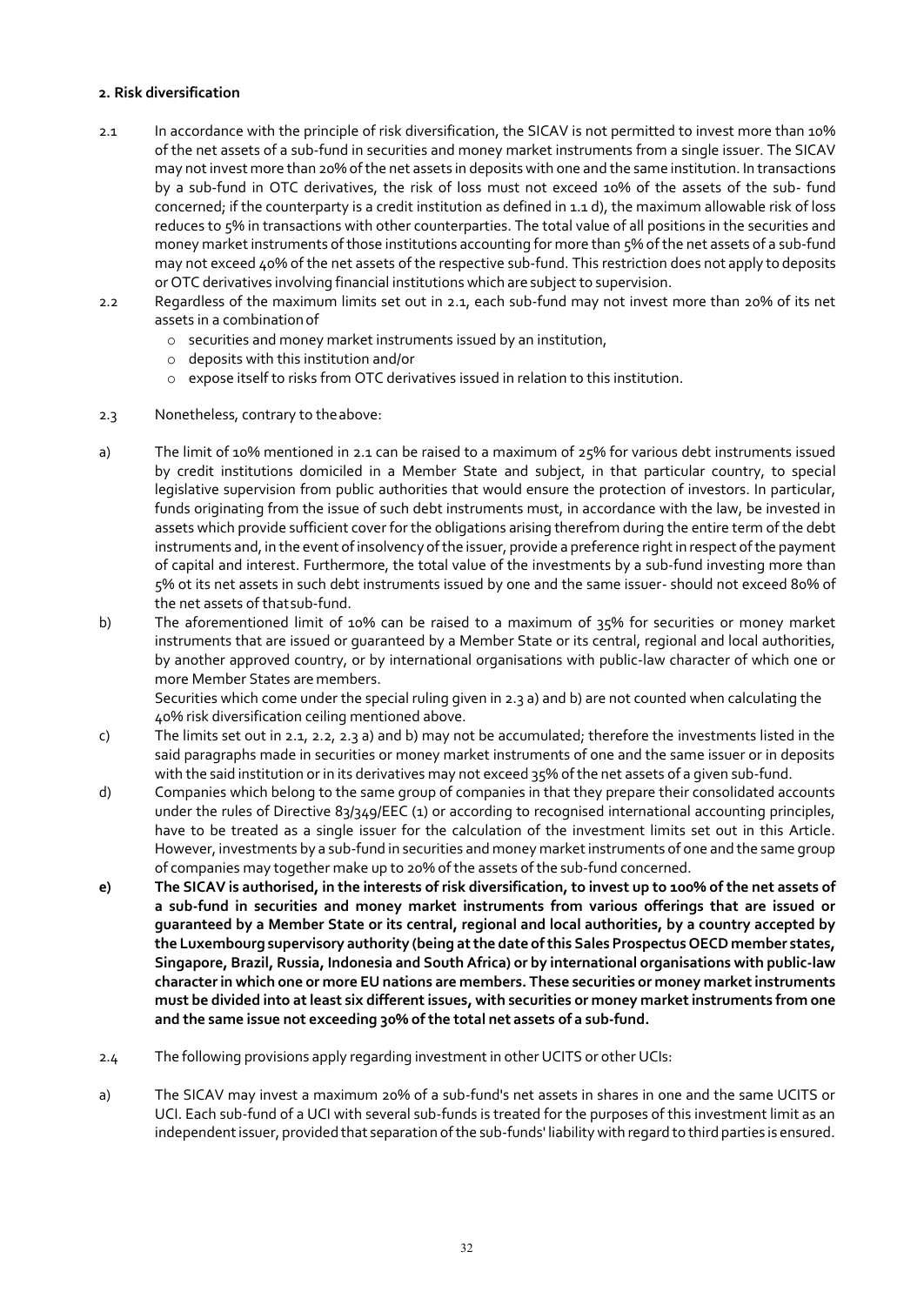- b) Investments in shares/units of UCIs other than UCITS may not total more than 30% of the net assets of the sub-fund. The investment values of the UCITS or other UCI in which investment is made are not included in the upper limits outlined in sections 2.1., 2.2. and 2.3.
- c) If a sub-fund acquires shares in other UCITS and/or other UCIs which directly or because of a transfer are managed by the Management Company and/or the Sicav itself or another company to which they are affiliated by virtue of common management or majority holding or a substantial direct or indirect investment, neither Management Company may make any charge for the subscription or redemption of shares in this other UCITS or UCI by thesub-fund.
- d) For sub-funds which according to their investment policies invest a substantial portion of their assets in shares of other UCITS and/or other UCIs the maximum administration charges made by the sub-fund itself or by the other UCITS and/or other UCI in which it intends to invest are described in the chapter "Charges and Expenses ".

If the limits mentioned under 1 and 2 are exceeded unintentionally or due to the exercise of subscription rights, the SICAV must attach top priority in its sales of securities to normalising the situation while, at the same time, taking the best interests of the shareholders into account.

Provided that they continue to observe the principles of diversification, newly established sub-funds may deviate from the specific risk diversification restrictions mentioned above for a period of six months after being approved by the authorities.

#### **3 Investmentrestrictions**

The SICAV is prohibited from:

- 3.1 acquiring securities whose subsequent sale is subject to any restrictions arising from contractual agreements;
- 3.2 acquiring equities with voting rights that would enable the SICAV, possibly in collaboration with other funds under its supervision, to exert a significant influence on the management of the borrower in question;
- 3.3 acquiring morethan
	- o 10% of non-voting equities of one and the same institution,
	- o 10% of debt instruments issued by one and the same institution,
	- o 25% of units of one and the same undertaking for collective investment, or
	- o 10% of money market instruments of one and the same issuer.

In the latter three cases mentioned above, the restrictions on acquiring securities need not be observed if the gross amount of the debt instruments or money market instruments and the net amount of the issued units cannot be determined at the time of acquisition.

Exempt from the provisions of 3.2 and 3.3 are securities and money market instruments which, in accordance with Article 48, para. 3 of the Law of 2010, are issued or guaranteed by a Member State or its central, regional and local authorities, by another approved country, or which are issued by international organisations with public-law character of which one or more EU countries are members;

- 3.4 selling securities short;
- 3.5 acquiring precious metals nor related certificates;
- 3.6 investing in real estate and purchasing or selling commodities or commodities contracts;
- 3.7 borrowing on behalf of a particular sub-fund,unless:
	- o the borrowing is in the form of a back-to-back loan for the purchase of foreign currency;
	- $\circ$  the loan is only temporary and does not exceed 10% of the net assets of the sub-fund inquestion;
- 3.8 granting credits or acting as guarantor for third parties. This restriction does not prevent the acquisition of securities, money market instruments or the other instruments listed in 1.1 f) if not fully paid up.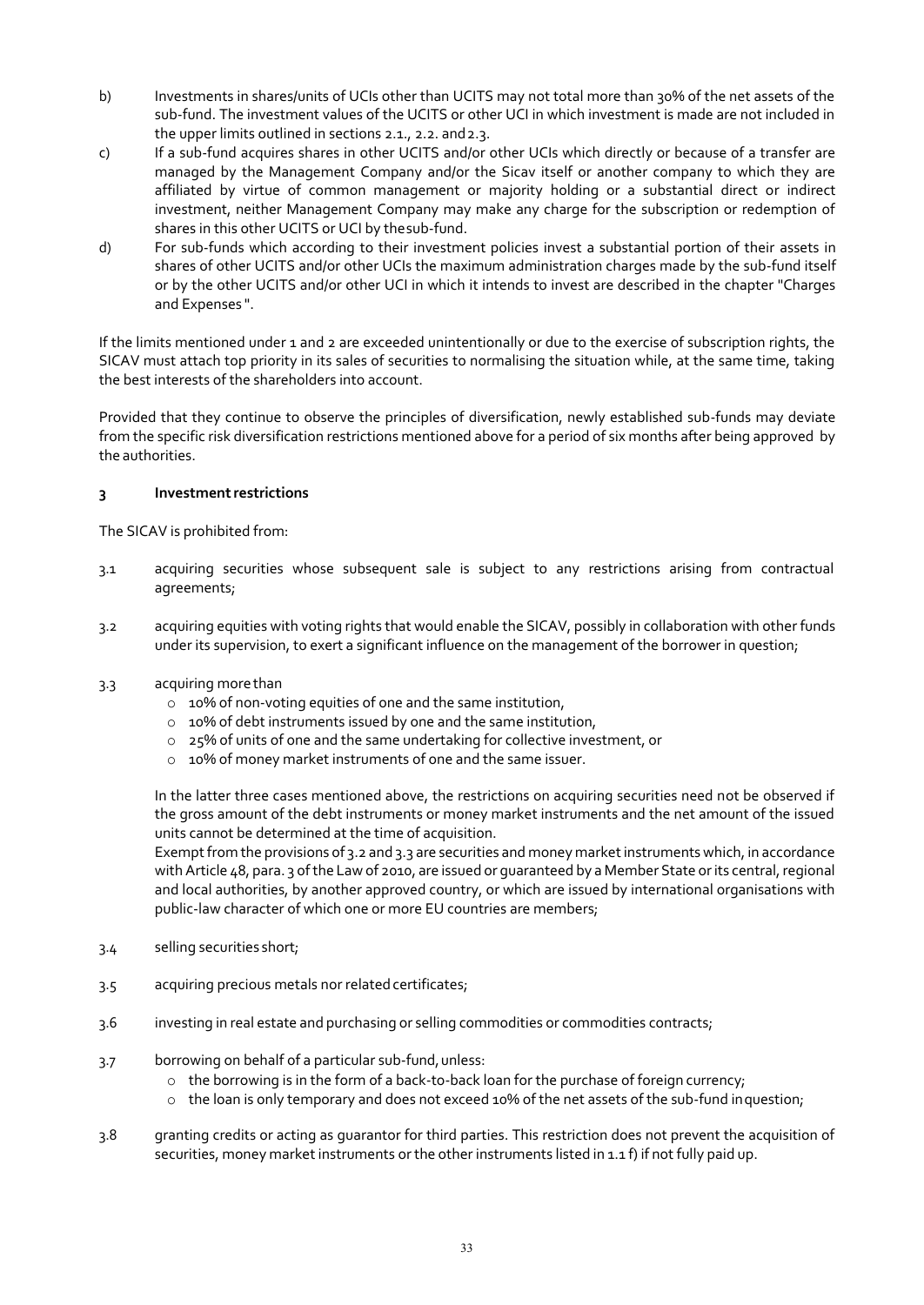The SICAV is authorised to introduce further investment restrictions at any time in the interests of the shareholders provided these are necessary to ensure compliance with the laws and regulations of those countries in which its shares are offered and sold.

#### **4 Exceptions from investment restrictions indicated under 3above.**

The SICAV is notwithstanding the prohibited investments outlined under point 3 above authorized to invest up to 10 % of the respective sub-funds net assets in:

- certificates whose underlying are single precious metals and that meet the requirements of securities as determined in Article 2 of EC-Directive 2007/16/EC.
- certificates whose underlying are single commodities or commodity Indices and that meet the requirements of securities as determined in Article 2 of EC-Directive 2007/16/EC.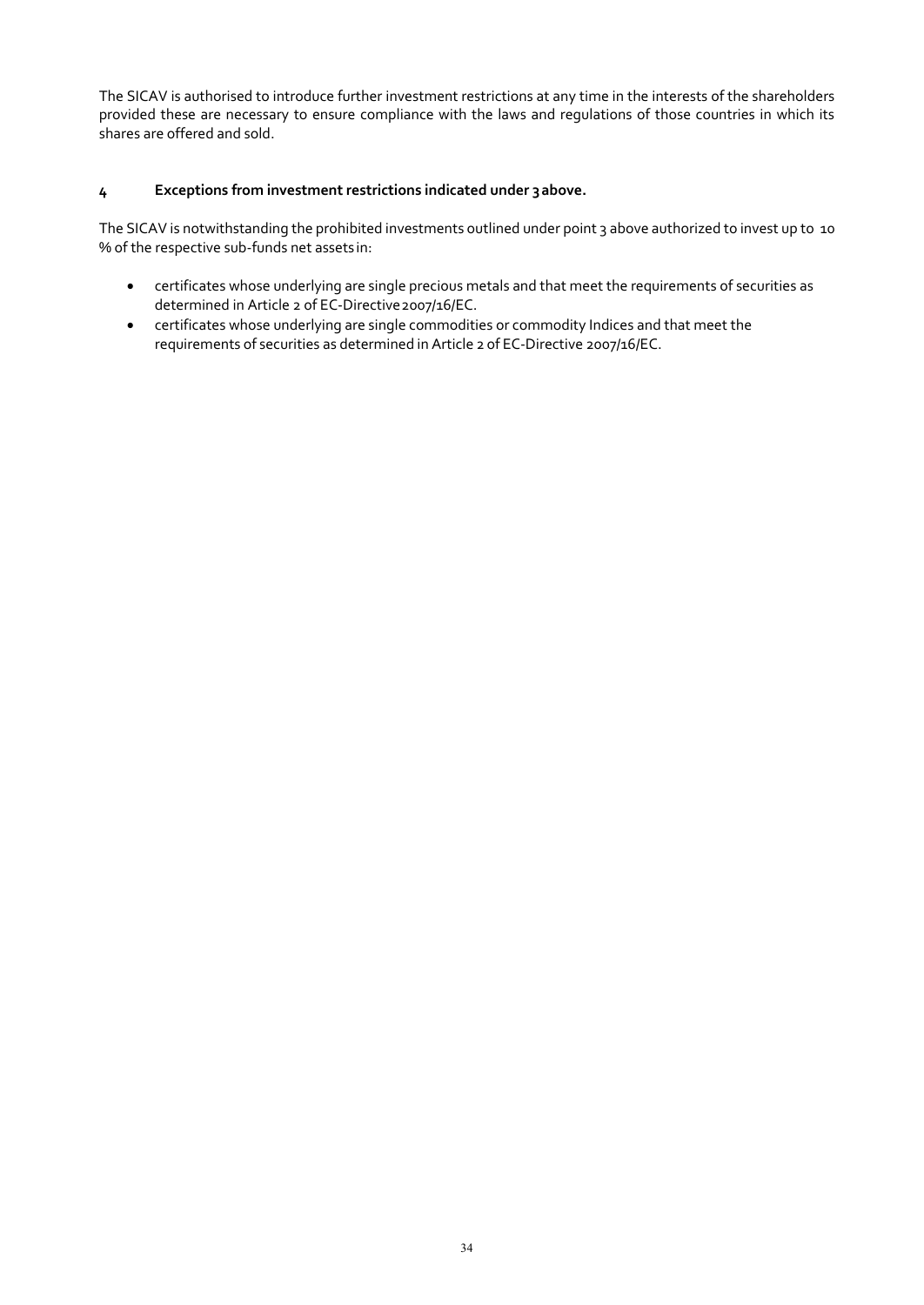# <span id="page-34-0"></span>*ANNEX II: TECHNIQUES AND INSTRUMENTS RELATING TO TRANSFERABLE SECURITIES OR USED TO HEDGE CURRENCY RISKS*

#### **1. Special techniques and instruments relating to transferable securities and money marketinstruments**

The SICAV is entitled to employ techniques and instruments which feature securities and money market instruments and currencies, provided such techniques and instruments are used in the interests of efficient portfolio management (the "techniques") subject to the conditions and limits defined by the Luxembourg supervisory authority. If such transactions relate to the use of derivatives, then the terms and limits must accord with the provisions of the Law of 2010. The use of these techniques and instruments must be in accordance with the best interests of the investors.

The SICAV may under no circumstances deviate from its investment objectives for these transactions. Equally, the use of these techniques may not cause the risk level of the sub-fund in question to increase significantly with regard to its original risk level (i.e. without the use of these techniques).

The risks inherent to the use of these techniques are essentially comparable to the risks associated with the use of derivatives (in particular, counterparty risk). For this reason, reference is made here to the information contained in the above section entitled "Investment Risks". The SICAV ensures that it or its appointed service providers will monitor and manage the risks incurred through the use of these techniques, particularly counterparty risk, as part of the risk management procedure. The monitoring of potential conflicts of interest arising from transactions with companies associated with the SICAV is primarily carried out through reviewing contracts and corresponding processes on a regular basis.

The SICAV also ensures that, at any time, it can cancel any contract entered into within the framework of the use of the techniques and instruments for the efficient management of the portfolio and that the securities and/or liquid funds to the respective counterparty can be reclaimed by the SICAV. In addition, the liquid funds should include the interest incurred up to the time of being reclaimed.

Furthermore, the SICAV ensures that, despite the use of these techniques and instruments, the investors' redemption applications can be processed at any time.

#### **General provisions related to SFTs and TRS**

The SICAV may, for the purpose of efficient portfolio management of its assets or for hedging purposes, under the conditions and within the limits laid down by law, regulation and administrative practice and as described below, employ securities financing transactions (SFTs) and Total Return Swap (TRS). The use and extent of use of such techniques and instruments will be set out in the description of each Sub-Fund.

When entering into securities financing transaction, the SICAV shall comply with applicable restrictions and in particular with ESMA guidelines on exchange traded funds ("ETFs") and other UCITS issues as described in CSSF circular 14/592 and with EU Regulation 2015/2365 on transparency of securities financing transactions and of reuse of 25 November 2015 ("SFTR").

The assets that may be subject to SFTs and TRS, the maximum proportion and current expected proportion of assets under management that can be subject these instruments are detailed in the description of each Sub-Fund. The counterparties to the SFTs and TRS will be selected on the basis of very specific criteria taking into account notably their legal status, country of origin, and minimum credit rating.

The SICAV will therefore only enter into SFTs and TRS with such counterparties that are leading financial institutions specialized in this type of transactions and located in a Member State of the OECD with a minimum rating of investment grade (i.e. BBB- or higher, as measured by an independent rating agency such as Standard & Poor's). These counterparties shall be subject to prudential supervision rules considered by the CSSF as equivalent to those prescribed by EU law and approved by the board of directors of the Management Company. Counterparties do not have a discretionary power on the composition and on the management of the investment portfolio of the SICAV or on the underlying assets of the derivative financial instruments.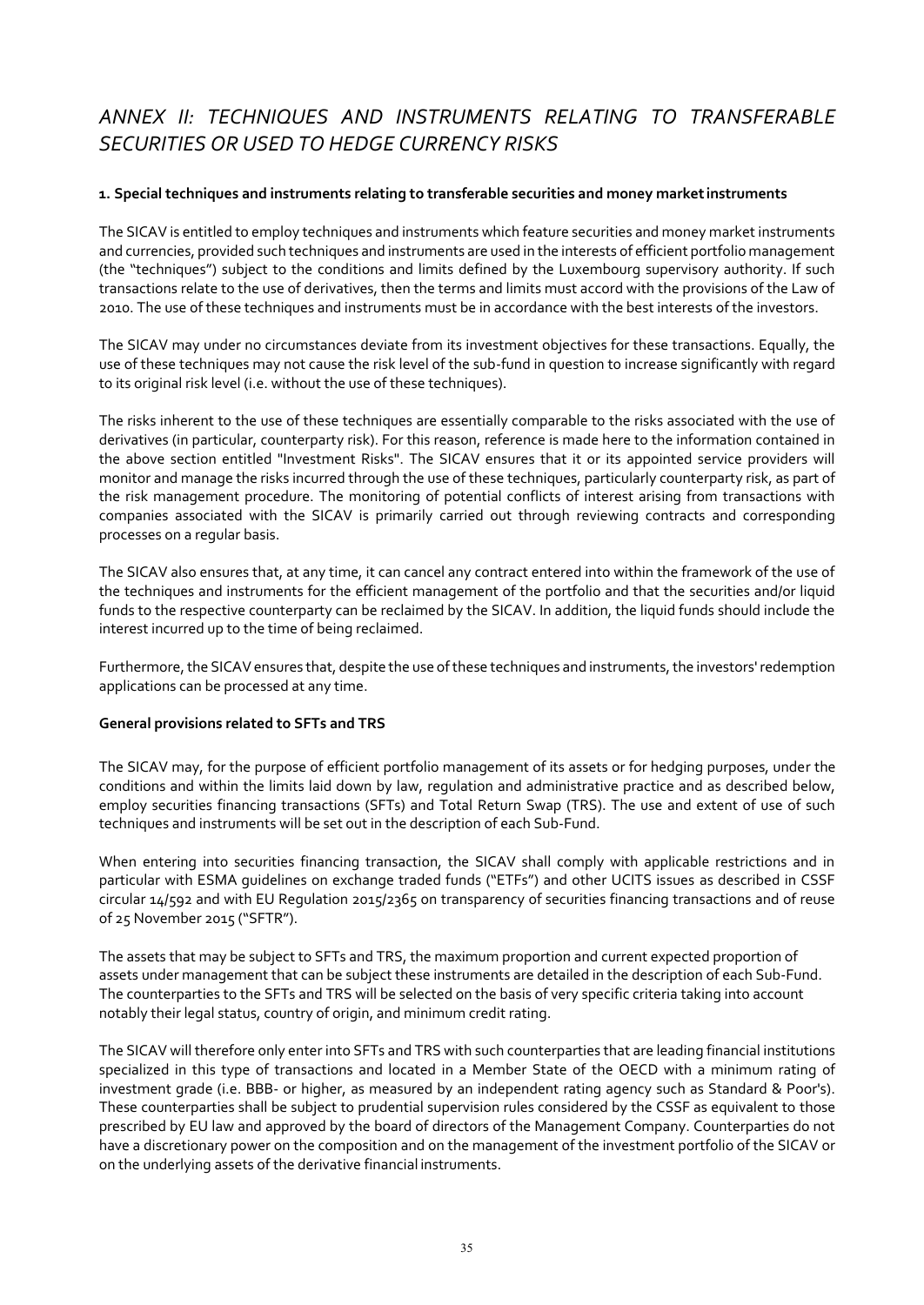The SICAV will collateralize its SFTs pursuant to the provisions set forth hereunder in section "Collateral Management".

The risks linked to the use of SFTs and TRS as well as risks linked to collateral management, such as operational, liquidity, counterparty, custody and legal risks and, where applicable, the risks arising from its reuse are further described in section "Investment Risk".

Assets subject to SFTs will be safe-kept by the Depositary. Investor's attention is drawn to the fact that TRS are currently not held in custody by the Depositary nonetheless in accordance with the UCITS V Directive; the depositary shall verify the ownership of the TRS by the SICAV, maintain a record of those assets and keep it up to date.

All revenues arising from SFTs and TRS, net of direct and indirect operational costs and fees, will be returned to the SICAV.

Nevertheless, agents and other intermediaries of the SICAV providing services in connection with SFTs and TRS may be remunerated through fees that are expressed as a percentage of gross revenues earned by the SICAV through the use of such techniques (hereafter referred to as operational costs).

These operational costs may reach a maximum of 30% of revenues arising from efficient portfolio management techniques and do not include hidden revenues.

The agents and other intermediaries of the SICAV are not related parties to the SICAV, the Portfolio Managers or the Management Company.

Information on direct and indirect operational costs and fees that may be incurred in this respect as well as the identity of the entities to which such costs and fees are paid – as well as any relationship they may have with the Depository Bank or Investment Manager – will be available in the annual report of the SICAV.

#### **Securities lending**

Within the framework of the use of techniques and instruments for the efficient management of the portfolio, the SICAV may lend portions of its securities portfolio to third parties ("*securities lending*"). Securities lending are only allowable provided (i) they are economically appropriate in that they are realised in a cost-effective manner, (ii) they are entered into to reduce risks, reduce costs and/or generate additional capital or income for a Sub-Fund in consistence with the risk profile and risk diversification rules applying to such Sub-Fund, and (iii) the risks are adequately captured by the risk management process of the SICAV.

The SICAV will respect all rules established by the CSSF in relation to the transactions carried out under CSSF-Circular 08/356 and any additional laws, regulations and provisions, including CSSF-Circular 14/592, as further amended and supplemented which may apply to such transactions.

The SICAV's involvement in such transactions is, however, subject to the additional following rules:

- (i) The counterparty to these transactions must be subject to prudential supervision rules considered by the CSSF as equivalent to those prescribed by EU law;
- (ii) The SICAV will ensure that the volume of securities lending transactions is limited to an appropriate level and that it will be able all times (i) to request the restitution of the securities lent or (ii) to terminate any securities lending transaction into which it has entered, in such a way that it can meet its redemption obligations at all times and so that such transactions do not compromise the management of the Fund's assets in compliance with its investment policy.
- (iii) The risk exposure to a single counterparty of the UCITS arising from OTC financial derivative transactions and efficient portfolio management shall be combined when calculating the counterparty risk limits and will not exceed 10% of the assets of the concerned Sub-Fund when the counterparty is a credit institution referred to Article 41, paragraph (1) (f) of the Law of 2010 or 5% of the concerned Sub-Fund's assets in other cases.

In general, securities lending may only be affected via recognised clearing houses such as Clearstream International or Euroclear, or through the intermediation of first-class financial institutions that are specialized in this type of activity and by applying the procedural manner specified by them. In the case of securities lending transactions, the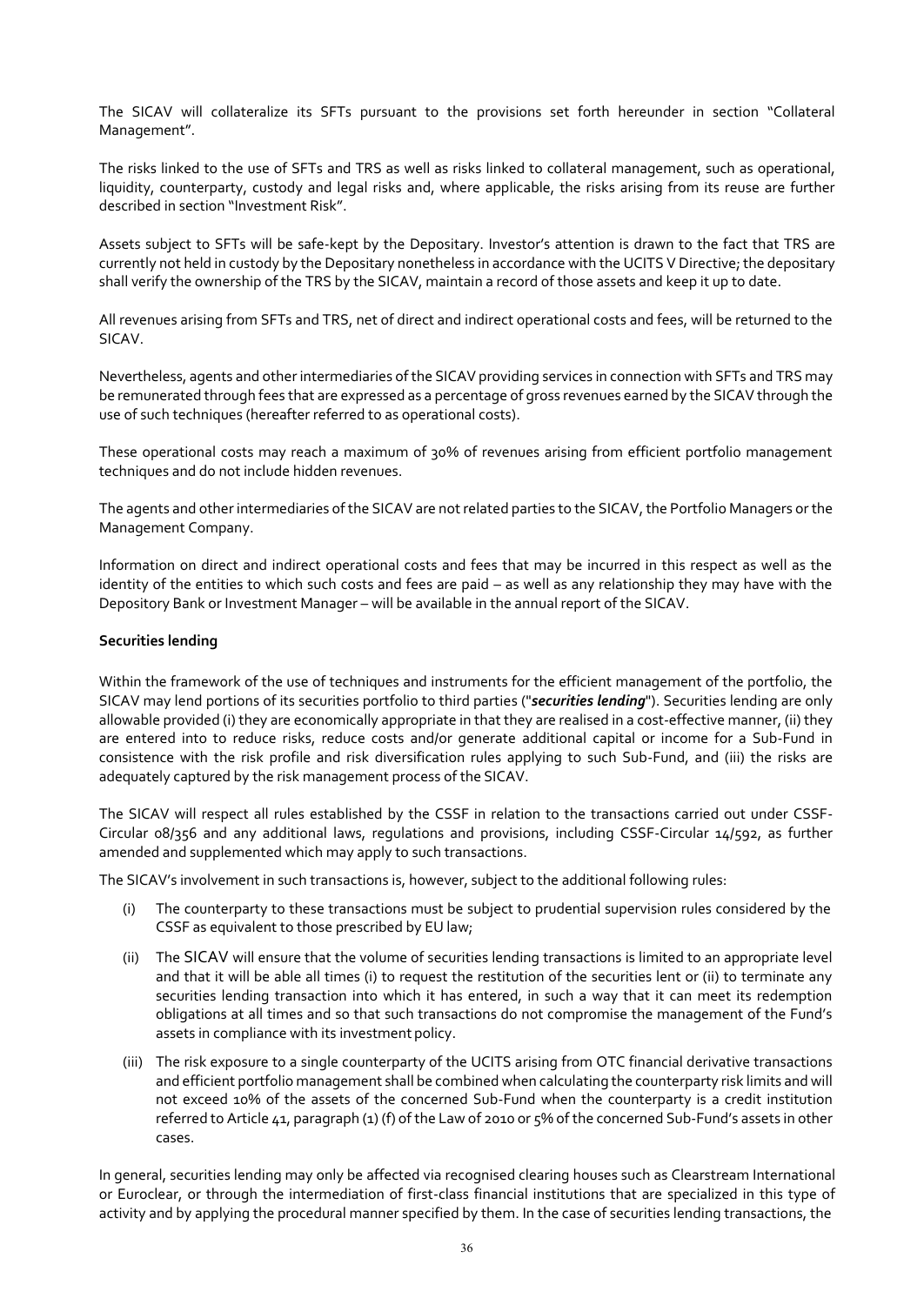SICAV must, in principle, receive collateral, the value of which must at least correspond to the total value of the securities lent out and any accrued interest thereon. This collateral must be issued in a form of financial collateral as permitted by the provisions of Luxembourg law. Such collateral is not required if the securities lending transaction is effected via Clearstream International or Euroclear or another organisation which guarantees that the value of the securities lent out will be refunded. The provisions of the section entitled "Collateral management" shall apply accordingly to the management of collateral that was left to the SICAV within the scope of securities lending.

Lending transactions may not be carried out on more than 50% of the aggregate market value of the securities in the portfolio, and may not extend beyond a period of 30 days.

Service providers that provide services to the SICAV in the field of securities lending have the right to receive a fee in return for their services that is line with the market standards. The amount of this fee is reviewed and adapted, where appropriate, by an independent body on an annual basis. The recipients of these and other direct and indirect fees, the amounts of the respective fees, as well as the findings as to whether the fee recipients are associated with the SICAV and/or Depositary can be found in the respective annual or semi-annual report.

Furthermore, the SICAV has drawn up internal framework agreements regarding securities lending. These framework agreements contain, among other things, the relevant definitions, the description of the principles and standards of the contractual management of the securities lending transaction, the quality of the collateral, the approved counterparties, the risk management, the fees to be paid to third parties and fees to be received by the SICAV, as well as the information to be published in the annual and semi-annual reports.

#### **Repurchase agreements and reverse repurchase agreements**

The SICAV may, for any sub fund, also engage in repurchase transactions ("*repurchase agreements*" or "*reverse repurchase agreements*") involving the sale/purchase of securities where agreements have been reached to buy back/sell back the sold/bought securities at a (higher) price and within a set time.

All repurchase transactions are subject to the following conditions:

- Securities may only be sold/purchased under a repurchase agreement if the counterparty is a prime financial institution specialising in this kind of transaction.
- As long as the repurchase agreement is valid, the securities bought cannot be sold before the right to repurchase the securities has been exercised or the repurchase period has expired.
- Securities that serve as the underlyings of derivative financial instruments, that are lent or that have been taken under terms of reverse repurchase agreements may not be sold under the terms of repurchase agreements.

#### **Total Return Swaps**

When the investment policy of a Sub-Fund provides that the latter may invest in total return swaps and/or other derivative financial instruments that display similar characteristics, these investments will be made in compliance with the investment policy of such Sub-Fund.

When entering into Total Return Swaps ("TRS") arrangements, which for sake of clarity, also need to comply with the provisions applicable to TRS under the SFTR, the SICAV must respect the limits of diversification referred to in Articles 43, 44, 45, 46 and 48 of the Law of 2010. Likewise, in accordance with Article 42 (3) of the Law of 2010 and Article 48 (5) of CSSF Regulation 10-4, the SICAV must ensure that the underlying exposures of the TRS (respectively other similar financial instrument) are taken into account in the calculation of the investment limits laid down in Article 43 of the Law of 2010.

Unless the investment policy of a Sub-Fund provides otherwise, such total return swaps and other derivative financial instruments that display the same characteristics may have underlyings such as currencies, interest rates, transferable securities, a basket of transferable securities, indexes, or undertakings for collective investment.

- The SICAV may not enter into swap transactions unless it ensures that the level of its exposure to the swaps is such that it is able, at all times, to have sufficient liquid assets available to meet its redemption obligations and the commitments arising out of such transactions
- The counterparties will be leading financial institutions specialised in this type of transaction and subject to prudential supervision. These counterparties do not have discretionary power over the composition or management of the investment portfolio of the Sub-Fund or over the underlying assets of the derivative financial instruments.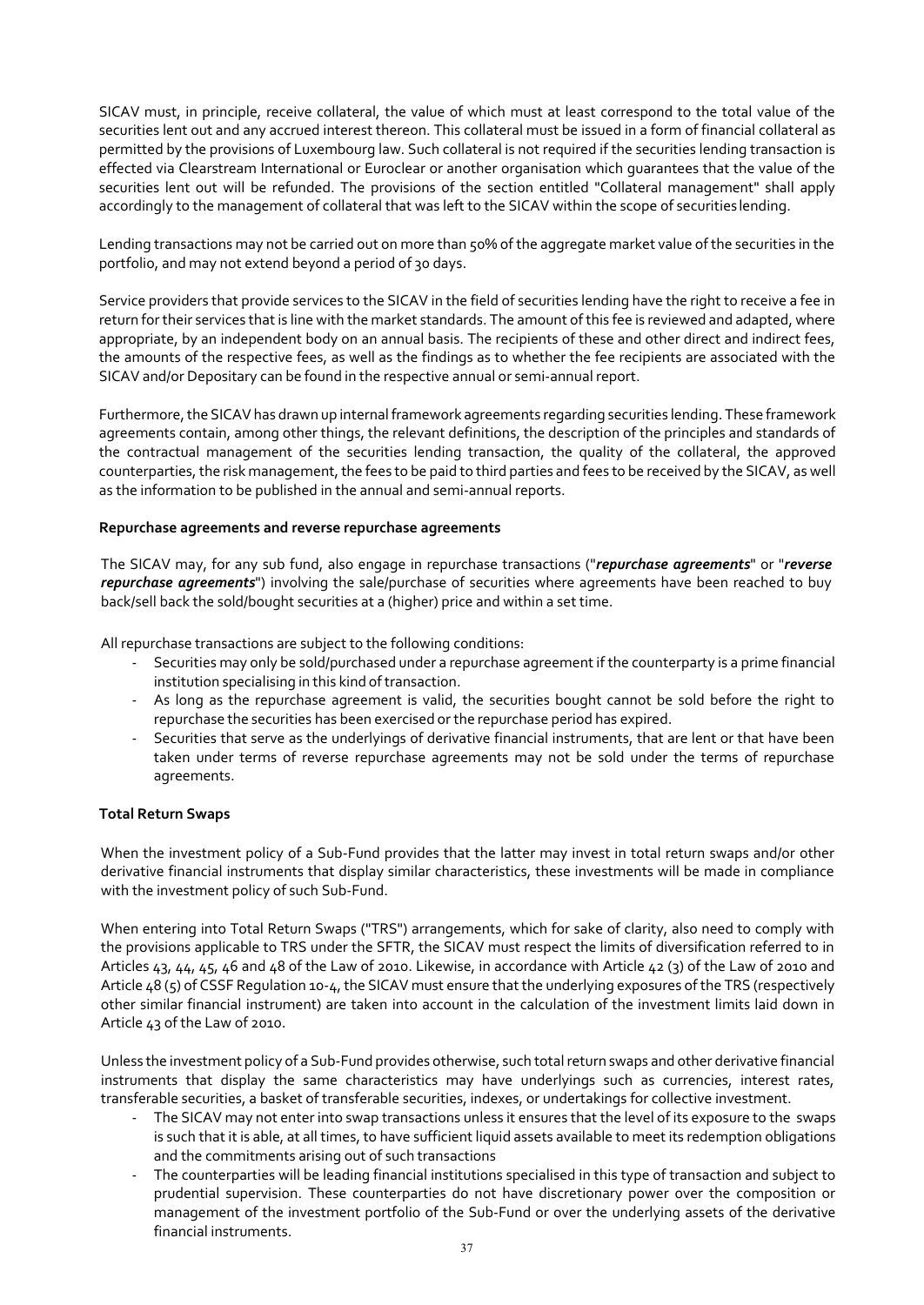- Combined risk exposure to a single counterparty may not exceed 10% of the respective sub-fund assets when the counterparty is a credit institution referred to in article 41 paragraph (1) (f) of the Law of 2010 or 5% of its assets in any other cases.
- The rebalancing frequency for an index that is the underlying asset for a financial derivative is determined by the provider of the index in question. The rebalancing of said index shall not give rise to any costs for the Sub-Fund in question.

The total return swaps and other derivative financial instruments that display the same characteristics shall not confer to the SICAV a right of action against the counterparty in the swap or in the derivative financial instrument, and any eventual insolvency of the counterparty may make it impossible for the payments envisioned to be received.

The total commitment arising from total return swap transactions of a particular Sub-Fund shall be the market value of the underlying assets used for such transactions at inception.

The net exposure of total return swap transactions in conjunction with all exposures resulting from the use of options, interest rate swaps and financial futures may not in respect of each Sub-Fund exceed at any time the Net Asset Value of such Sub-Fund.

The total return swap transactions to be entered into will be marked to market daily using the market value of the underlying assets used for the transaction in accordance with the terms of the swap agreement.

Typically investments in total return swap transactions will be made in order to adjust regional exposures, limit settlement and custodian risks as well as repatriation risk in certain markets and to avoid costs and expenses related to direct investments or sale of assets in certain jurisdictions as well as foreign exchange restrictions.

#### **2. Techniques and instruments for hedging currencyrisks**

In order to protect its current and future assets and liabilities against exchange-rate fluctuations, the SICAV may conduct transactions consisting of buying and selling forward currency contracts, of buying or writing call or put options on currencies, of forward buying or selling of currencies or of currency swaps by private contract, provided that such transactions are conducted (i) on an exchange or (ii) on a Regulated Market or (iii) "over-the-counter" ("OTC") with market makers that are first-rate financial institutions and specialize in this type of transaction and, as applicable, which have an excellent credit rating and are market operators on the OTC options markets.

The object of the above-mentioned transactions presupposes a close match between the intended transaction and the assets or liabilities to be hedged. This implies that, as a matter of principle, transactions in a particular currency (including a currency whose value matches the currency of the sub-fund concerned, in the case of cross-currency hedging) do not exceed the total amount of such assets and liabilities denominated in the same currency and also that their term does not exceed the period of time for which such assets are held or such liabilities are (to be) entered into.

#### **3. Further techniques andinstruments**

The above-mentioned techniques and instruments may be amended by the SICAV if new techniques and instruments are developed and offered on the financial market provided that they are in line with the respective sub-fund's investment policy and restrictions and in compliance with the Law of 2010.

#### **4. Disclosure to Investors**

In connection with the use of techniques and instruments the SICAV, will, in its financial reports, disclose the following information:

- the exposure obtained through efficient portfolio management techniques;
- the identity of the counterparty(ies) to these efficient portfolio managementtechniques;
- the type and amount of collateral received by the UCITS to reduce counterparty exposure (if any);
- the use of TRS and SFTs pursuant to the SFTR.
- the revenues arising from efficient portfolio management techniques for the entire reporting period together with the direct and indirect operational costs and fees incurred.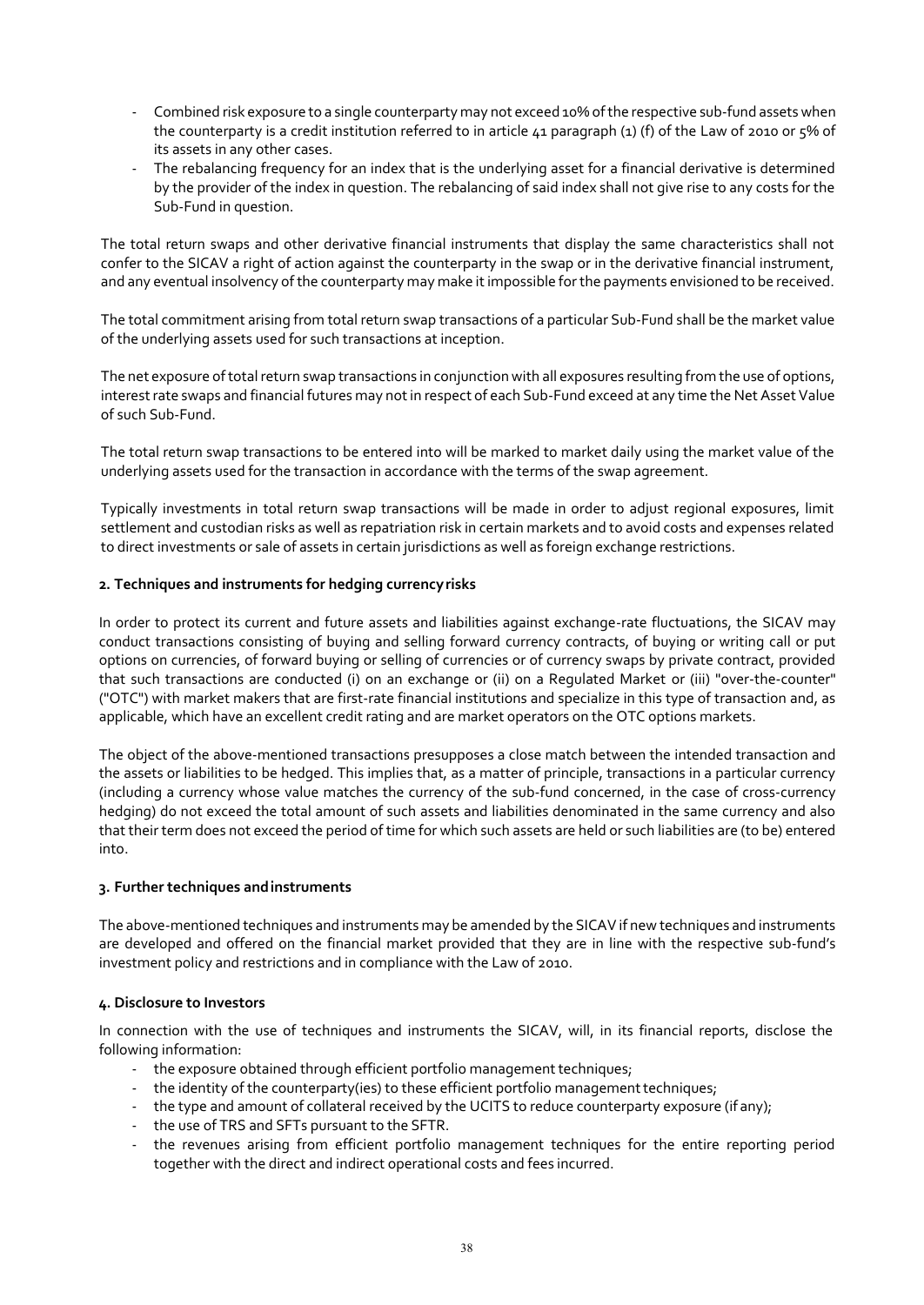# <span id="page-38-0"></span>*ANNEX III: CALCULATION OF THE NET ASSET VALUE*

#### **1. Calculation and publication ofthe net asset value per share**

The net asset value per share of each class is calculated for each sub-fund under the responsibility of the Board of Directors in the currency of the respective sub-fund ("Reference Currency" of the sub-fund) as of every Valuation Day except for the cases specified under "2. Temporary suspension of the calculation of the net asset value per share and of the issue, repurchase and conversion of shares". The net asset value is calculated in conformity with the valuation rules and quidelines laid down in the articles of association and decreed by the Board of Directors.

The net asset value of the shares of each class will be computed as follows: by dividing the net assets attributable to each class of each sub-fund by the number of shares of such class of a sub-fund then outstanding. The net assets of each class of each sub-fund are made up of the value of the assets attributable to such class within each sub-fund less the total liabilities attributable to such class calculated at such time as the Board of Directors shall have set for such purpose.

The value of the assets held by each sub-fund is calculated as follows:

a) Transferable securities and other investments listed on a stock exchange are valued at the last available price on the relevant Valuation Day. If the same transferable security or investment is quoted on several stock exchanges, the last available price on the stock exchange that represents the major market for this security will apply.

In the case of transferable securities and other investments where the trade on the stock market is thin but which are traded between securities dealers on a secondary market using usual market price formation methods, the Management Company and/or the SICAV can use the prices on this secondary market as the basis for their valuation of these transferable securities and investments. Transferable securities and other investments that are not listed on a stock exchange, but which are traded on another regulated market which is recognized, open to the public and operating regularly, are valued at the last available price on this market on the relevant Valuation Day.

- b) Transferable securities and other investments that are not listed on a stock exchange are valued at the last available price; if this is not available, the Management Company and/or the SICAV values these securities according to other principles of its choosing on the basis of the likely sales prices as estimated in good faith.
- c) In the case of money market instruments, the valuation price is gradually adjusted to the redemption price, based on the net acquisition price and retaining the ensuing yield. In the event of a significant change in market conditions, the basis for the valuation of different investments will be brought into line with the new market yields.
- d) Transferable securities and other investments that are denominated in a currency other than the Reference Currency of the relevant sub-fund and which are not hedged by means of currency transactions are valued at mid closing spot rate. If such rate is not available, the conversion rate shall be determined in good faith according to procedures determined by the Board ofDirectors.
- e) The value of any cash on hand or on deposit, bills, demand notes and accounts receivable, prepaid expenses, dividends and interest declared or accrued and not yet received shall be calculated at their nominal value, plus any accrued interest.
- f) The value of swap transactions is calculated by the swap counterparty, on the basis of the net present value of all cash flows, both inflows and outflows; this is a valuation method recognized by the Management Company and/or the SICAV and checked by the auditors.
- g) The financial derivative instruments which are not listed on any official stock exchange or traded on any other organised market will be valued in accordance with applicable laws and market practice as determined by the Board of Directors.
- h) Shares or units in underlying open-ended investment funds shall be valued at their last available net asset value reduced by any applicablecharges.

The Board of Directors may, at its discretion, employ any other valuation method if it is of the opinion that such a valuation reflects more accurately the probable realization value of an asset held by the SICAV.

The latest net asset value per share and the issue, repurchase and conversion prices of the shares may be obtained on request for each sub-fund of the SICAV from the Management Company's and/or Administrative Agent's registered office during business hours.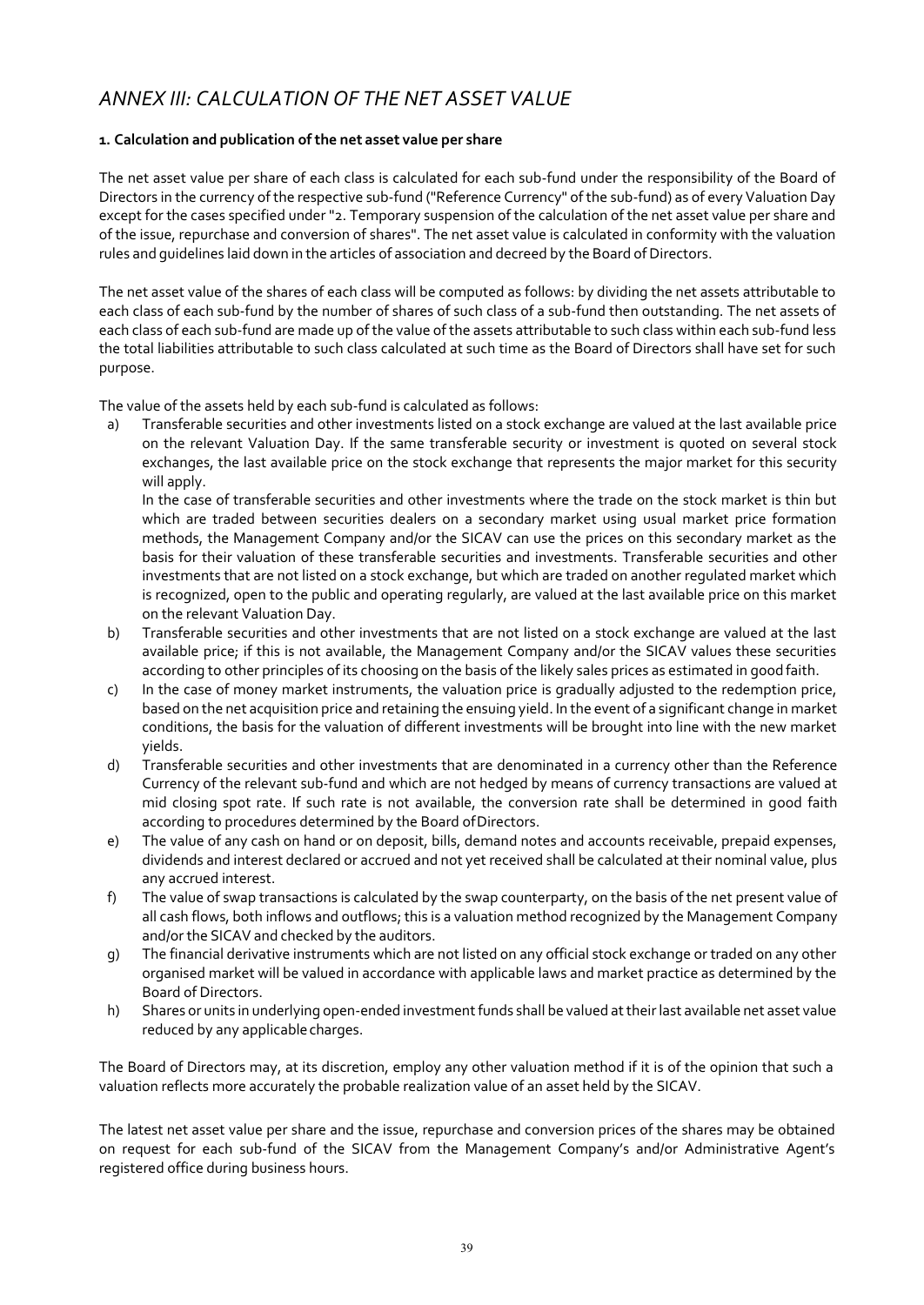#### **2. Temporary suspension of the calculation of the net asset value per share and of the issue, repurchase and conversion of shares**

The SICAV may, for each sub-fund, suspend the calculation of the net asset value, the issue, repurchase and conversion of shares of one class into those of another class of share under the circumstances described below:

(a) when one or more of the stock exchanges or other markets on which a substantial portion of the SICAV's assets attributable to such sub-fund is regularly quoted or traded is closed for a reason other than general public holidays, or when transactions thereon are suspended or restricted, provided that this closure, restriction or suspension affects the valuation of the SICAV's assets quoted or traded thereon;

(b) when, in the Board of Director's opinion, an emergency situation exists on account of which the SICAV is unable to dispose of invested assets attributable to a particular sub-fund or if it cannot determine the value of such invested assets;or

(c) during any breakdown in the means of communication or calculation normally used to determine the price or value of any investments of such sub-fund or the prices on a stock exchange or another market in respect of the assets attributable to such sub-fund;or

(d) as long as the SICAV is unable to raise sufficient funds to effect payments for the repurchase of shares of such sub-fund or as long as the transfer of funds connected with the acquisition of invested assets or with payments for the repurchase of shares cannot, in the Board of Director's opinion, be effected at normal exchange rates; or

(e) when for any other reason the value of an invested asset of the SICAV attributable to such sub-fund cannot be established or determined with the necessary speed or accuracy; or

(f) in the event of the publication (i) of the convening notice to a general meeting of shareholders at which a resolution to wind up the SICAV or a sub-fund is to be proposed, or of the decision of the Board of Directors to wind up one or more sub-funds, or (ii) to the extent that such a suspension is justified for the protection of the shareholders, of the notice of the general meeting of shareholders at which the merger of the SICAV or a sub-fund is to be proposed, or of the decision of the Board of Directors to merge one or more sub-funds.

In conformity with the legal requirements and if the SICAV deems it appropriate, such a suspension shall be published and notified to shareholders who have filed an application for subscription, repurchase or conversion of shares whose net asset value calculation has been suspended.

During the period of suspension of calculation of the net asset value applications for subscription, repurchase or conversion of shares may be withdrawn if such withdrawal is received by the SICAV before this period of suspension ends.

Suspension in any sub-fund shall have no effect upon the calculation of the net asset value or the issue, repurchase or conversion prices of any other sub-fund which is not suspended.

The notification of such a suspension and its termination shall be published in any newspaper named by the Board of Directors and shall be notified by the SICAV to the shareholders who have filed applications for subscription, repurchase or conversion of shares and who are affected by suspension of the net asset value calculation.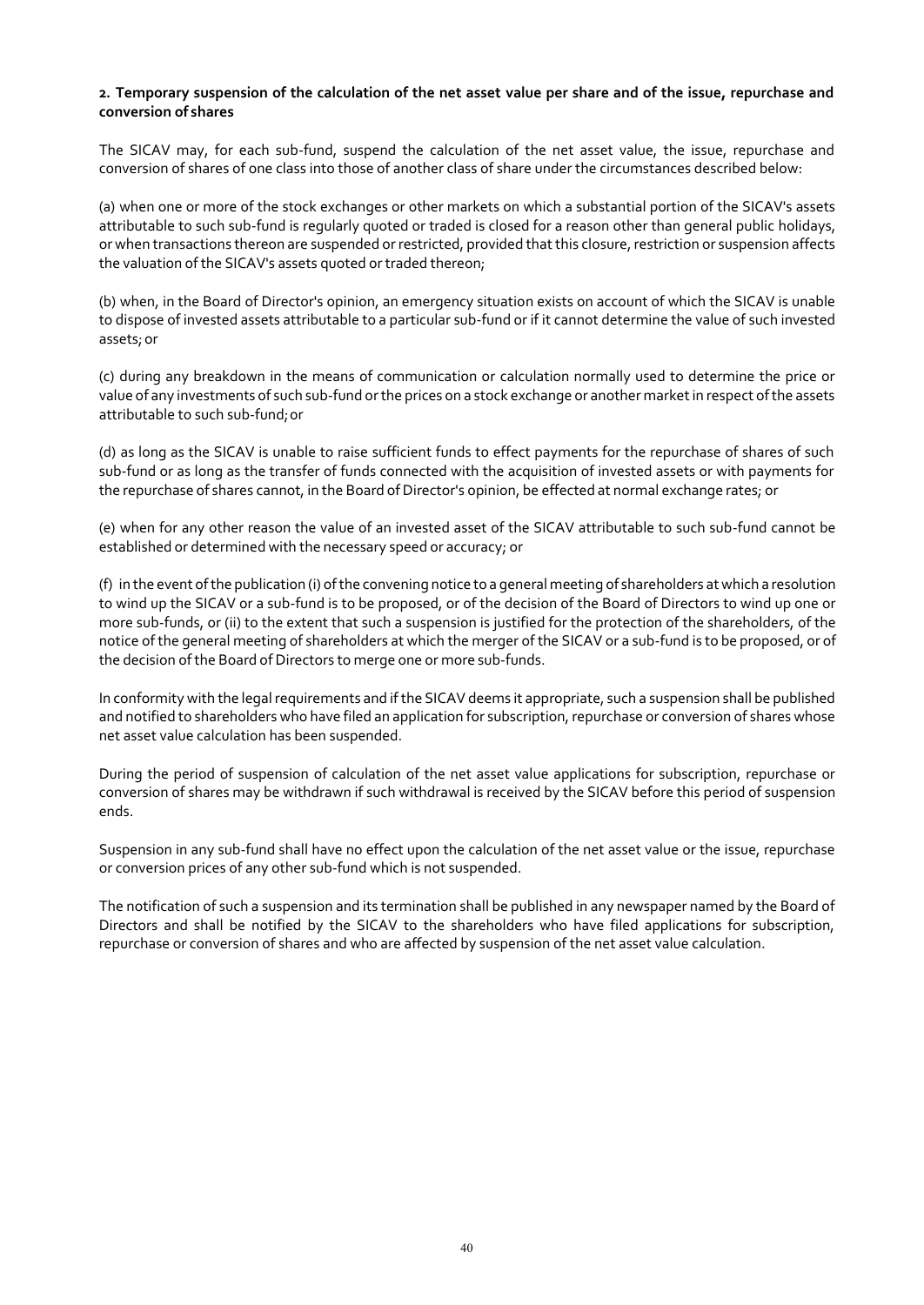### <span id="page-40-0"></span>*ANNEX IV: GENERAL INFORMATION*

#### **1. The SICAV**

MULTI CHALLENGE SICAV (the "SICAV") is an investment company qualifying as a "*société d'investissement à capital variable, SICAV*" which was established for an indefinite period of time on 10 February 2012 in the form of a jointstock company under Luxembourg law, in accordance with the provisions of the l 1915 Law and of the Law of 2010 as amended from time to time.

Its registered office is at 56, Grand-Rue, L-1660 Luxembourg; the SICAV has been entered in the Luxembourg Register of Trades and Companies under the number B 166868.

The articles of association have been published for the first time in the *Mémorial C, Recueil des sociétés et associations*  ("Mémorial") dated 28 February 2012. Any interested person may inspect and obtain a copy of the coordinated articles of association at the Register of Trade and Companies of Luxembourg in Luxembourg.

The SICAV's Management Company is in Luxembourg.

When the SICAV was established, its initial capital amounted to EUR 300,000 (three hundred thousand Euro) and was represented by 300 (three hundred) fully paid-up shares with no face value.

The SICAV's minimum capital amounts to EUR 1,250,000. It is represented by fully paid-up shares with no face value.

The SICAV is a single legal entity. With respect to the shareholders, each sub-fund is regarded as being separate from the others. The assets of a sub-fund can only be used to offset the liabilities which the sub-fund concerned has assumed.

In accordance with the articles of association, shares may be issued in various sub-funds of the SICAV at the Board of Directors' discretion. Separate portfolios of assets are constituted for each sub-fund and invested in keeping with the investment objectives of the sub-fund concerned. The SICAV has therefore been established as an umbrella fund and allows the investor to choose between different investments objectives and to invest accordingly in one or more of the sub-funds constituting the SICAV's assets. At present shares are issued in the following sub-funds:

#### **MULTI CHALLENGE SICAV – Globes Portfolio 30 MULTI CHALLENGE SICAV – Globes Portfolio 60 MULTI CHALLENGE SICAV – Flex MULTI CHALLENGE SICAV – Swan**

The sub-funds will be consolidated in EUR.

The Board of Directors may decide at any time that the SICAV will issue shares in further sub-funds.

When launching new sub-funds, the Sales Prospectus shall be supplemented in the necessary manner with detailed information about the new sub-funds.

The Board of Directors reserves the right to issue various classes of shares for each sub-fund. These may differ from one another, particularly in respect of dividend policy and commission structure.

The share capital corresponds at all times to the aggregate value of the net assets of all the sub-funds.

#### **2. Winding up and liquidation of theSICAV**

The SICAV may be wound up at any time by a decision of the general meeting of shareholders, which must be taken in accordance with the requirements applicable in relation to an amendment to the articles of association.

If the amount of the SICAV's capital falls below two thirds of the minimum capital required by Article 5 of the articles of association, the Board of Directors shall refer the winding up of the SICAV to the meeting of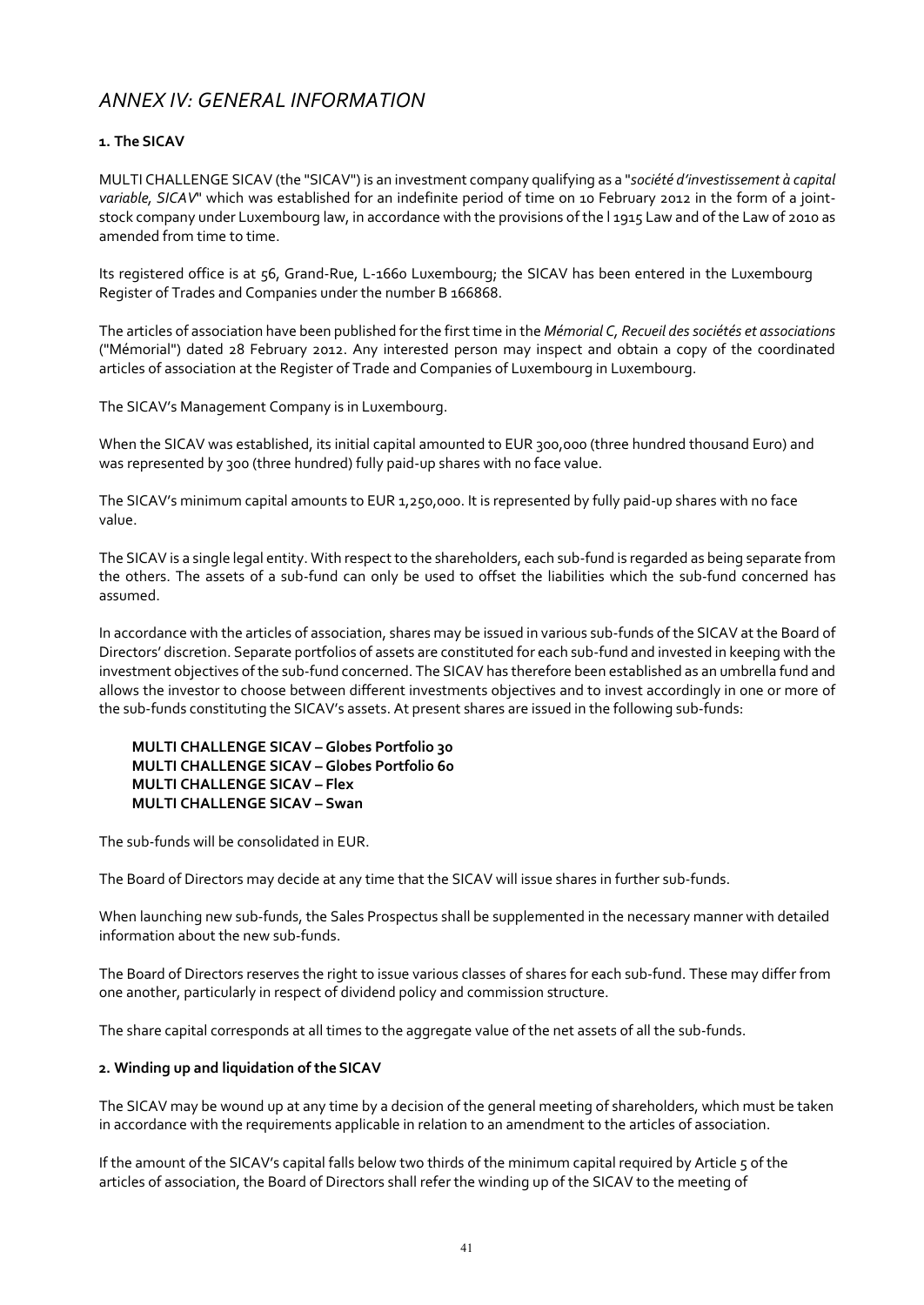shareholders. The meeting of shareholders shall decide by a simple majority of the shares represented at the meeting, without any quorum requirements.

If the amount of the SICAV's capital falls below one quarter of the minimum capital required by Article 5 of the articles of association, the Board of Directors shall refer the winding up of the SICAV to a meeting of shareholders; the latter shall take the decision without any quorum requirement and winding up may be declared by shareholders holding one quarter of the shares represented at the meeting.

The meeting shall be convened in such a way that it is held within 40 days of the day on which it was ascertained that the net assets had fallen below two thirds or, as the case may be, one quarter of the statutory minimum capital.

Liquidation is carried out by one or more liquidators who may be physical persons or corporate entities and who are appointed with the approval of the supervisory authority by the meeting of shareholders, which also determines their powers and remuneration.

The net proceeds from the liquidation of each sub-fund are paid out by the liquidators to the shareholders of that sub-fund in proportion to the net asset value per share.

If the SICAV is liquidated voluntarily or on account of a court decision, this liquidation shall be carried out in accordance with the provisions of the Law of 2010. This law specifies the measures that have to be taken in order to allow the shareholders to participate in the distribution of the proceeds of liquidation and it provides that any amount remaining unclaimed by a shareholder after completion of liquidation shall be deposited with the *Caisse de Consignation*. Any amounts deposited in this manner and remaining unclaimed within the statutory limitation period shall be forfeited.

#### **3. Closure and merger of sub-funds**

#### **a) Closure of sub-funds**

If for any reason the value of a sub-fund's assets falls below an amount which the Board of Directors deems to be a minimum level for economically efficient management of the sub-fund, or if there is a change in the economic or political situation which might affect the sub-fund concerned and have material adverse consequences for that subfund's investments, the Board of Directors may compulsorily redeem all the shares of the class(es) of shares concerned in that sub-fund. It may do so at the net asset value per share (taking into account the actual realisation prices and expenses connected with the realization of the invested assets), as determined on the Valuation Day on which this Board of Directors' decision shall take effect. The SICAV shall inform the shareholders of the sub-fund or class(es) of shares concerned before the compulsory repurchase procedure comes into effect. The relevant notification shall state the reasons and procedure for repurchase. Owners of registered shares will be notified in writing. If no other decision is taken in the shareholders' interests or relating to equal treatment of shareholders, the shareholders of the sub-fund or class(es) of shares concerned may, continue to request for their shares to be repurchased or converted free of charge (taking into account the actual realization prices and expenses of realizing the invested assets) before the date on which the compulsory repurchase comes into effect.

Notwithstanding the powers conferred on the Board of Directors in the preceding paragraph, the general meeting of shareholders of any one or all class(es) of shares issued in any sub-fund may, upon a proposal from the Board of Directors, redeem all the shares issued in such class(es) of the sub-fund and refund to the shareholders the net asset value of their shares (taking into account the actual realisation prices of investments and realisation expenses), as calculated on the Valuation Day on which such decision shall take effect.

No quorum requirements apply for such general meeting of shareholders and the decisions may be taken by a simple majority of the shares present or represented at this meeting.

Assets which may not be distributed to their owners upon the implementation of the redemption will be deposited with the *Caisse de Consignation* on behalf of the persons entitled thereto.

All the shares taken back in this manner will be cancelled.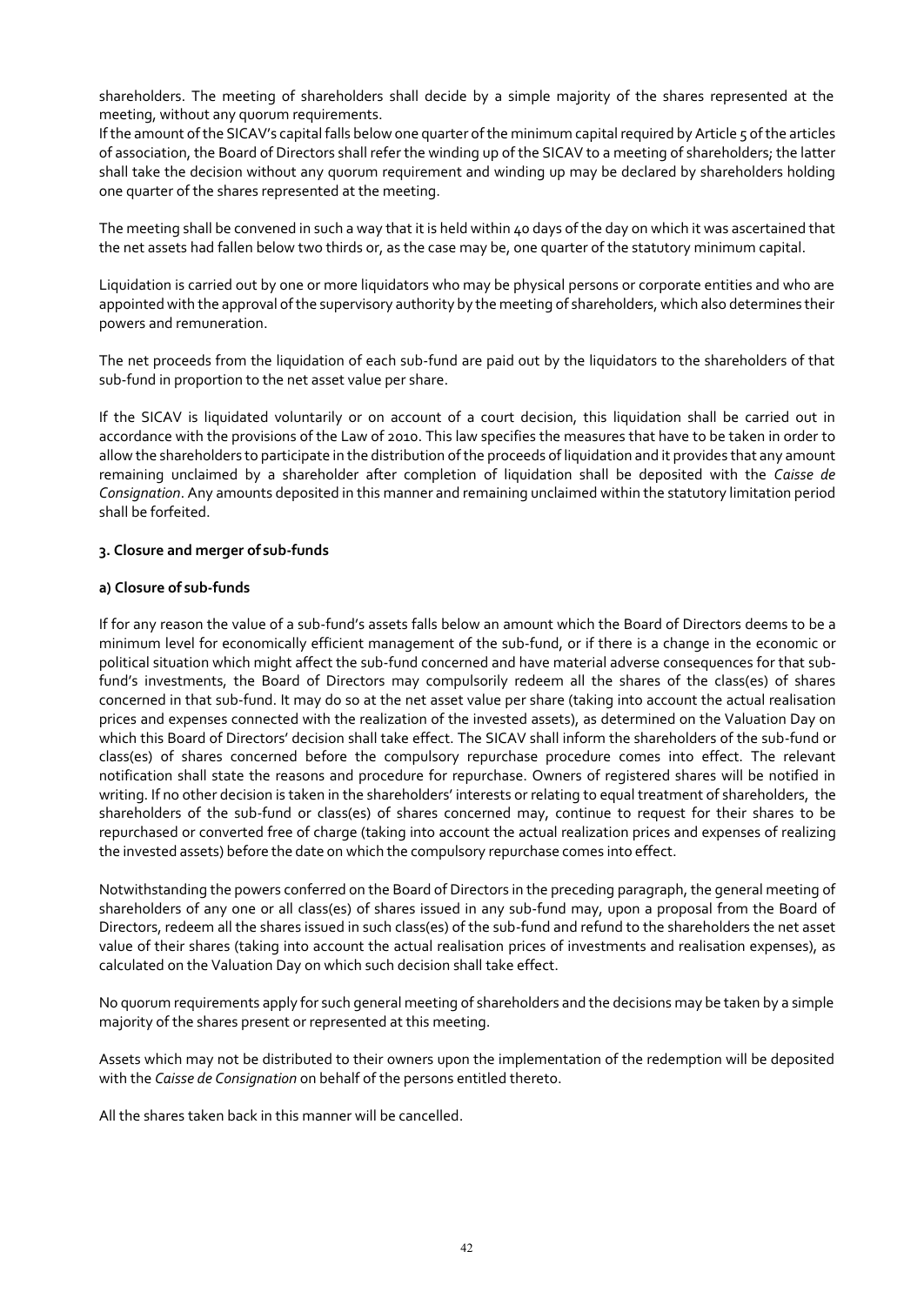#### **b) Merger of sub-funds**

Under the same above-mentioned circumstances the Board of Directors may also decide to rename the shares of the class(es) concerned as shares of one or more new classes (if necessary, after a split or consolidation and after payment – to the shareholders – of all amounts corresponding to a fraction of a share). This decision shall be published in the same manner as described under a) (the publication shall list, inter alia, the characteristics of the New Sub-Fund); publication must take place one month before the split comes into effect in order to allow the shareholders who so wish to have their shares repurchased free of charge or converted free of charge during this period.

Any merger of a sub-fund with another sub-fund of the SICAV or with another UCITS (whether subject to Luxembourg or not) shall be decided by the Board of Directors unless the Board of Directors decides to submit the decision for a merger to a meeting of shareholders of the sub-fund concerned, and provisions on mergers of UCITS set forth in the Law of 2010 and any implementing regulation shall apply. No quorum is required for this meeting and decisions are taken by the simple majority of the votes cast. In case of a merger of one or more sub-fund(s) where, as a result, the SICAV ceases to exist, the merger shall be decided by a meeting of shareholders resolving in accordance with the quorum and majority requirements for changing the articles of association of the SICAV.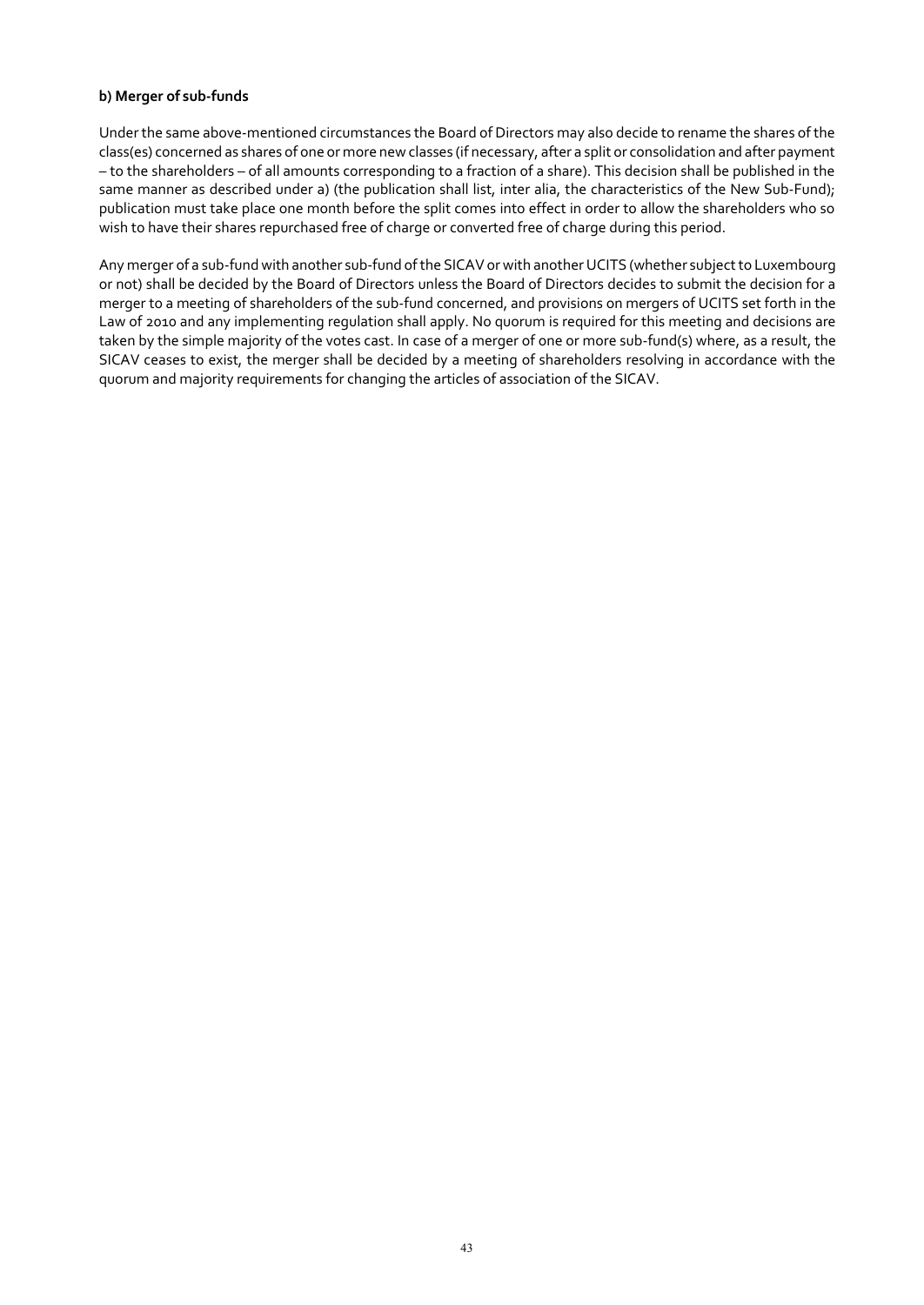# <span id="page-43-0"></span>*ANNEX V: AVAILABLE DOCUMENTS*

Copies of the documents described below may be inspected during business hours on every Business Day at the SICAV's registered office:

(i) The SICAV's articles ofassociation (available in copy).

(ii) The SICAV's Prospectus.

(iii) The agreements between the Management Company and theSICAV.

(iv) The agreement on custody and paying agent services as per the "Depositary Bank and Paying Agent" section.

(v) The agreement between the SICAV and the main distributor, sales agents/distributors.

(vi) The agreements with the PortfolioManagers as per the "Portfolio Manager" section.

(vii) The agreement on central administration services between the Management Company, the SICAV and the Administrative Agent.

(viii) Annual and semi-annual reports as per the "Information to Shareholders" section (available in copy).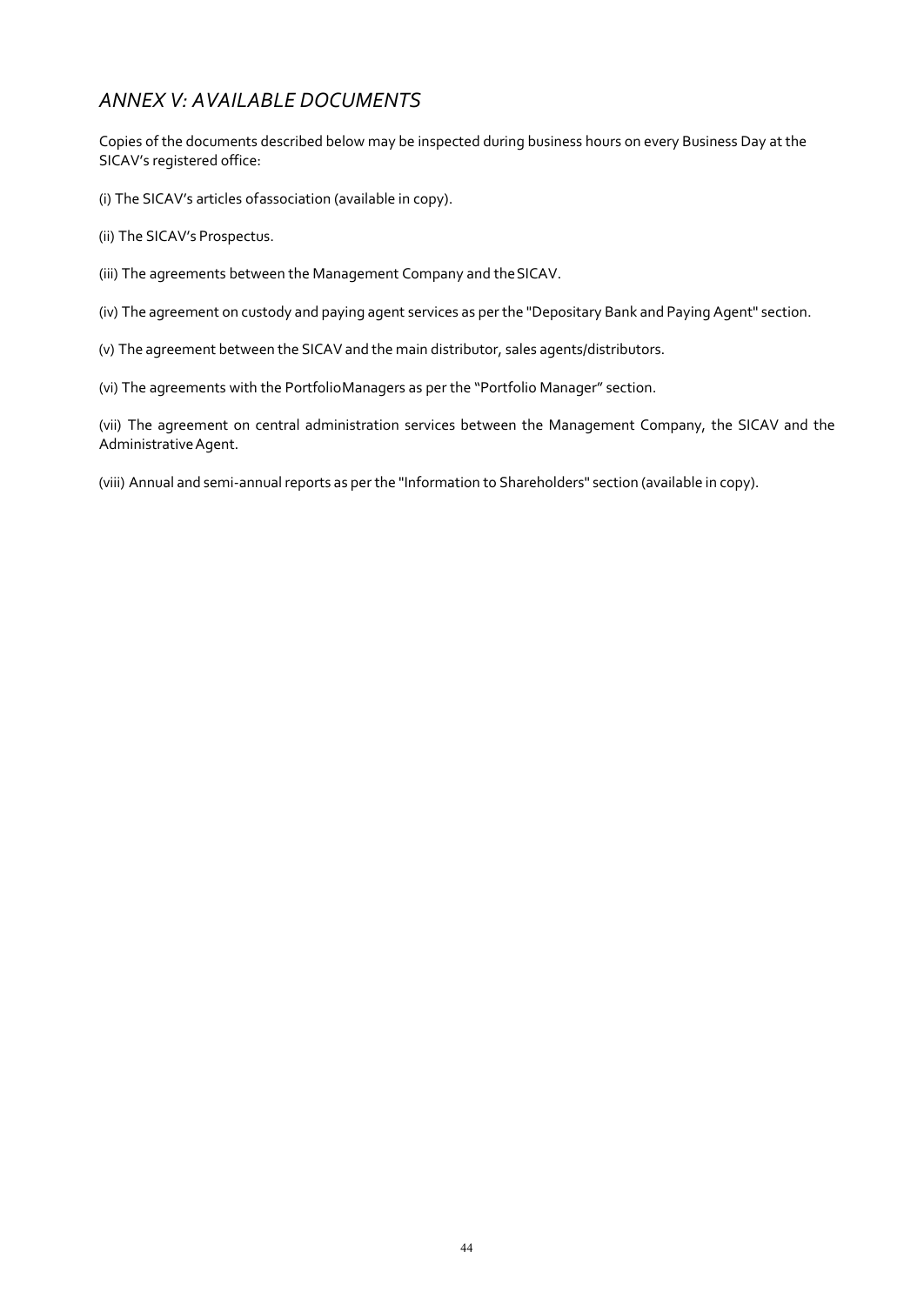# <span id="page-44-0"></span>*ANNEX VI RISK MANAGEMENT PROCEDURES*

The Management Company on behalf of the SICAV, will employ a risk-management process which enables it to monitor and measure at any time the risk of the positions and their contribution to the overall risk profile of each subfund. The Management Company on behalf of the SICAV, will employ, if applicable, a process for accurate and independent assessment of the value of any OTC derivative instruments.

Unless otherwise provided for any sub-fund in the relevant Annex, the commitment approach is used to monitor and measure the global exposure of each sub-fund.

This approach measures the global exposure related solely to positions on financial derivative instruments under consideration of netting or hedging.

The risk management procedure shall also be applied within the scope of collateral management (see sub-section "Collateral management" above) and the techniques and instruments for the efficient management of the portfolio (see Annex II "Techniques and Instruments relating to transferable securities or used to hedge currency risks", Section "Special techniques and instruments relating to transferable securities and money market instruments").

#### **Leverage**

Leverage is defined pursuant to the applicable ESMA guidelines and CSSF circular 11/512 as the total of the nominal values of the derivatives used by the respective sub-fund. According to the definition, leverage may result in artificially increased leverage amounts, as some derivatives that can be used for hedging purposes may be included in the calculation. Consequently, this information does not necessarily reflect the precise actual leverage risk that the investor is exposed to.

Where applicable, the expected leverage is expressed as a ratio between the total of the nominal value and the net asset value of the respective sub-fund and is based on historical data. For sub-funds which have not yet been launched, the expected leverage value will be calculated on the basis of a model portfolio or on the investments of a comparable sub-fund. Greater leverage amounts may be attained for all sub-funds, under certain circumstances.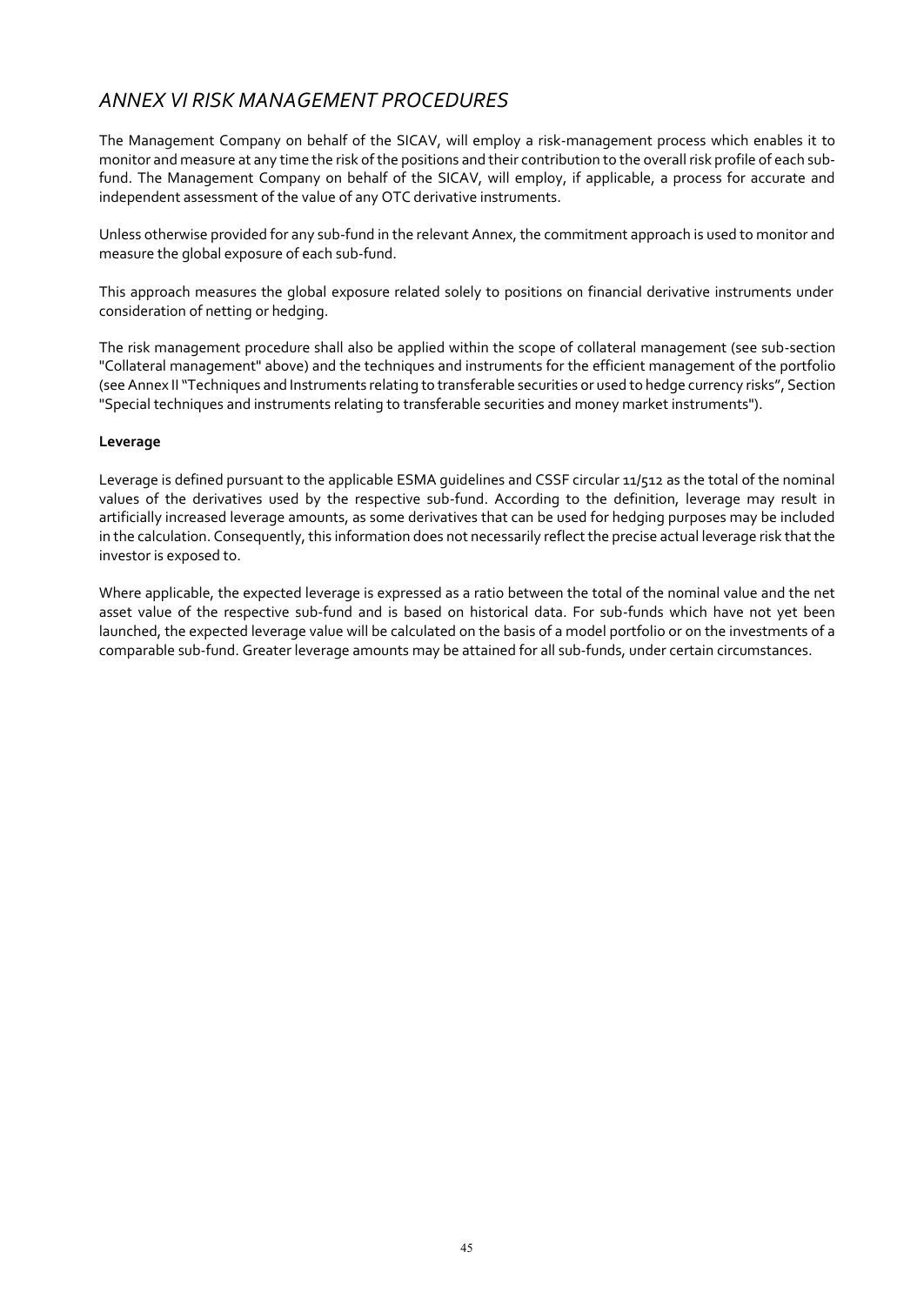<span id="page-45-0"></span>*ANNEX VII SUB-FUNDS DETAILS*

.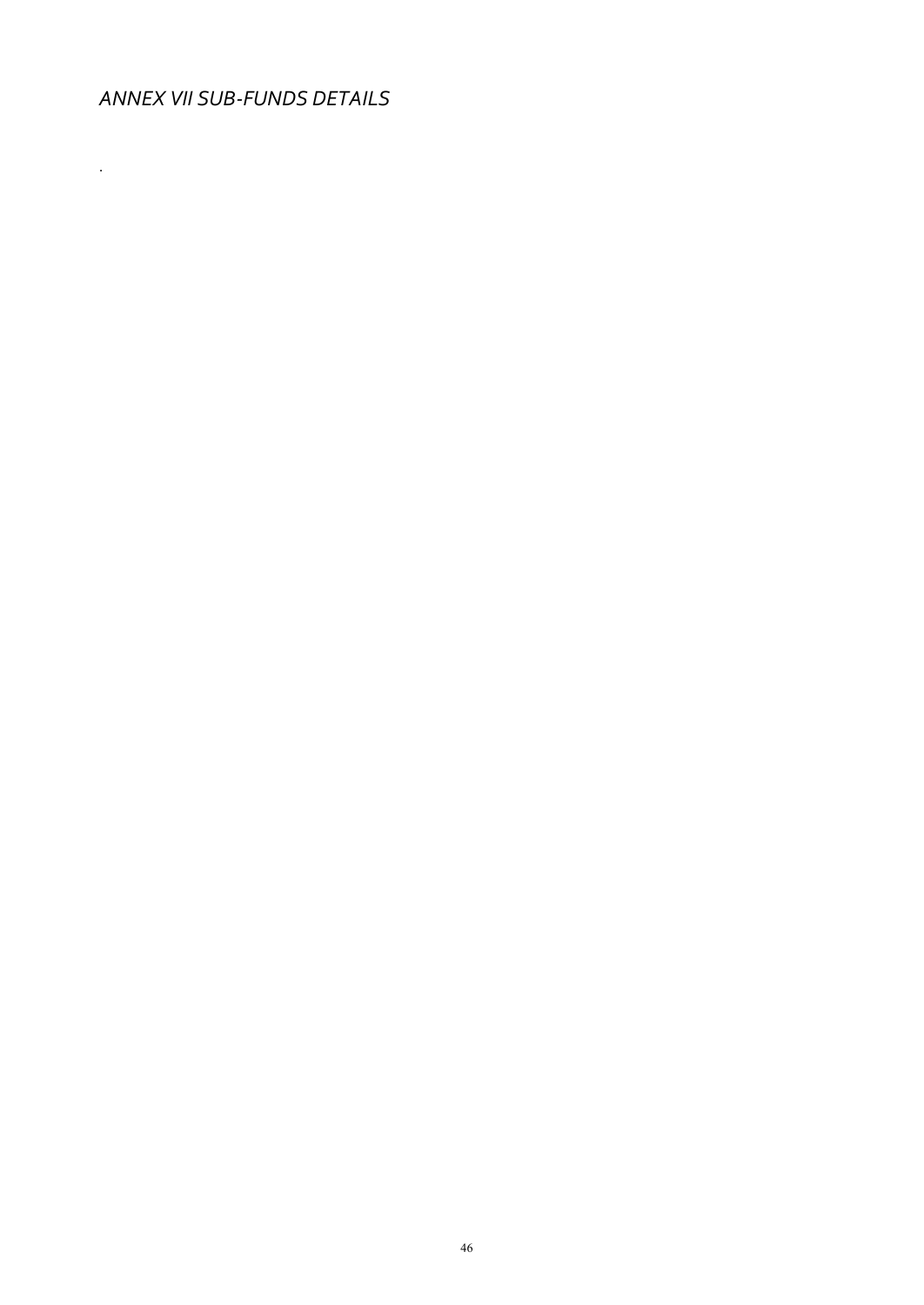#### **MULTI CHALLENGE SICAV – GLOBES PORTFOLIO 30 (the "Sub-Fund")**

#### **Investment objective and policy**

The Sub-Fund investment objectives consist in achieving optimal investment returns while giving due consideration to capital security and the liquidity of the net assets.

The assets of the sub fund are invested following the principle of risk diversification within the limits set forth and as described in Annex I, Section 2.

This Sub-Fund invests worldwide in the global financial markets on a broadly diversified basis in equities and equity rights, debt securities and claims, all types of asset-backed securities, convertible bonds, convertible notes, warrant bonds and securities warrants, as well as all eligible assets as defined in Annex 1, Section 1, 3 and 4. On a consolidated basis a minimum of:

- (a) 0% and a maximum of 30% of the Sub-Fund's NAV can be invested directly or indirectly in equities and equity rights;
- (b) 50% and a maximum of 100% of the Sub-Fund's NAV can be, directly or indirectly, invested in bonds, notes and other fixed- income and floating-rate secured or unsecured investments (including floating rate notes, zero bonds, convertible and warrant issues whose warrants entitle the holder to subscribe securities) issued by public authorities, semi- public enterprises or private borrowers, as well as in similar securities;
- (c) 0% and a maximum of 20% can be invested in all types of asset-backed securities (ABS), certificate of commodities and commodities indices and in alternative investment strategies only; and
- (d) 0% and a maximum of 10% of the Sub-Fund's NAV can be invested in contingent convertible bonds (equity conversion or write-down).

The Sub- Fund aims also to invest in investment funds that pursue an absolute return strategy. This asset class can also include other types of investments that are de-correlated from equity and bonds, or that cannot be classified as equity or bond investments. In case of certificates whose underlying is single commodities or commodity indices they must meet the requirements of securities as determined in Article 2 of EC-Directive 2007/16/EC. Direct investments in commodities are forbidden but can be made through financial indices or underlined instruments with no embedded derivatives, via target funds or via replicating a commodity index. Investors should refer to page 9 of the Prospectus with respect to the specific risks related to investments in contingent convertible bonds.

#### **Indirect investment through UCIs and UCITS**

To obtain an exposure to the assets referred to above, this Sub-Fund may invest either directly or through existing UCITS, UCIs or ETFs. To achieve diversification of all investments by markets, sectors, issuers, ratings and companies this Sub-fund may invest up to 100% of its net assets in UCITS and UCIs compliant to the provisions of the article 41 (1) e) of the Law 2010. The selection of the investment will be based on a steady analysis of the target funds without any limitation of category or type of fund.

The maximum level of the management fees that may be charged by the target UCITS and/or other UCIs in which the Sub-Fund intends to invest shall not exceed 3% (three percent) per annum of the net assets of the relevant target UCITS or UCI.

#### **Use of derivatives and securities financing transactions**

Within the framework of the above-mentioned investment policy this Sub-Fund may buy and sell futures and options, enter into swap transactions (swaps or credit default swaps) on financial instruments and conduct transactions involving options on securities for both investment and hedging purposes.

The markets in options, futures and swaps are volatile; both the opportunity to achieve gains as well as the risk of suffering losses are higher than with investments in securities. These techniques and instruments will be employed within the limits set forth and as described in Annex 1, and only if they are compatible with the investment policy of the Sub-Fund and do not adversely affect its quality. The same applies to warrants entitling the holder to subscribe to securities.

For the time being the Sub-Fund will not use Total Return Swap, repurchase transactions, securities or commodities lending and securities or commodities borrowings, buy-sell back transactions or sell-buy back transactions nor into margin lending transactions. Should the Sub-Fund use such techniques and instruments in the future, the Sub-Fund will comply with applicable regulations and in particular CSSF Circular 14/592 relating to ESMA Guidelines on ETFs and other UCITS issues and Regulation (EU) 2015/2365 of 25 November 2015.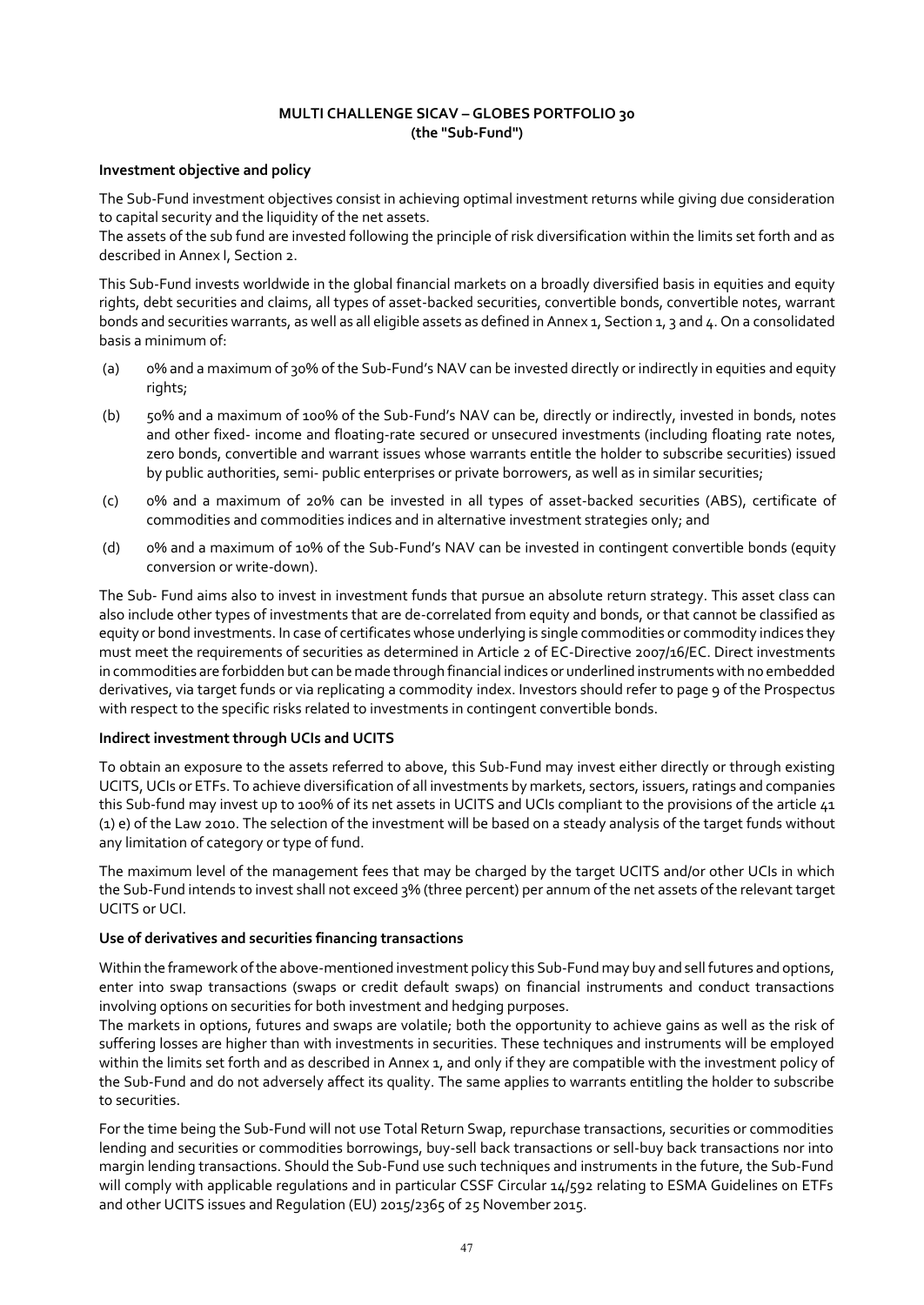#### **Currency exposure**

The Sub-Fund may invest in deposits with credit institutions in all currencies deemed best suited for good performance provided that the principle of risk spreading is followed.

The currency designation of the Sub-Fund refers only to the currency in which the net asset value of the Sub-Fund is calculated and not to its investment currency. Investments of the Sub-Fund are made in the currencies deemed best suited for good performance and are actively managed in respect of the currency of account.

#### **Benchmark**

For the avoidance of doubt, the Sub-Fund is discretionarily and actively managed and no benchmark is used in the context of the management of the Sub-Fund's assets (either as a reference or otherwise).

#### **Profile of the typical investor**

The sub fund is suitable for investors that have a moderate focus on capital preservation with concentration on real medium-term capital growth. Moderate fluctuations in the value of the portfolio are tolerated over the investment horizon of six years.

#### **Reference Currency**

The reference currency of this Sub-Fund is the EUR.

#### **Classes of shares**

Class A shares is a capitalizing class and available for retail investors. The currency of this class is EUR.

Class I shares is a capitalizing class and available for institutional investors as defined from time to time by the competent Supervisory Authority in Luxembourg including investors who have signed a discretionary asset management mandate with a credit institution or other professional of the financial sector. The currency of this class is EUR.

The reference currency of the shares of "Class A (CHF hedged)" and "Class I (CHF hedged)" is the CHF but CHF is only the currency in which the performance of the sub-fund is calculated. The CHF is also the currency in which subscriptions and redemptions are settled, possible distributions are made.

Shares of Class A (CHF hedged) and "Class I (CHF hedged)" will be hedged against the EUR.

The reference currency of the shares of "Class A (USD hedged)" and "Class I (USD hedged)" is the USD but USD is only the currency in which the performance of the sub-fund is calculated. The USD is also the currency in which subscriptions and redemptions are settled, possible distributions are made.

Shares of Class A (USD hedged) and "Class I (USD hedged)" will be hedged against the EUR.

The Sub-Fund entails investments in foreign exchange transactions and currency forwards made for the account of the CHF and USD denominated shares of Class A and/or Class I in order to hedge the Class A and/or Class I sub-fund net asset value which is calculated in EUR against the CHF and USD respectively. Although it will not be possible to hedge the full net asset value of the Class A and/or Class I (CHF hedged) and Class A and/or Class I (USD hedged) against currency fluctuations of the EUR against the CHF and USD, the sub-fund intends, under normal conditions to use the above transactions to secure a currency hedge for EUR in CHF and in USD equivalent to a percentage between 95% and 105% of the net asset value. Changes in the value of the hedged sections of the portfolio and the volume of the subscription and redemption requests for Class A and/or Class I (CHF hedged) and Class A and/or Class I (USD hedged) shares may, however, result in the level of currency hedging temporarily surpassing the stated limit.

The minimum initial subscription amount for first-time subscriptions in class I is EUR 1,000.

#### **NAV Calculation**

Daily.

#### **Subscriptions**

Subscription applications which have been received by HSBC Continental Europe, Luxembourg as Transfer Agent not later than 2:00 p.m. (Luxembourg time) on the Valuation Day will be settled, if accepted, at the subscription price of that Valuation Day. Any applications received after 2:00 p.m. (Luxembourg time) on the Valuation Day will be settled, if accepted, at the subscription price of the next Valuation Day.

The subscription price must be received by HSBC Continental Europe, Luxembourg as Transfer Agent within three (3) Business Days of the date on which the subscription applications were duly received by the Administrative and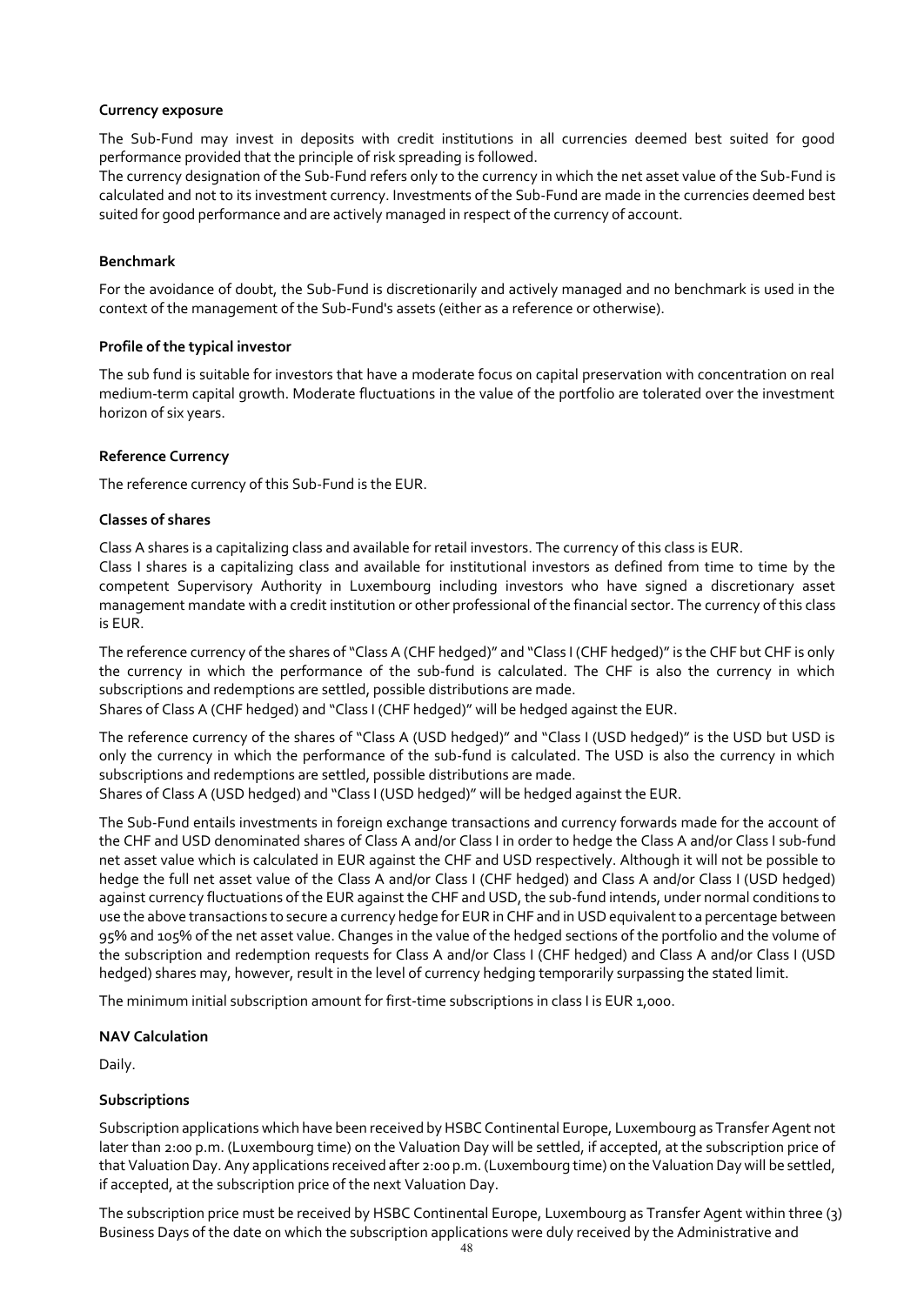Transfer Agent.

#### **Redemptions**

Repurchase applications have to be received by HSBC Continental Europe, Luxembourg as Transfer Agent not later than 2:00 p.m. (Luxembourg time) on the Valuation Day and will be settled, if accepted, at the repurchase price of that Valuation Day.

Any applications received after 2:00 p.m. (Luxembourg time) on the Valuation Day will be settled, if accepted, at the repurchase price of the next ValuationDay.

The repurchase price will, as a matter of principle, be paid in Luxembourg not later than three (3) Business Days after the relevant Valuation Day.

#### **Fees**

The Sub-Fund may charge investors up to the following fees: Subscription fees: Maximum 2% of the net asset value of the shares subscribed. Redemption fee: Maximum 2% of the net asset value of the shares redeemed. Conversion fee: None.

#### **Portfolio Management fee**

The Management Company is entitled to receive from the SICAV a fee up to 2% p.a. payable monthly based on the average NAV per class of the Sub-Fund during the month in question. Part of such fee may be paid to distributors in the amount as stated in the relevant distribution agreement.

#### **Administrative and Transfer Agent fee**

The Management Company is entitled to receive from the SICAV a fee of up to 0.1% p.-a. of the net assets based on the average NAV per class of the Sub-Fund during the month in question, subject to an annual minimum of EUR 26,500.

#### **Supervision fee**

The Management Company is entitled to receive from the SICAV for its services a fee up to 0.15% p.a. of the net assets based on the average NAV per class of the Sub-Fund during the month in question, subject to an annual minimum of EUR 12,500.

#### **Depositary fee**

The Depositary Bank is entitled to receive from the SICAV a fee of up to 0.085% p.-a. of the net assets based on the average NAV per class of the Sub-Fund during the month in question, subject to an annual minimum of EUR 25,000.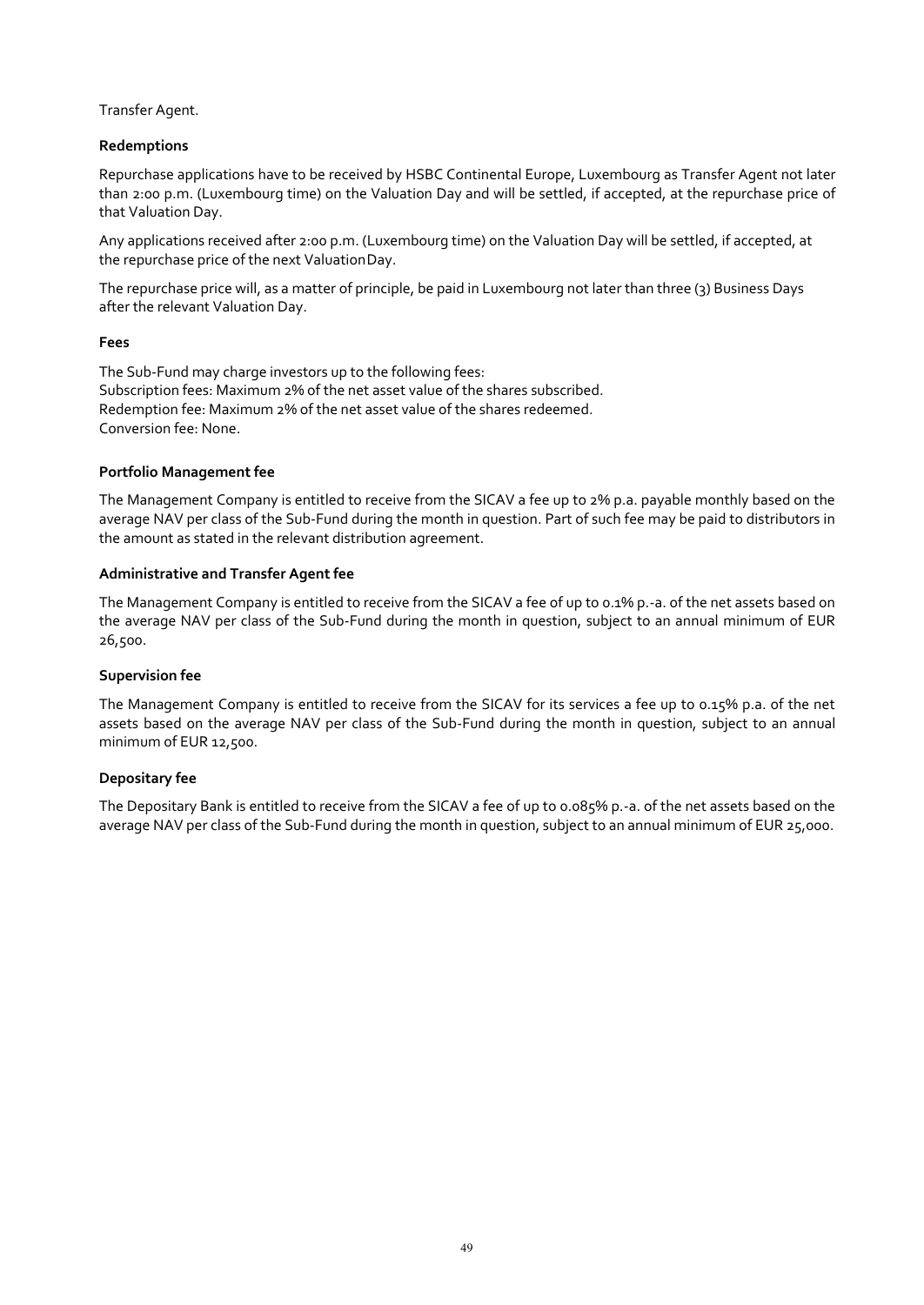#### **MULTI CHALLENGE SICAV – GLOBES PORTFOLIO 60 (the "Sub-Fund")**

#### **Investment objective and policy**

The Sub-Fund objective is to seek the best combination of interest income and capital growth in relation to the reference currency.The assets of the sub fund are invested following the principle of risk diversification within the limits set forth and as described in Annex I, Section 2.

This Sub-Fund invests worldwide in the global financial markets on a broadly diversified basis in equities and equity rights, debt securities and claims, all types of asset-backed securities, convertible bonds, convertible notes, warrant bonds and securities warrants, as well as all eligible assets as defined in Annex 1, Section 1, 3 and 4. On a consolidated basis a minimum of:

- (a) 0% and a maximum of 60% of the Sub-Fund's NAV can be invested directly or indirectly in equities and equity rights;
- (b) 30% and a maximum of 90% of the Sub-Fund's NAV can be, directly or indirectly, invested in bonds, notes and other fixed-income and floating-rate secured or unsecured investments (including floating rate notes, zero bonds, convertible and warrant issues whose warrants entitle the holder to subscribe securities) issued by public authorities, semi-public enterprises or private borrowers, as well as in similar securities;
- (c) 0% and a maximum of 20% of the Sub-Fund's NAV can be invested in all types of asset-backed securities (ABS), certificate of commodities and commodities indices and in alternative investment strategies only, and
- (d) 0% and a maximum of 10% of the Sub-Fund's NAV can be invested in contingent convertible bonds (equity conversion or write-down).

The Sub- Fund aims also to invest in investment funds that pursue an absolute return strategy. This asset class can also include other types of investments that are de-correlated from equity and bonds, or that cannot be classified as equity or bond investments. In case of certificates whose underlying is single commodities or commodity indices they must meet the requirements of securities as determined in Article 2 of EC-Directive 2007/16/EC. Direct investments in commodities are forbidden but can be made through financial indices or underlined instruments with no embedded derivatives, via target funds or via replicating acommodity index. Investors should refer to page 9 of the Prospectus with respect to the specific risks related to investments in contingent convertible bonds.

#### **Indirect investment through UCIs and UCITS**

To obtain an exposure to the assets referred to above, the Sub-Fund may invest directly or through existing UCITS, UCIs or ETFs. To achieve diversification of all investments by markets, sectors, issuers, ratings and companies this Sub-fund may invest up to 100% of its net assets in UCITS and UCIs compliant to the provisions of the article 41 (1) e) of the Law 2010. The selection of the investment will be based on a steady analysis of the target funds without any limitation of category or type of fund.

The maximum level of the management fees that may be charged by the target UCITS and/or other UCIs in which the Sub-Fund intends to invest shall not exceed 3% (three percent) per annum of the net assets of the relevant target UCITS or UCI.

#### **Use of derivatives and securities financing transactions**

Within the framework of the above-mentioned investment policy this Sub-Fund may buy and sell futures and options, enter into swap transactions (swaps and credit default swaps) on financial instruments and conduct transactions involving options on securities for both investment and hedging purposes. The markets in options, futures and swaps are volatile; both the opportunity to achieve gains as well as the risk of suffering losses are higher than with investments in securities. These techniques and instruments will be employed within the limits set forth and as described in Annex 1, and only if they are compatible with the investment policy of the Sub-Fund and do not adversely affect its quality. The same applies to warrants entitling the holder to subscribe to securities.

For the time being the Sub-Fund will not use Total Return Swap, repurchase transactions, securities or commodities lending and securities or commodities borrowings, buy-sell back transactions or sell-buy back transactions nor into margin lending transactions. Should the Sub-Fund use such techniques and instruments in the future, the Sub-Fund will comply with applicable regulations and in particular CSSF Circular 14/592 relating to ESMA Guidelines on ETFs and other UCITS issues and Regulation (EU) 2015/2365 of 25 November 2015.

#### **Currency exposure**

The Sub-Fund may invest in deposits with credit institutions in all currencies deemed best suited for good performance provided that the principle of risk spreading is followed.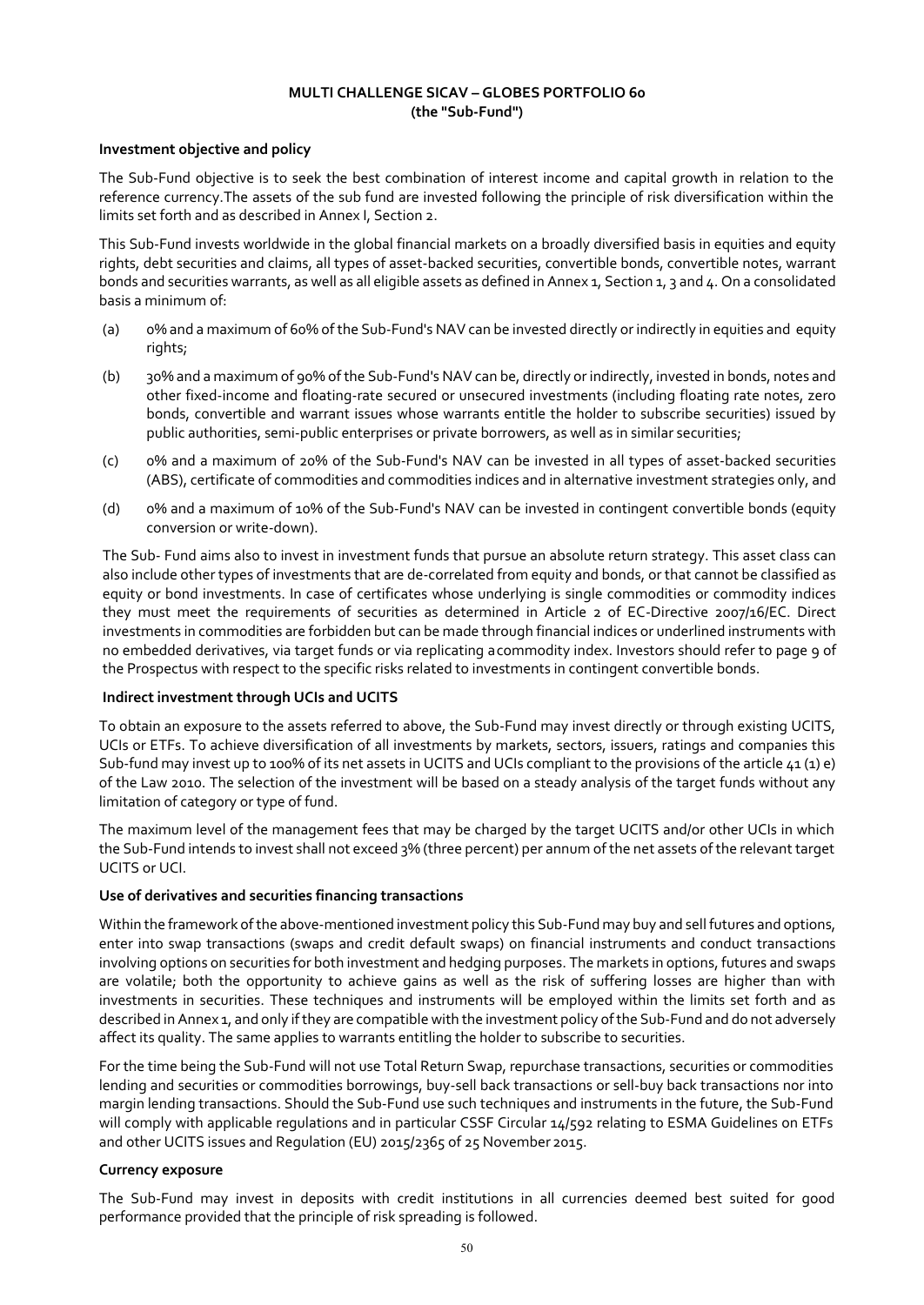The currency designation of the Sub-Fund refers only to the currency in which the net asset value of the Sub-Fund is calculated and not to its investment currency. Investments of the Sub-Fund are made in the currencies deemed best suited for good performance and are actively managed in respect of the currency of account.

#### **Benchmark**

For the avoidance of doubt, the Sub-Fund is discretionarily and actively managed and no benchmark is used in the context of the management of the Sub-Fund's assets (either as a reference or otherwise).

#### **Profile of the typical investor**

The sub fund is suitable for investors that have weak focus on capital preservation, with strong concentration on real medium-term capital growth. Significant fluctuations in the value of the assets are tolerated over a several years' time horizon.

#### **Reference Currency**

The reference currency of this Sub-Fund is the EUR.

#### **Classes of shares**

Class A shares is a capitalizing class and available for retail investors. The currency of this class is EUR.

Class I shares is a capitalizing class and available for institutional investors as defined from time to time by the competent Supervisory Authority in Luxembourg including investors who have signed a discretionary asset management mandate with a credit institution or other professional of the financial sector. The currency of this class is EUR.

The reference currency of the shares of "Class A (CHF hedged)" and "Class I (CHF hedged)" is the CHF but CHF is only the currency in which the performance of the sub-fund is calculated. The CHF is also the currency in which subscriptions and redemptions are settled, possible distributions are made.

Shares of Class A (CHF hedged) and "Class I (CHF hedged)" will be hedged against the EUR.

The reference currency of the shares of "Class A (USD hedged)" and "Class I (USD hedged)" is the USD but USD is only the currency in which the performance of the sub-fund is calculated. The USD is also the currency in which subscriptions and redemptions are settled, possible distributions are made.

Shares of Class A (USD hedged) and "Class I (USD hedged)" will be hedged against the EUR.

The Sub-Fund entails investments in foreign exchange transactions and currency forwards made for the account of the CHF and USD denominated shares of Class A and/or Class I in order to hedge the Class A and/or Class I sub-fund net asset value which is calculated in EUR against the CHF and USD respectively. Although it will not be possible to hedge the full net asset value of the Class A and/or Class I (CHF hedged) and Class A and/or Class I (USD hedged) against currency fluctuations of the EUR against the CHF and USD, the sub-fund intends, under normal conditions to use the above transactions to secure a currency hedge for EUR in CHF and in USD equivalent to a percentage between 95% and 105% of the net asset value. Changes in the value of the hedged sections of the portfolio and the volume of the subscription and redemption requests for Class A and/or Class I (CHF hedged) and Class A and/or Class I (USD hedged) shares may, however, result in the level of currency hedging temporarily surpassing the stated limits.

The minimum initial subscription amount for first-time subscriptions in class I is EUR 1,000.

#### **NAV Calculation**

Daily.

#### **Subscriptions**

Subscription applications which have been received by HSBC Continental Europe, Luxembourg as Transfer Agent not later than 2:00 p.m. (Luxembourg time) on the Valuation Day will be settled, if accepted, at the subscription price of that Valuation Day. Any applications received after 2:00 p.m. (Luxembourg time) on the Valuation Day will be settled, if accepted, at the subscription price of the next Valuation Day.

The subscription price must be received by HSBC Continental Europe, Luxembourg as Transfer Agent within three (3) Business Days of the date on which the subscription applications were duly received by the Administrative and Transfer Agent.

#### **Redemptions**

Repurchase applications have to be received by HSBC Continental Europe, Luxembourg as Transfer Agent not later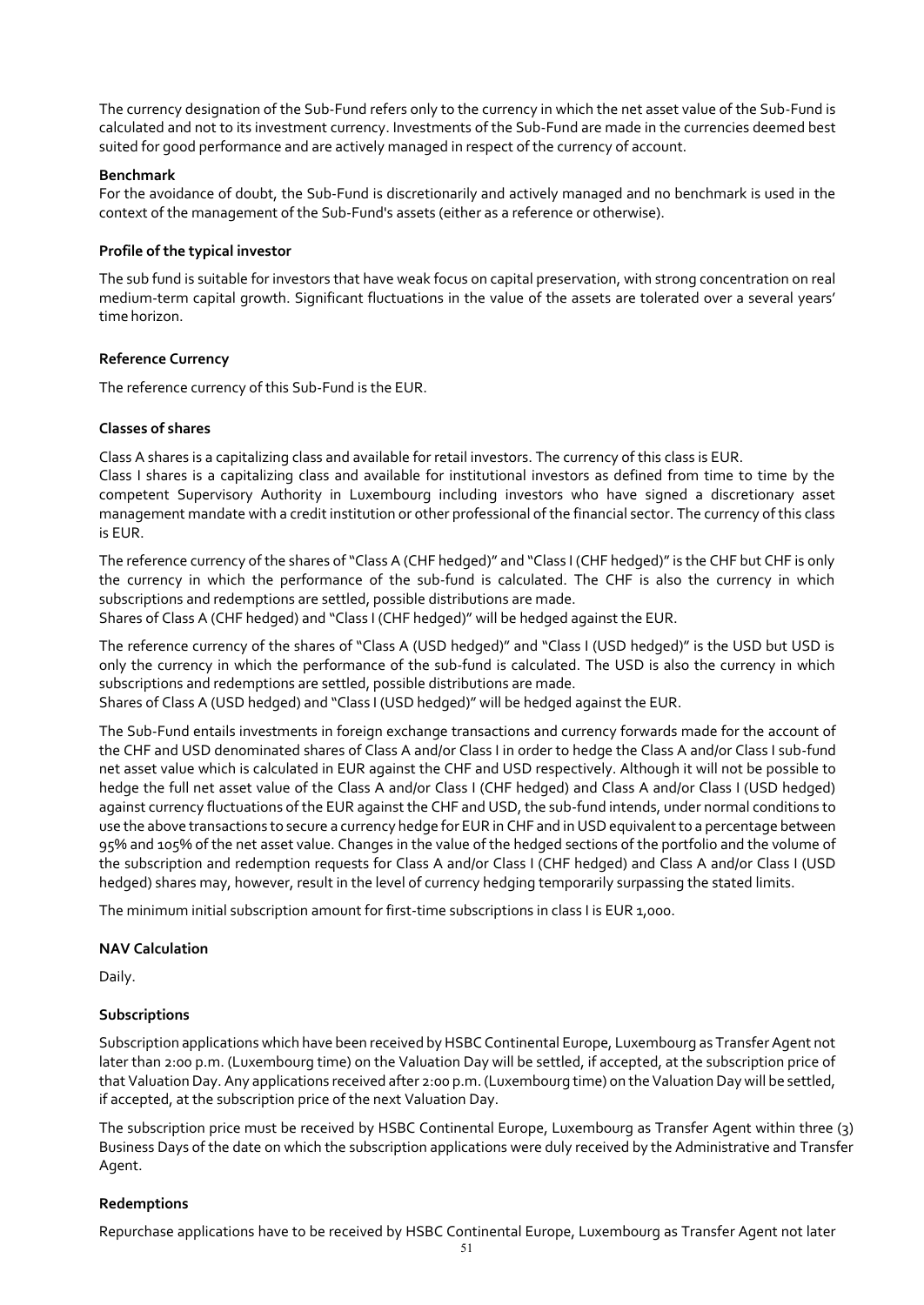than 2:00 p.m. (Luxembourg time) on the Valuation Day and will be settled, if accepted, at the repurchase price of that Valuation Day.

Any applications received after 2:00 p.m. (Luxembourg time) on the Valuation Day will be settled, if accepted, at the repurchase price of the next ValuationDay.

The repurchase price will, as a matter of principle, be paid in Luxembourg not later than three (3) Business Days after the relevant Valuation Day.

#### **Fees**

The Sub-Fund may charge investors up to the following fees: Subscription fees: Maximum 2% of the net asset value of the shares subscribed. Redemption fee: Maximum 2% of the net asset value of the shares redeemed. Conversion fee: None.

#### **Portfolio Management fee**

The Management Company is entitled to receive from the SICAV a fee up to 2% p.a. payable monthly based on the average NAV per class of the Sub-Fund during the month in question. Part of such fee may be paid to distributors in the amount as stated in the relevant distribution agreement.

#### **Administrative and Transfer Agent fee**

The Management Company is entitled to receive from the SICAV a fee of up to 0.1% p.a. of the net assets based on the average NAV per class of the Sub-Fund during the month in question, subject to an annual minimum of EUR 26,500.

#### **Supervision fee**

The Management Company is entitled to receive from the SICAV for its services a fee up to 0.15% p.a. of the net assets based on the average NAV per class of the Sub-Fund during the month in question, subject to an annual minimum of EUR 12,500.

#### **Depositary fee**

The Depositary Bank is entitled to receive from the SICAV a fee of up to 0.085% p.-a. of the net assets based on the average NAV per class of the Sub-Fund during the month in question, subject to an annual minimum of EUR 25,000.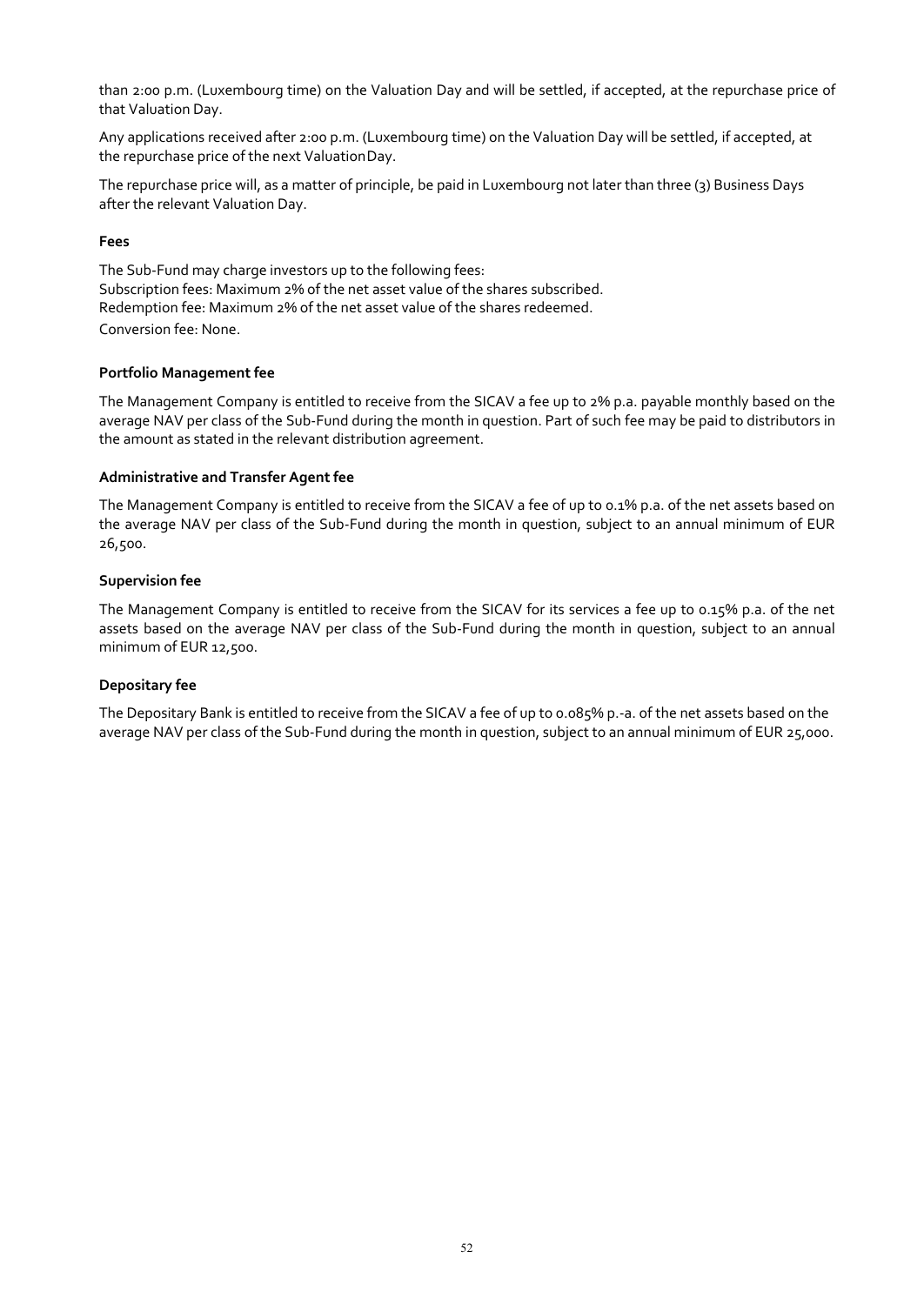#### **MULTI CHALLENGE SICAV – FLEX (the "Sub-Fund")**

#### **Investment objective and policy**

The Sub-Fund objective is to seek the best combination of interest income and capital growth in relation to the reference currency defined hereafter.

The Sub-Fund invests worldwide in the global financial markets on a broadly diversified basis in equities and equity rights, bonds and debt securities. The Sub-Fund will invest, directly or indirectly through UCITS or other UCIs:

- (a) a minimum of 50% of its NAV in debt instruments such as bonds, notes and other fixed-income and floatingrate secured or unsecured investments (including floating rate notes, zero bonds, convertible) issued by public authorities, semi- public enterprises or private borrowers;
- (b) a maximum of 50% of its NAV in equities and equity rights (including warrants) as well as other instruments such as contingent convertible bonds (subject to the below);
- (c) a maximum of 10% of its NAV in debt securities issued by issuers which do not have a rating;
- (d) a maximum of 5% of its NAV in securities which are defaulting or in distress at the time of their purchase;
- (e) a maximum of 10% of its NAV in asset-backed securities (ABS) or mortgage- backed securities (MBS).

All securities in which the Sub-Fund invests (directly or indirectly) as per the above shall be Transferable Securities or Money Market Instruments within the meaning of Article 41 of the Law of 2010. The average rating of:

- (i) high yield bonds in which the Sub-Fund invests indirectly through UCIs (as opposed to direct investments as set out below); and
- (ii) all bonds held in the Sub-Fund's portfolio (including, for the avoidance of doubt, high yield bonds, whether held directly (as set out below) or indirectly by the Sub-Fund);

shall be in aggregate at least"BB" or equivalent (as measured by an independent rating agency such as Standard & Poor's, Moody's or Fitch, or deemed equivalent by the Management Company).

Investors should note that warrants involve higher risks owing to their greater volatility and should refer to page 9 of the Prospectus with respect to the specific risks related to investments in contingent convertible bonds. The Sub-Fund may hold liquid assets on an ancillary basis.

#### **Indirect investment through UCIs and UCITS**

To obtain an exposure to the assets referred to above, the Sub-Fund may invest up to 100% of its assets on a consolidated basis in units/shares of UCITS or other UCI under the condition that the investment policy of each of these UCITS or other UCI allows the Sub-Fund to conform to the above mentioned investment policy. This investment option and the associated costs are described in the section "Investment in UCI and UCITS". The maximum level of the management fees that may be charged by the target UCITS and/or other UCIs in which the Sub-Fund intends to invest shall not exceed 3% (three percent) per annum of the net assets of the relevant target UCITS or UCI.

#### **Additional investment limitations**

The Sub-Fund may not invest more than

- 20% of its NAV in UCITS or other UCI investing in commodities on the condition these UCITS or other UCI gain exposure to commodities exclusively via derivative instruments on commodity indices, pursuant to Article 9 of the Grand-Ducal Regulation of 2008;
- 20% of its NAV in contingent convertible bonds (equity conversion or write-down);
- 20% of its NAV in direct investments in high yield bonds.

#### **Use of derivatives and securities financing transactions**

The Sub-Fund may use financial instruments for hedging, in particular the currency risk. It may also use financial instruments for efficient portfolio management purposes with the objective of enhancing the return. These operations shall not cause the Sub-Fund to diverge from its investment objective.

For the time being the Sub-Fund will not use Total Return Swap, repurchase transactions, securities or commodities lending and securities or commodities borrowings, buy-sell back transactions or sell-buy back transactions nor into margin lending transactions. Should the Sub-Fund use such techniques and instruments in the future, the Sub-Fund will comply with applicable regulations and in particular CSSF Circular 14/592 relating to ESMA Guidelines on ETFs and other UCITS issues and Regulation (EU) 2015/2365 of 25 November 2015.

#### **Benchmark**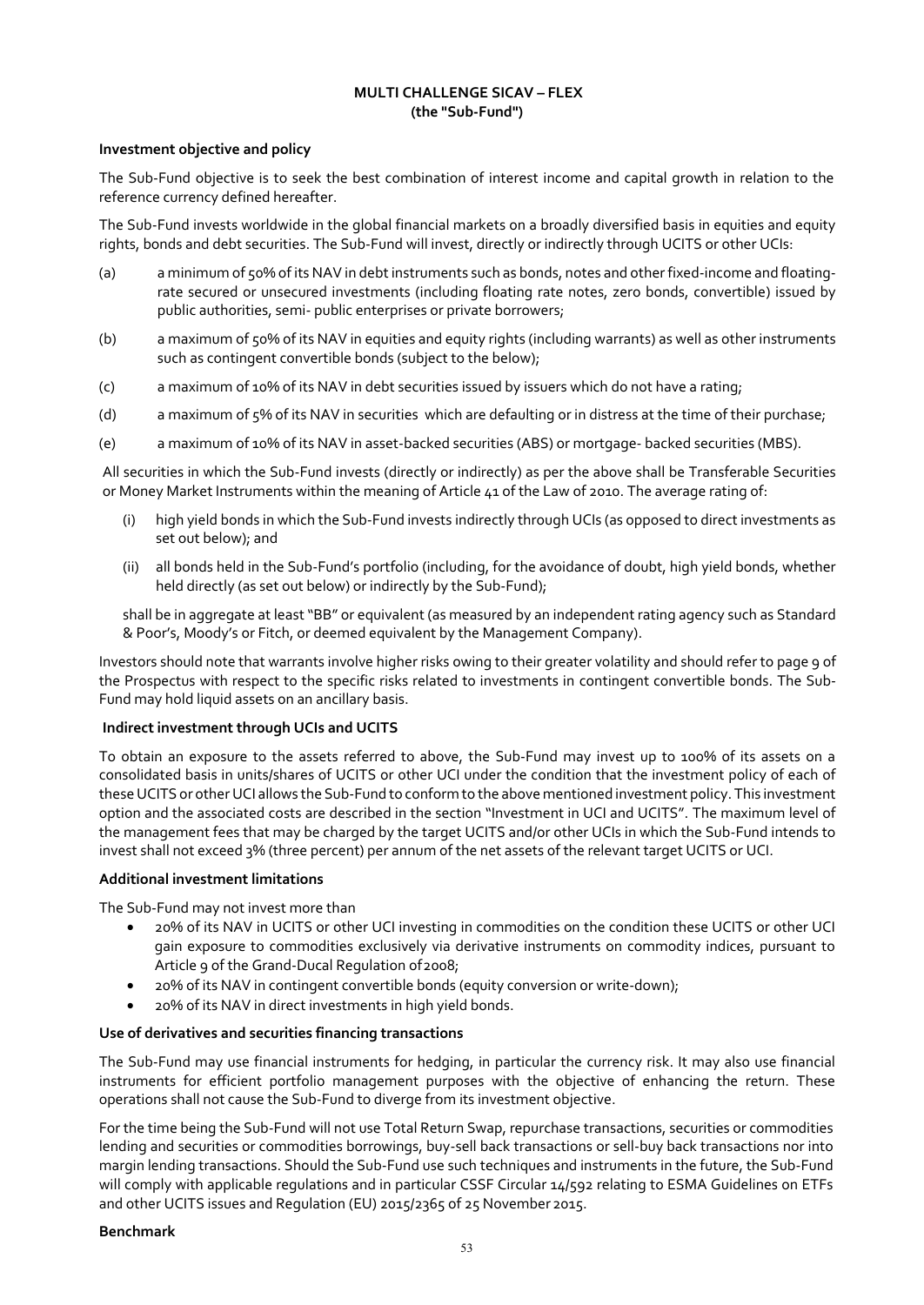For the avoidance of doubt, the Sub-Fund is discretionarily and actively managed and no benchmark is used in the context of the management of the Sub-Fund's assets (either as a reference or otherwise).

#### **Profile of the typical investor**

The Sub Fund is suitable for investors that have a moderate focus on capital preservation with concentration on real medium-term capital growth. Moderate fluctuations in the value of the portfolio are tolerated over the investment horizon of six years.

#### **Reference Currency**

The reference currency of this Sub-Fund is the EUR.

#### **Classes of shares**

Class A shares is a capitalizing class and available for retail investors. The currency of this class is EUR. Class I shares is a capitalizing class and available for institutional investors. The currency of this class is EUR.

The minimum initial subscription amount for first-time subscriptions in class A is EUR 1.000.

The minimum initial subscription amount for first-time subscriptions in class I is EUR 5.000.

#### **NAV Calculation**

Daily.

#### **Subscriptions**

Subscription applications which have been received by HSBC Continental Europe, Luxembourg as Transfer agent not later than 2:00 p.m. (Luxembourg time) on the Valuation Day will be settled, if accepted, at the subscription price of that Valuation Day. Any applications received after 2:00 p.m. (Luxembourg time) on the Valuation Day will be settled, if accepted, at the subscription price of the next Valuation Day.

The subscription price must be received by HSBC Continental Europe, Luxembourg as Transfer Agent within three (3) Business Days of the date on which the subscription applications were duly received by the Administrative and Transfer Agent.

#### **Redemptions**

Repurchase applications have to be received by HSBC Continental Europe, Luxembourg as Transfer Agent not later than 2:00 p.m. (Luxembourg time) on the Valuation Day and will be settled, if accepted, at the repurchase price of that Valuation Day.

Any applications received after 2:00 p.m. (Luxembourg time) on the Valuation Day will be settled, if accepted, at the repurchase price of the next ValuationDay.

The repurchase price will, as a matter of principle, be paid in Luxembourg not later than four (4) Business Days after the relevant Valuation Day.

#### **Initial Offering Period**

Class A: the initial subscription period is from April 22, 2015 to May 6, 2015 with first payment value on May 6, 2015.

Initial subscription price: EUR 100.

The first NAV of Class A will be dated May 6, 2015.

#### **Fees**

The Sub-Fund may charge investors up to the following fees: Subscription fees: Maximum 2% of the net asset value of the shares subscribed. Redemption fee: Maximum 2% of the net asset value of the shares subscribed. Conversion fee: None.

#### **Portfolio Management fee**

The Management Company is entitled to receive from the SICAV a fee up to 2% p.a. for Class A; this fee is payable monthly based on the average NAV per class of the Sub-Fund during the month in question. Part of such fee may be paid to distributors in the amount as stated in the relevant distribution agreement.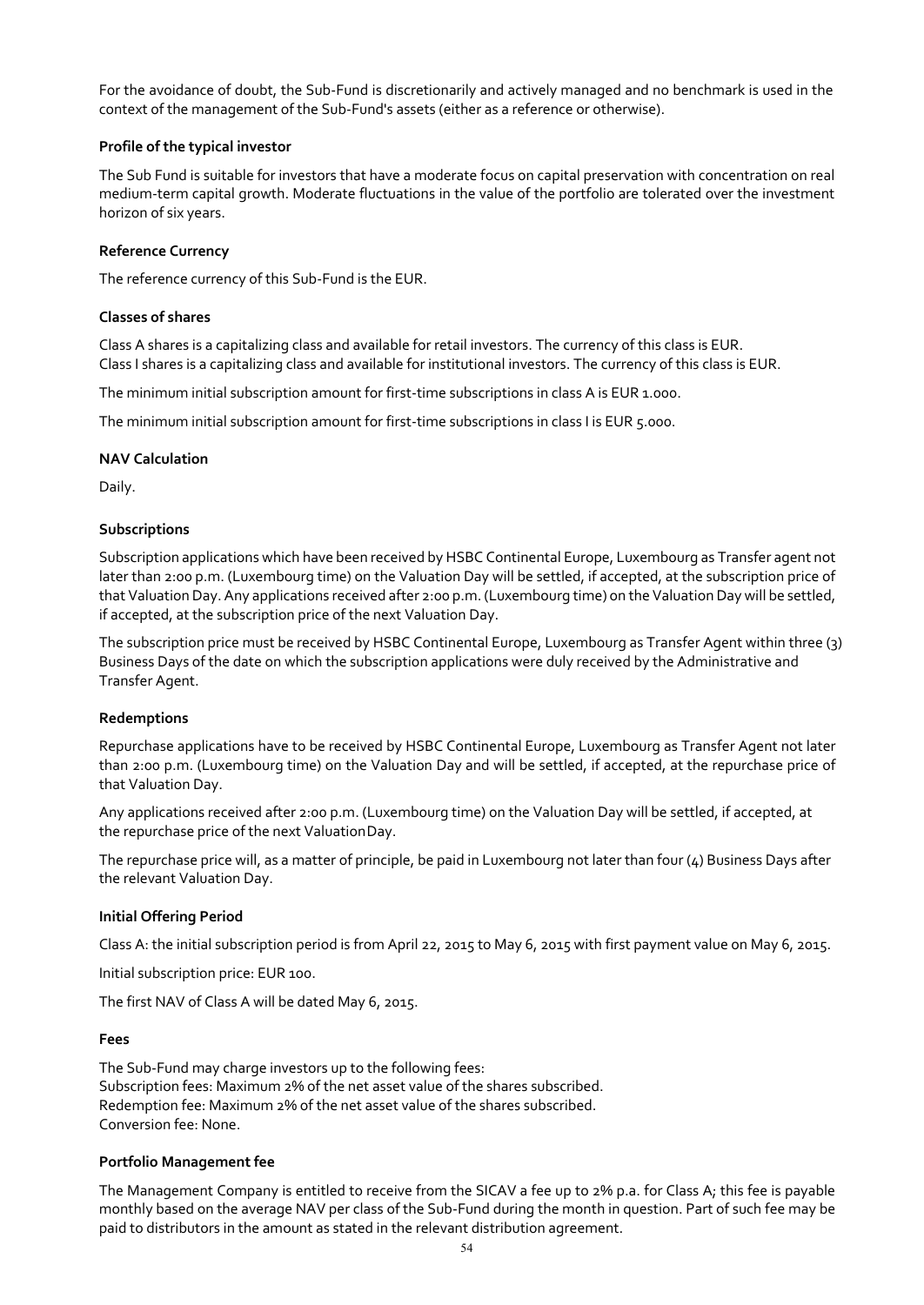#### **Administrative and Transfer Agent fee**

The Management Company is entitled to receive from the SICAV a fee of up to 0.14 p.a. of the net assets based on the average NAV per class of the Sub-Fund during the month in question, subject to an annual minimum of EUR 26,500.

#### **Supervision fee**

The Management Company is entitled to receive from the SICAV for its services a fee up to 0.15% p.a. of the net assets based on the average NAV per class of the Sub-Fund during the month in question, subject to an annual minimum of EUR 12.500.

#### **Depositary fee**

The Depositary Bank is entitled to receive from the SICAV a fee up to 0.10% p.a. of the net assets based on the average NAV per class of the Sub-Fund during the month in question, subject to an annual minimum of EUR 25.000.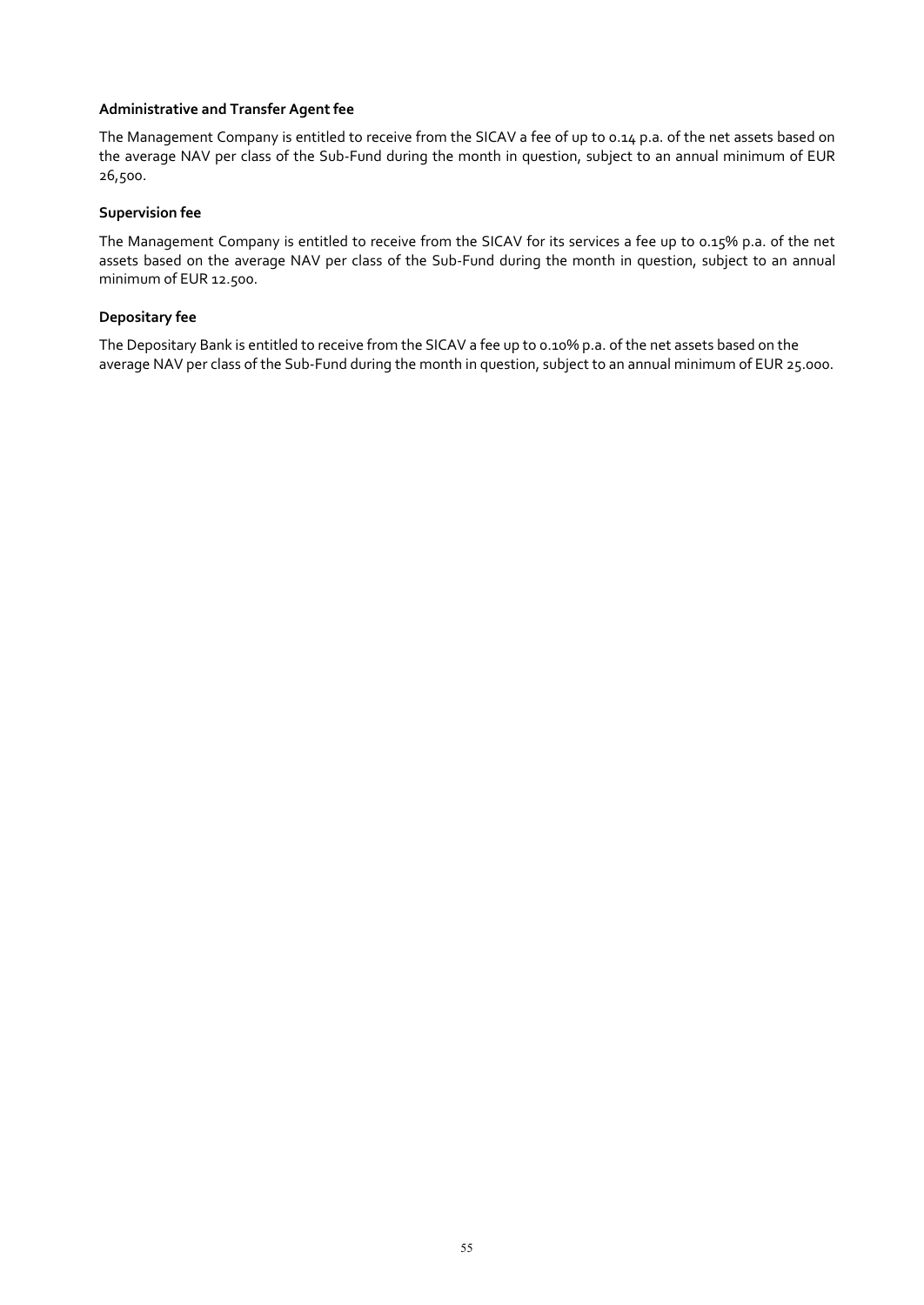#### **MULTI CHALLENGE SICAV – SWAN (the "Sub-Fund")**

#### **Investment objective and policy**

The long-term investment objective is to achieve a relatively high level of current income and capital appreciation by mainly investing worldwide in a broad diversified bond portfolio and partially in equities.

To achieve its investment objective, the Sub-Fund shall:

- (a) invest at least two third of its NAV in cash and in listed debt instruments/securities (including bonds, notes, similar fixed-income and floating-rate securities, zero coupon bonds, convertible and warrant issues whose warrants entitle the holder to subscribe securities) issued by public authorities, semi-public enterprises or private borrowers;
- (b) invest up to one third of its NAV in shares, other equity securities and dividend right certificates acquired through the exercise of conversion and subscription rights or warrants, warrants on securities, exchange traded funds (ETFs), UCIs or UCITS and instruments giving exposure to commodities.

#### **Specific investment limitations**

- The Sub-Fund may not invest more than 40% of its NAV in debt securities with a lower borrower quality and below investment grade. Income from the non-investment grade securities is higher than that earned from first-class bonds, but also a higher risk ofinsolvency.
- The Sub-Fund may not invest more than 5% of its NAV in securities with no rating.
- The Sub-Fund may not invest more than 10% of its NAV in contingent convertible bonds (equity conversion orwrite-down).
- The Sub-Fund may not invest more than 10% of its NAV in asset-backed securities (ABS) or mortgage- backed securities (MBS).
- The Sub-Fund may invest up to 10% of its assets in UCITS/UCIs investing mainly in commodity indices.
- The Sub-Fund may invest up to 10% of its assets in certificates whose underlying are commodity indices or in securities physically backed by precious metals provided that they are eligible investments for a UCITS pursuant to the Law of 2010 and its implementing legislation (including the Grand-Ducal Regulation of 2008) and do not embed derivatives.

Investors should note that warrants involve higher risks owing to their greater volatility and should refer to page 9 of the Prospectus with respect to the specific risks related to investments in contingent convertible bonds.

#### **Investment in UCI and UCITS**

The sub-fund may also invest in UCI and/or UCITS managed by the Management Company or by a company with which it is associated through common management or control or through a direct or indirect stake in more than 10% of the capital or voting rights.

#### **Derivatives and securities financing transactions**

The Management Company may employ techniques and instruments that have securities and money market instruments as the underlying in the context of the orderly management of the assets of the sub-fund.

For the time being, the Sub-Fund will not use Total Return Swap, repurchase transactions, securities or commodities lending and securities or commodities borrowings, buy-sell back transactions or sell-buy back transactions nor into margin lending transactions. Should the Sub-Fund use such techniques and instruments in the future, the Sub-Fund will comply with applicable regulations and in particular CSSF Circular 14/592 relating to ESMA Guidelines on ETFs and other UCITS issues and Regulation (EU) 2015/2365 of 25 November 2015.

#### **Benchmark**

For the avoidance of doubt, the Sub-Fund is discretionarily and actively managed and no benchmark is used in the context of the management of the Sub-Fund's assets (either as a reference or otherwise).

#### **Profile of the typical investor**

This sub-fund is suitable for investors who seek to achieve a relatively high level of current income and capital appreciation by mainly investing worldwide in a broad diversified bond portfolio and partially in equities primarily of medium and small cap listed companies.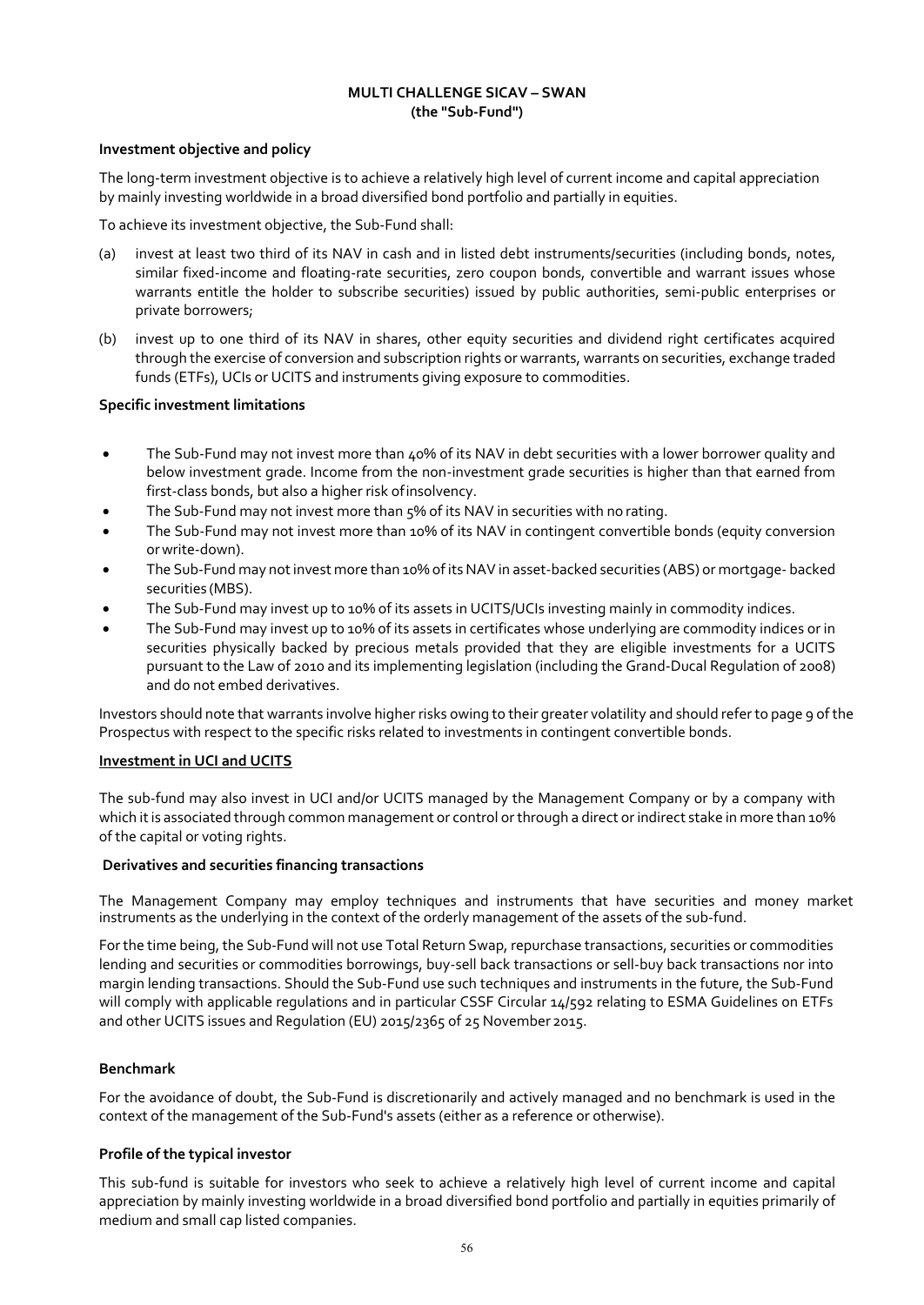#### **Reference Currency**

The reference currency of this Sub-Fund is the EUR.

#### **Classes of shares**

- **Class A shares** is a capitalizing class and available for retail investors. The currency of this class is EUR. The minimum initial subscription amount for first-time subscriptions in class A is EUR 1.000.
- **Class A-USD shares** is a capitalizing class and available for retail investors. The currency of this class is USD. The minimum initial subscription amount for first-time subscriptions in class A-USD is USD 1.000.

This class of shares will be hedged against the reference currency of the Sub-Fund. The foreign exchange transactions and currency forwards will be used to secure a currency hedge equivalent to a percentage between 95% and 105% of the net asset value. Changes in the value of the hedged sections of the portfolio and the volume of the subscription and redemption requests for the class may, however, result in the level of currency hedging temporarily surpassing the stated limit.

• **Class A-CHF shares** is a capitalizing class and available for retail investors. The currency of this class is CHF. The minimum initial subscription amount for first-time subscriptions in class A-CHF is CHF 1.000.

This class of shares will be hedged against the reference currency of the Sub-Fund. The foreign exchange transactions and currency forwards will be used to secure a currency hedge equivalent to a percentage between 95% and 105% of the net asset value. Changes in the value of the hedged sections of the portfolio and the volume of the subscription and redemption requests for the class may, however, result in the level of currency hedging temporarily surpassing the stated limit.

• **Class I shares** is a capitalizing class and available for institutional investors as defined from time to time by the competent Supervisory Authority in Luxembourg including investors who have signed a discretionary asset management mandate with a credit institution or other professional of the financial sector. The currency of this class is EUR.

The minimum initial subscription amount for first-time subscriptions in class I is EUR 5.000.

#### **NAV Calculation**

Daily.

#### **Subscriptions**

Subscription applications which have been received by HSBC Continental Europe, Luxembourg as Transfer Agent not later than 4:00 p.m. (Luxembourg time) on the Valuation Day will be settled, if accepted, at the subscription price of that Valuation Day. Any applications received after 4:00 p.m. (Luxembourg time) on the Valuation Day will be settled, if accepted, at the subscription price of the next Valuation Day.

The subscription price must be received by HSBC Continental Europe, Luxembourg as Transfer Agent within three (3) Business Days of the date on which the subscription applications were duly received by the Administrative and Transfer Agent.

#### **Redemptions**

Repurchase applications have to be received by HSBC Continental Europe, Luxembourg as Transfer Agent not later than 4:00 p.m. (Luxembourg time) on the Valuation Day and will be settled, if accepted, at the repurchase price of that Valuation Day.

Any applications received after 4:00 p.m. (Luxembourg time) on the Valuation Day will be settled, if accepted, at the repurchase price of the next Valuation Day.

The repurchase price will, as a matter of principle, be paid in Luxembourg not later than three (3) Business Days after the relevant Valuation Day.

#### **Fees**

The Sub-Fund may charge investors up to the following fees: Subscription fees: Maximum 5% of the net asset value of the shares subscribed. Redemption fee: Maximum 2% of the net asset value of the shares subscribed. Conversion fee: Maximum 1% of the net asset value of the shares subscribed.